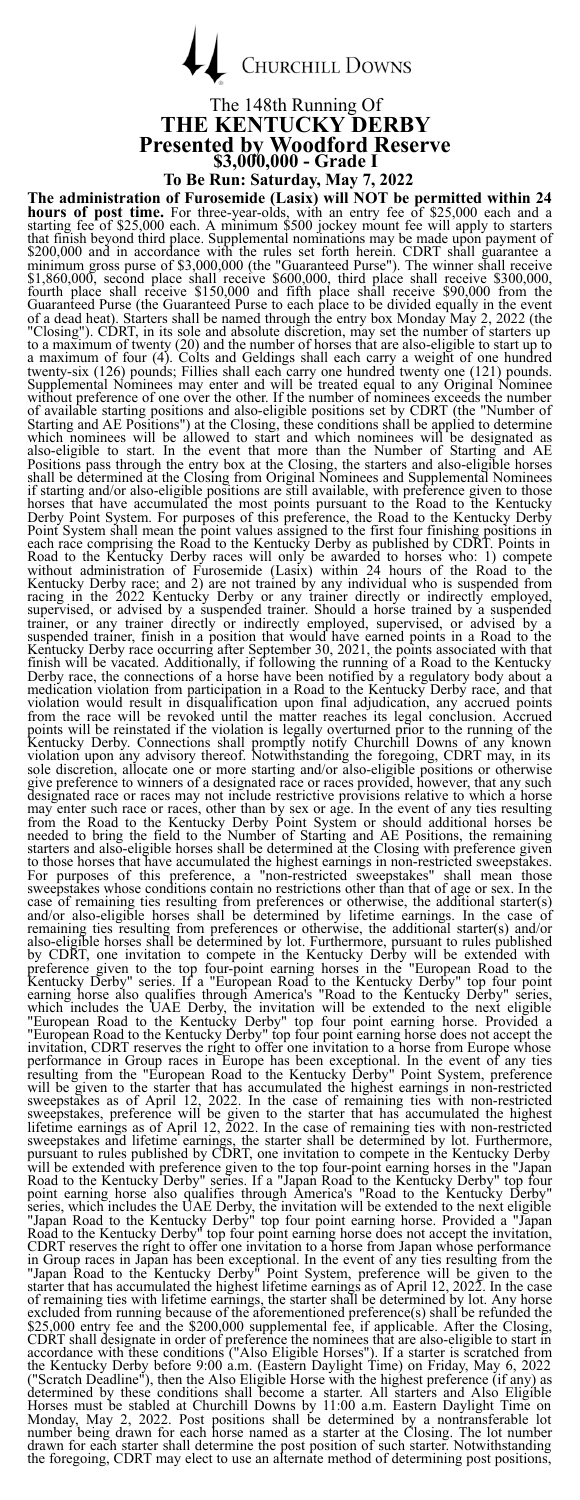provided such method has been approved by the Kentucky Horse Racing Commission.<br>Horses having common ties through ownership or training shall each be treated<br>separately for purposes of determining post position. In the eve be moved for each scratch that occurs so that there are no empty post positions<br>in-between horses at the start of the Kentucky Derby. Detailed rules governing the<br>post-position draw process are available from CDRT's Racing

#### **One Mile and One-Quarter**

### **Nominations Close Monday, March 28, 2022**

| NAME OF HORSE(Sire-Dam)                                                                                                                 |              | Color                              | <b>Sex</b>              | Age |
|-----------------------------------------------------------------------------------------------------------------------------------------|--------------|------------------------------------|-------------------------|-----|
|                                                                                                                                         |              |                                    |                         |     |
|                                                                                                                                         |              |                                    |                         |     |
|                                                                                                                                         |              |                                    |                         |     |
| Signed                                                                                                                                  |              |                                    |                         |     |
| Trainer                                                                                                                                 |              |                                    |                         |     |
| Owner                                                                                                                                   |              |                                    |                         |     |
| Address                                                                                                                                 |              |                                    |                         |     |
| City                                                                                                                                    | <b>State</b> | Zip                                | Phone                   |     |
| <b>FORWARD ALL NOMINATIONS TO:</b><br>D. Ben Huffman<br><b>CHURCHILL DOWNS</b><br><b>700 Central Avenue</b><br>Louisville, KY 40208 USA |              | <b>PHONE</b><br>$(502) 636 - 4470$ |                         |     |
| <b>ENCLOSED \$</b><br>payable to CHURCHILL DOWNS                                                                                        |              |                                    |                         |     |
| VISA (Preferred) MasterCard                                                                                                             |              | <b>Discover</b>                    | <b>American Express</b> |     |
| Card#                                                                                                                                   |              |                                    | Exp. Date               |     |
|                                                                                                                                         |              |                                    |                         |     |
| Name as it appears on credit card                                                                                                       |              | Signature                          |                         |     |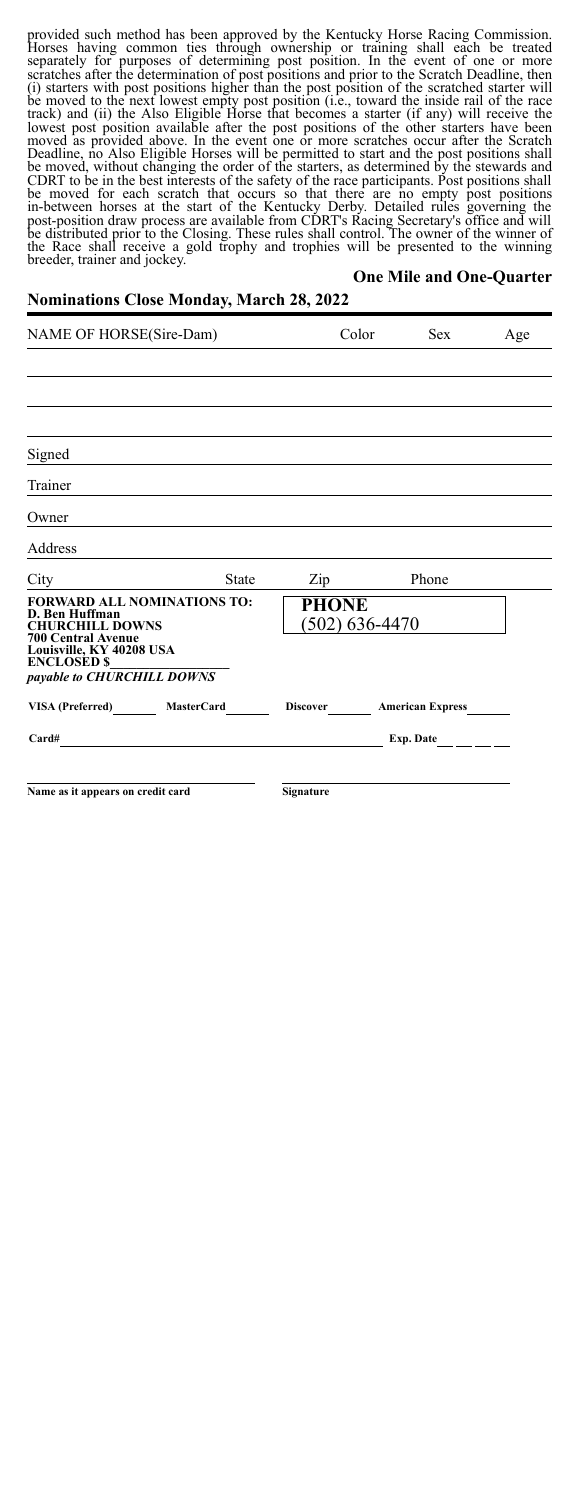|  | CHURCHILL DOWNS |
|--|-----------------|
|  |                 |

## The 1st Running Of **The Knicks Go Overnight Stakes Non Winners Of A Graded Sweepstakes in 2021-2022**<br>\$160,000<br>\* (Includes \$65,000 from KTDF)

**To Be Run: Saturday, May 7, 2022**

AN OVERNIGHT STAKES FOR FOUR YEARS OLD AND UPWARD<br>WHICH HAVE NOT WON A GRADED SWEEPSTAKES IN 2021-2022.<br>Nominations close Saturday, April 16, 2022 with no fee. A \$300 Supplementary<br>nomination may be made at time of entry.

**One Mile**

| <b>Nominations Close Saturday, April 16, 2022</b> |  |  |  |  |  |
|---------------------------------------------------|--|--|--|--|--|
|---------------------------------------------------|--|--|--|--|--|

| NAME OF HORSE(Sire-Dam)                                                                                   |              | Color          | <b>Sex</b>                | Age              |  |
|-----------------------------------------------------------------------------------------------------------|--------------|----------------|---------------------------|------------------|--|
|                                                                                                           |              |                |                           |                  |  |
|                                                                                                           |              |                |                           |                  |  |
|                                                                                                           |              |                |                           |                  |  |
| Signed                                                                                                    |              |                |                           |                  |  |
| Trainer                                                                                                   |              |                |                           |                  |  |
| Owner                                                                                                     |              |                |                           |                  |  |
| Address                                                                                                   |              |                |                           |                  |  |
| City                                                                                                      | <b>State</b> | $\mathsf{Zip}$ |                           | Phone            |  |
| <b>FORWARD ALL NOMINATIONS TO:</b><br>D. Ben Huffman<br><b>CHURCHILL DOWNS</b>                            |              | <b>PHONE</b>   | $(502)$ 636-4470          |                  |  |
| <b>700 Central Avenue</b><br>Louisville, KY 40208 USA<br><b>ENCLOSED \$</b><br>payable to CHURCHILL DOWNS |              |                |                           |                  |  |
| VISA (Preferred) MasterCard                                                                               |              |                | Discover American Express |                  |  |
| Card#                                                                                                     |              |                |                           | Exp. Date $\_\_$ |  |
|                                                                                                           |              |                |                           |                  |  |
| Name as it appears on credit card                                                                         |              | Signature      |                           |                  |  |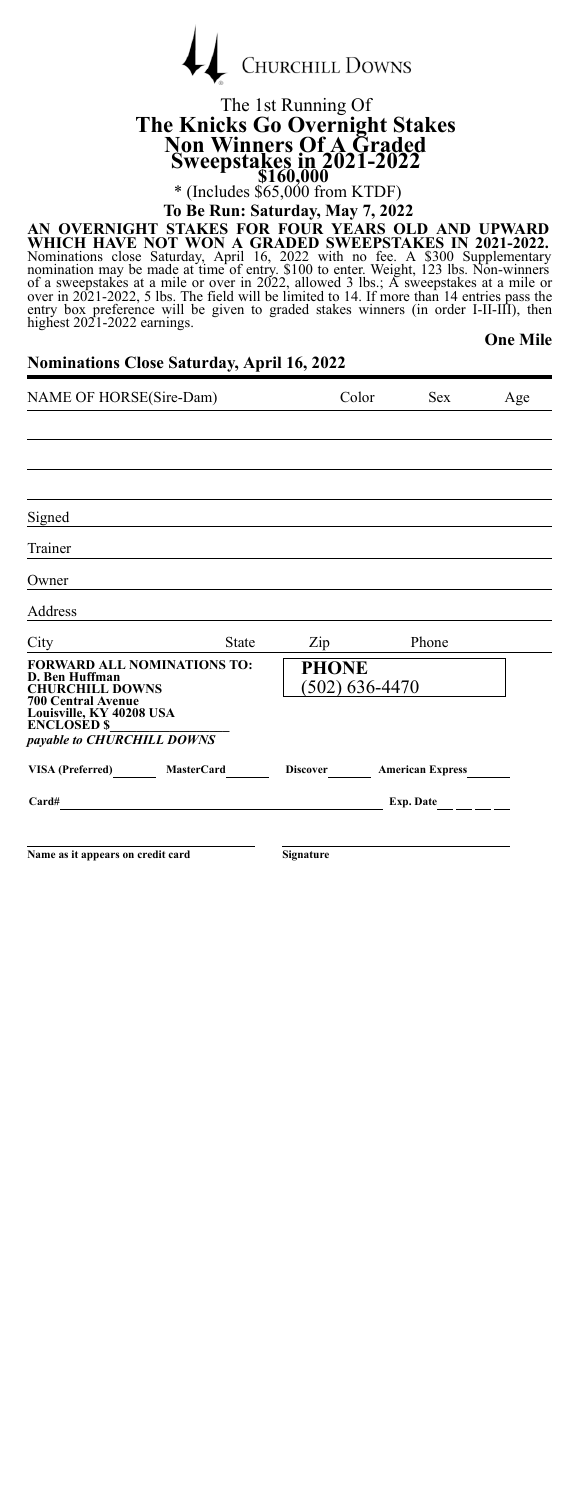

### The 1st Running Of **The St. Matthews Overnight Stakes Non Winners Of A Graded Sweepstakes in 2021-2022**<br>\$160,000<br>\* (Includes \$65,000 from KTDF)

**To Be Run: Wednesday, May 4, 2022**

AN OVERNIGHT STAKES FOR FOUR YEARS OLD AND UPWARD<br>WHICH HAVE NOT WON A GRADED SWEEPSTAKES IN 2021-2022.<br>Nominations close Saturday, April 16, 2022 with no fee. A \$300 Supplementary<br>nomination may be made at time of entry.

**Six Furlongs**

| NAME OF HORSE(Sire-Dam)                                                                                   |              | Color                          | <b>Sex</b> | Age                                   |  |
|-----------------------------------------------------------------------------------------------------------|--------------|--------------------------------|------------|---------------------------------------|--|
|                                                                                                           |              |                                |            |                                       |  |
|                                                                                                           |              |                                |            |                                       |  |
|                                                                                                           |              |                                |            |                                       |  |
| Signed                                                                                                    |              |                                |            |                                       |  |
| Trainer                                                                                                   |              |                                |            |                                       |  |
| Owner                                                                                                     |              |                                |            |                                       |  |
| Address                                                                                                   |              |                                |            |                                       |  |
| City                                                                                                      | <b>State</b> | Zip                            |            | Phone                                 |  |
| <b>FORWARD ALL NOMINATIONS TO:</b><br>D. Ben Huffman<br><b>CHURCHILL DOWNS</b>                            |              | <b>PHONE</b><br>(502) 636-4470 |            |                                       |  |
| <b>700 Central Avenue</b><br>Louisville, KY 40208 USA<br><b>ENCLOSED \$</b><br>payable to CHURCHILL DOWNS |              |                                |            |                                       |  |
| VISA (Preferred) MasterCard                                                                               |              | <b>Discover</b>                |            | <b>American Express</b>               |  |
| Card#<br><u> 1989 - Andrea Andrew Maria (h. 1989).</u>                                                    |              |                                |            | Exp. Date $\qquad \qquad \_ \_ \_ \_$ |  |
|                                                                                                           |              |                                |            |                                       |  |
| Name as it appears on credit card                                                                         |              | <b>Signature</b>               |            |                                       |  |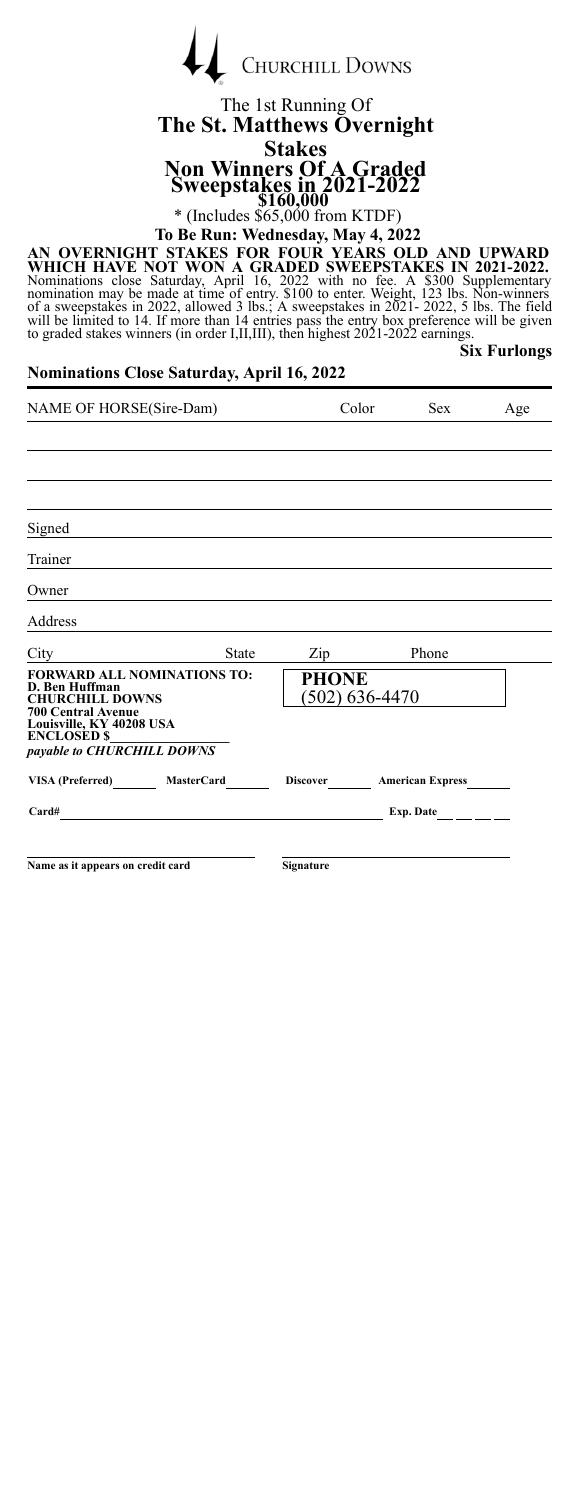|  | <b>CHURCHILL DOWNS</b> |
|--|------------------------|
|  |                        |

### The 12th Running Of **The Roxelana Overnight Stakes \$160,000**<br>
\* (Includes \$65,000 from KTDF)

# **To Be Run: Saturday, April 30, 2022**

AN OVERNIGHT STAKES FOR FILLIES AND MARES FOUR YEAR<br>OLDS AND UPWARD. Nominations close Saturday, April 16, 2022 with no fee.<br>5300 supplementary nominations may be made at time of entry. \$100 to enter. Weight;<br>123 lbs. Non-**Six Furlongs**

| NAME OF HORSE(Sire-Dam)                                                                                   |              | Color                            | <b>Sex</b> | Age                     |  |
|-----------------------------------------------------------------------------------------------------------|--------------|----------------------------------|------------|-------------------------|--|
|                                                                                                           |              |                                  |            |                         |  |
|                                                                                                           |              |                                  |            |                         |  |
|                                                                                                           |              |                                  |            |                         |  |
| Signed                                                                                                    |              |                                  |            |                         |  |
| Trainer                                                                                                   |              |                                  |            |                         |  |
| Owner                                                                                                     |              |                                  |            |                         |  |
| Address                                                                                                   |              |                                  |            |                         |  |
| City                                                                                                      | <b>State</b> | Zip                              |            | Phone                   |  |
| <b>FORWARD ALL NOMINATIONS TO:</b><br>D. Ben Huffman<br><b>CHURCHILL DOWNS</b>                            |              | <b>PHONE</b><br>$(502)$ 636-4470 |            |                         |  |
| <b>700 Central Avenue</b><br>Louisville, KY 40208 USA<br><b>ENCLOSED \$</b><br>payable to CHURCHILL DOWNS |              |                                  |            |                         |  |
| VISA (Preferred) MasterCard                                                                               |              | <b>Discover</b>                  |            | <b>American Express</b> |  |
| Card#<br><u> 1989 - Johann Stein, mars an deus Amerikaansk kommunister (</u>                              |              |                                  |            | Exp. Date $\_\_$        |  |
|                                                                                                           |              |                                  |            |                         |  |
| Name as it appears on credit card                                                                         |              | <b>Signature</b>                 |            |                         |  |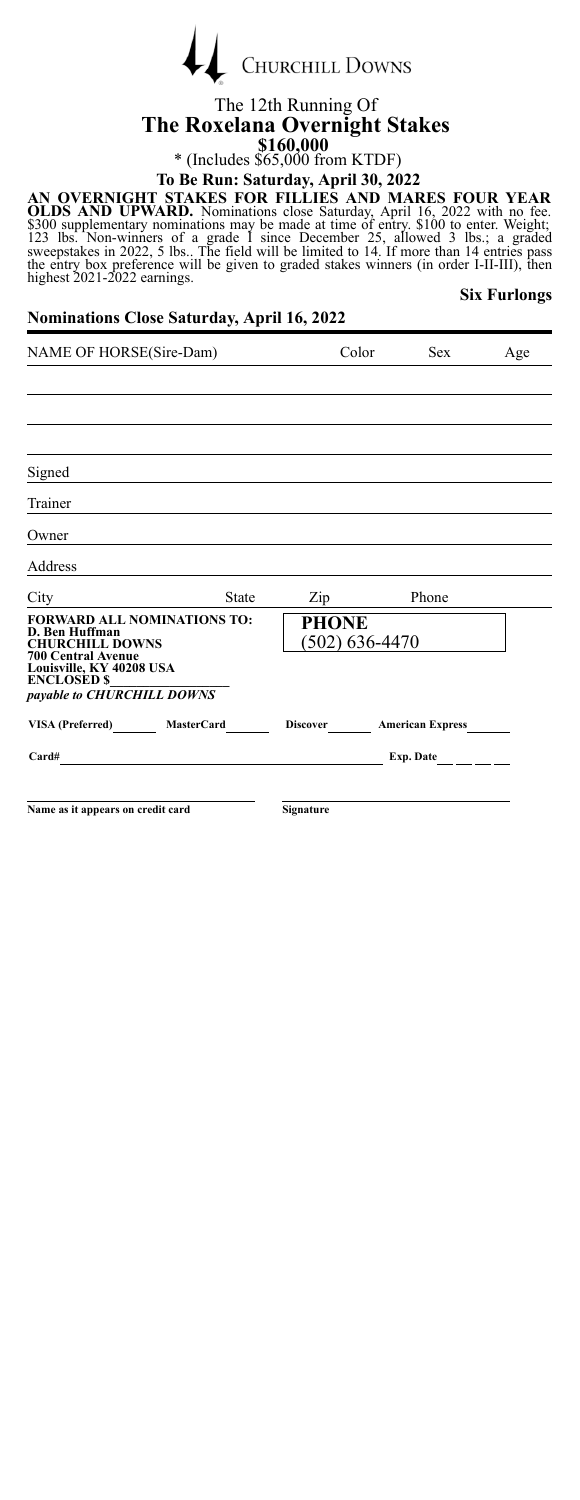| <b>CHURCHILL DOWNS</b> |
|------------------------|

### The 4th Running Of **The Isaac Murphy Marathon Overnight Stakes \$160,000**<br>
\* (Includes \$65,000 from KTDF)

**To Be Run: Tuesday, May 3, 2022**

AN OVERNIGHT STAKES FOR FOUR YEAR OLDS AND UPWARD.<br>Nominations close Saturday, April 16, 2022 with no fee. \$300 supplementary<br>nominations may be made at time of entry. \$100 to enter. Weight, 123 lbs. Non-winners<br>of a grade pass the entry box preference will be given to graded stakes winners, then highest 2021-2022 earnings. **One Mile And One-Half**

| NAME OF HORSE(Sire-Dam)                                                        |              | Color                            | <b>Sex</b>              | Age |
|--------------------------------------------------------------------------------|--------------|----------------------------------|-------------------------|-----|
|                                                                                |              |                                  |                         |     |
|                                                                                |              |                                  |                         |     |
|                                                                                |              |                                  |                         |     |
| Signed                                                                         |              |                                  |                         |     |
| Trainer                                                                        |              |                                  |                         |     |
| Owner                                                                          |              |                                  |                         |     |
| Address                                                                        |              |                                  |                         |     |
| City                                                                           | <b>State</b> | Zip                              | Phone                   |     |
| <b>FORWARD ALL NOMINATIONS TO:</b><br>D. Ben Huffman<br><b>CHURCHILL DOWNS</b> |              | <b>PHONE</b><br>$(502)$ 636-4470 |                         |     |
| <b>700 Central Avenue</b><br>Louisville, KY 40208 USA<br><b>ENCLOSED \$</b>    |              |                                  |                         |     |
| payable to CHURCHILL DOWNS                                                     |              |                                  |                         |     |
| VISA (Preferred) MasterCard                                                    |              | <b>Discover</b>                  | <b>American Express</b> |     |
| Card#                                                                          |              |                                  | $Exp.$ Date $\_\_$      |     |
|                                                                                |              |                                  |                         |     |
| Name as it appears on credit card                                              |              | Signature                        |                         |     |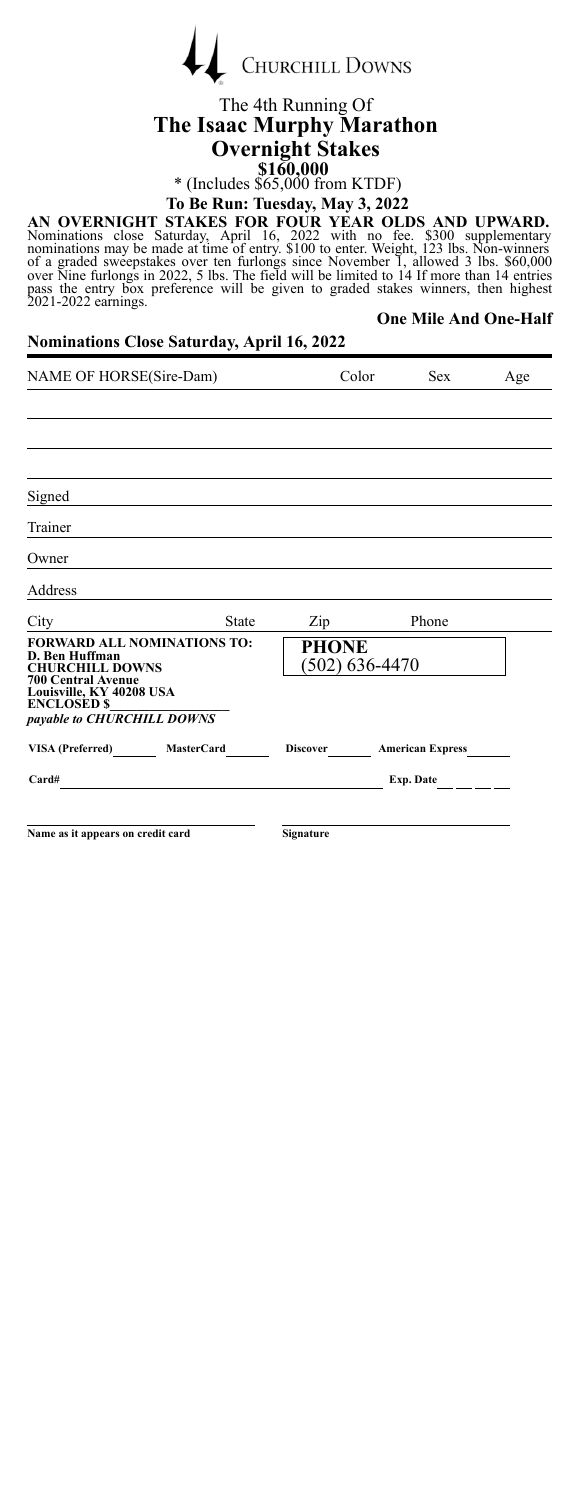

### The 98th Running Of **THE PAT DAY MILE presented by LG&E and KU \$500,000 - Grade II To Be Run: Saturday, May 7, 2022**

**FOR THREE YEAR OLDS.** By subscription of \$300 each, which should accompany the nomination of \$7,500 at time of entry. Sapplementary Nomination of \$7,500 at time of entry. Sapplement of 1% to all owners of horses finishing

**One Mile**

| NAME OF HORSE(Sire-Dam)                                                                                   |              | Color                     | Sex              | Age              |  |
|-----------------------------------------------------------------------------------------------------------|--------------|---------------------------|------------------|------------------|--|
|                                                                                                           |              |                           |                  |                  |  |
|                                                                                                           |              |                           |                  |                  |  |
|                                                                                                           |              |                           |                  |                  |  |
| Signed                                                                                                    |              |                           |                  |                  |  |
| Trainer                                                                                                   |              |                           |                  |                  |  |
| Owner                                                                                                     |              |                           |                  |                  |  |
| Address                                                                                                   |              |                           |                  |                  |  |
| City                                                                                                      | <b>State</b> | Zip                       |                  | Phone            |  |
| <b>FORWARD ALL NOMINATIONS TO:</b><br>D. Ben Huffman<br><b>CHURCHILL DOWNS</b>                            |              | <b>PHONE</b>              | $(502)$ 636-4470 |                  |  |
| <b>700 Central Avenue</b><br>Louisville, KY 40208 USA<br><b>ENCLOSED \$</b><br>payable to CHURCHILL DOWNS |              |                           |                  |                  |  |
| VISA (Preferred) MasterCard                                                                               |              | Discover American Express |                  |                  |  |
| Card#                                                                                                     |              |                           |                  | Exp. Date $\_\_$ |  |
|                                                                                                           |              |                           |                  |                  |  |
| Name as it appears on credit card                                                                         |              | <b>Signature</b>          |                  |                  |  |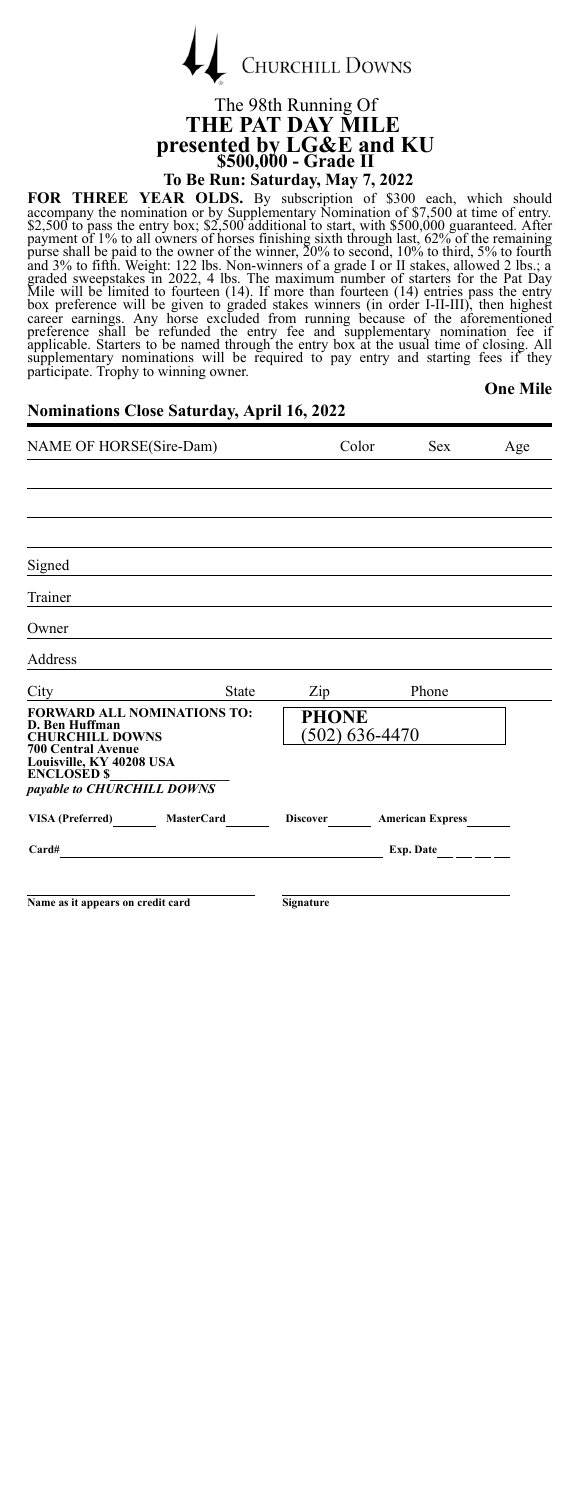|  | <b>CHURCHILL DOWNS</b> |
|--|------------------------|
|  |                        |

### The 19th Running Of **THE ALYSHEBA presented by Sentient Jet \$500,000 - Grade II To Be Run: Friday, May 6, 2022**

FOR FOUR YEAR OLDS AND UPWARD. By subscription of \$300 each, which should accompany the nomination or by Suplementary Nomination of \$7,500 at time of the entry box; \$2,500 additional to start, with \$500,000 at time of ANY **One Mile And One-Sixteenth**

### **Nominations Close Saturday, April 16, 2022** NAME OF HORSE(Sire-Dam) Color Sex Age

| Signed                                                                                                                                                                        |       |                                  |                           |  |
|-------------------------------------------------------------------------------------------------------------------------------------------------------------------------------|-------|----------------------------------|---------------------------|--|
| Trainer                                                                                                                                                                       |       |                                  |                           |  |
| Owner                                                                                                                                                                         |       |                                  |                           |  |
| Address                                                                                                                                                                       |       |                                  |                           |  |
| City                                                                                                                                                                          | State | $\mathop{\mathrm{Zip}}\nolimits$ | Phone                     |  |
| FORWARD ALL NOMINATIONS TO:<br>D. Ben Huffman<br><b>CHURCHILL DOWNS</b><br>700 Central Avenue<br>Louisville, KY 40208 USA<br><b>ENCLOSED \$</b><br>payable to CHURCHILL DOWNS |       | <b>PHONE</b>                     | $(502)$ 636-4470          |  |
| VISA (Preferred) MasterCard                                                                                                                                                   |       |                                  | Discover American Express |  |
| Card#                                                                                                                                                                         |       |                                  | Exp. Date                 |  |
|                                                                                                                                                                               |       |                                  |                           |  |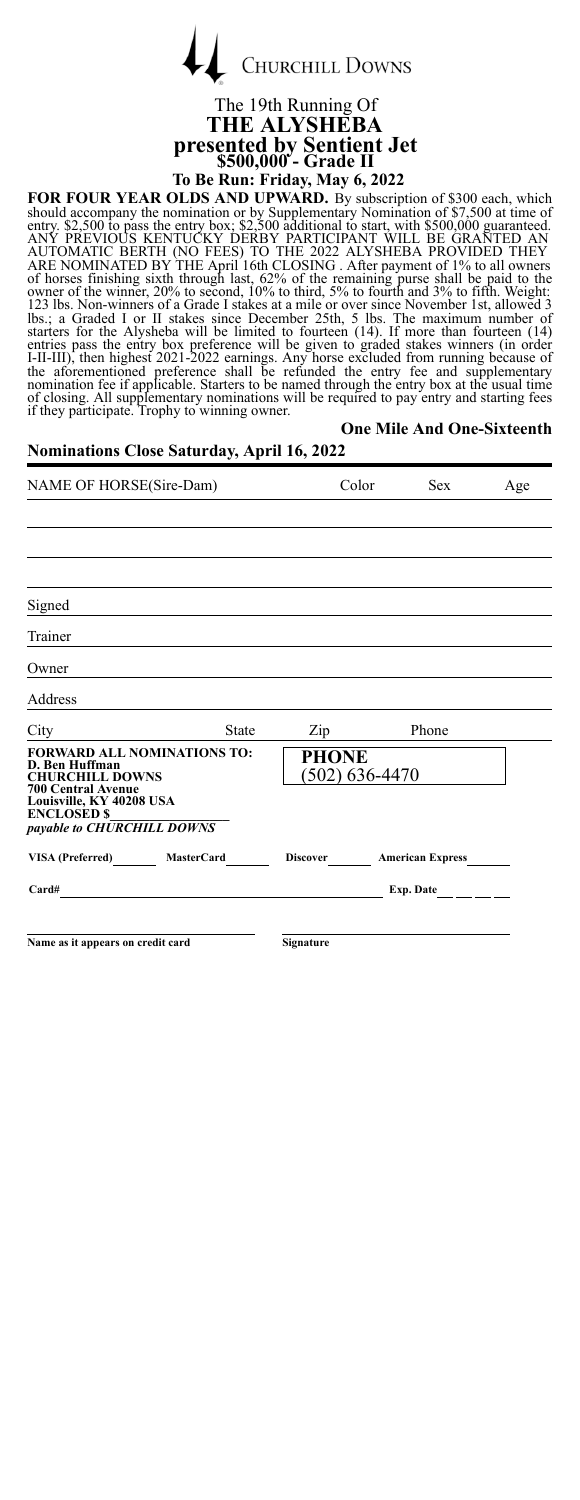

### The 37th Running Of **THE LA TROIENNE To Be Run: Friday, May 6, 2022**

**\$750,000 - Grade I** FOR FILLIES AND MARES FOUR YEARS OLD AND UPWARD. By<br>subscription of \$300 each, which should accompany the nomination or by<br>Supplementary Nomination of \$11,000 each by the closing of entries. S3,750 to pass the<br>entry box: \$ **One Mile And One-Sixteenth**

| NAME OF HORSE(Sire-Dam)                                                                                                                 |                  | Color          | Sex                     | Age |
|-----------------------------------------------------------------------------------------------------------------------------------------|------------------|----------------|-------------------------|-----|
|                                                                                                                                         |                  |                |                         |     |
|                                                                                                                                         |                  |                |                         |     |
|                                                                                                                                         |                  |                |                         |     |
| Signed                                                                                                                                  |                  |                |                         |     |
| Trainer                                                                                                                                 |                  |                |                         |     |
| Owner                                                                                                                                   |                  |                |                         |     |
| Address                                                                                                                                 |                  |                |                         |     |
| <b>State</b><br>City                                                                                                                    | Zip              |                | Phone                   |     |
| <b>FORWARD ALL NOMINATIONS TO:</b><br>D. Ben Huffman<br><b>CHURCHILL DOWNS</b><br><b>700 Central Avenue</b><br>Louisville, KY 40208 USA | <b>PHONE</b>     | (502) 636-4470 |                         |     |
| <b>ENCLOSED \$</b><br>payable to CHURCHILL DOWNS                                                                                        |                  |                |                         |     |
| VISA (Preferred)<br><b>MasterCard</b>                                                                                                   | Discover         |                | <b>American Express</b> |     |
| Card#                                                                                                                                   |                  |                | Exp. Date               |     |
|                                                                                                                                         |                  |                |                         |     |
| Name as it appears on credit card                                                                                                       | <b>Signature</b> |                |                         |     |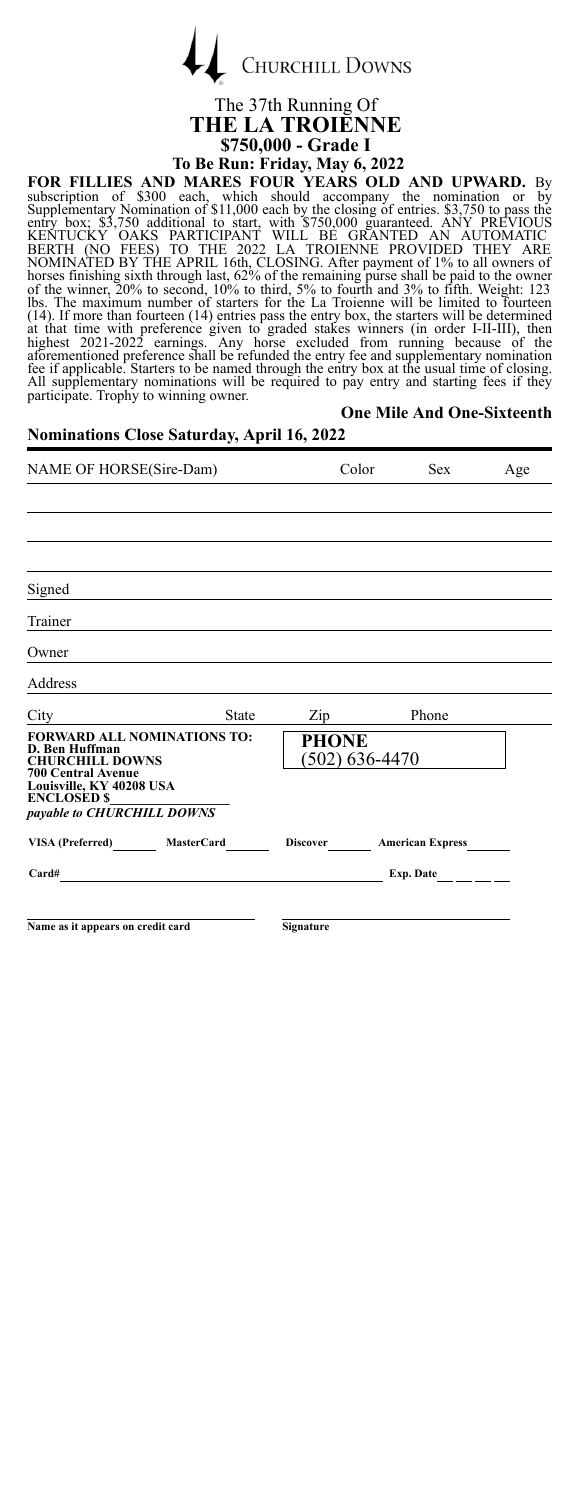

#### The 148th Running Of **THE LONGINES KENTUCKY OAKS \$1,250,000 - Grade I**

To Be Run: Friday, May 6, 2022<br>THREE YEARS OLD. By subscription of \$200 each on or before<br>22 or \$1,500 each on or before Saturday, April 16, 2022. A FOR FILLIES, THREE YEARS OLD. By subscription of \$200 each on or before February 19, 2022 or \$1,500 each on or before Saturday, April 16, 2022. A subplementary Nomination of \$25,000 each may be made at time of entry. \$6,25 points will be reinstated if the violation is legally overturned prior to the running of the Kentucky Oaks. Connections shall promptly notify Churchill Downs of any known widely violation upon any advisory thereof. Should these conditions shall become a starter. Starters to be named through the entry box,<br>Monday, May 2, 2022 at the usual time of closing. All starters and Also Eligible horses<br>must be stabled at Churchill Downs by 11:00 a.m. trophy and trophies to the winning breeder, trainer and jockey.

### **One Mile And One-Eighth**

| NAME OF HORSE(Sire-Dam)                                                                                                                 |              | Color          | <b>Sex</b>              | Age |
|-----------------------------------------------------------------------------------------------------------------------------------------|--------------|----------------|-------------------------|-----|
|                                                                                                                                         |              |                |                         |     |
|                                                                                                                                         |              |                |                         |     |
|                                                                                                                                         |              |                |                         |     |
| Signed                                                                                                                                  |              |                |                         |     |
| Trainer                                                                                                                                 |              |                |                         |     |
| Owner                                                                                                                                   |              |                |                         |     |
| Address                                                                                                                                 |              |                |                         |     |
| State<br>City                                                                                                                           | Zip          |                | Phone                   |     |
| <b>FORWARD ALL NOMINATIONS TO:</b><br>D. Ben Huffman<br><b>CHURCHILL DOWNS</b><br><b>700 Central Avenue</b><br>Louisville, KY 40208 USA | <b>PHONE</b> | (502) 636-4470 |                         |     |
| <b>ENCLOSED \$</b><br>payable to CHURCHILL DOWNS                                                                                        |              |                |                         |     |
| VISA (Preferred)<br><b>MasterCard</b>                                                                                                   | Discover     |                | <b>American Express</b> |     |
| Card#                                                                                                                                   |              |                | Exp. Date               |     |
|                                                                                                                                         |              |                |                         |     |
| Name as it appears on credit card                                                                                                       | Signature    |                |                         |     |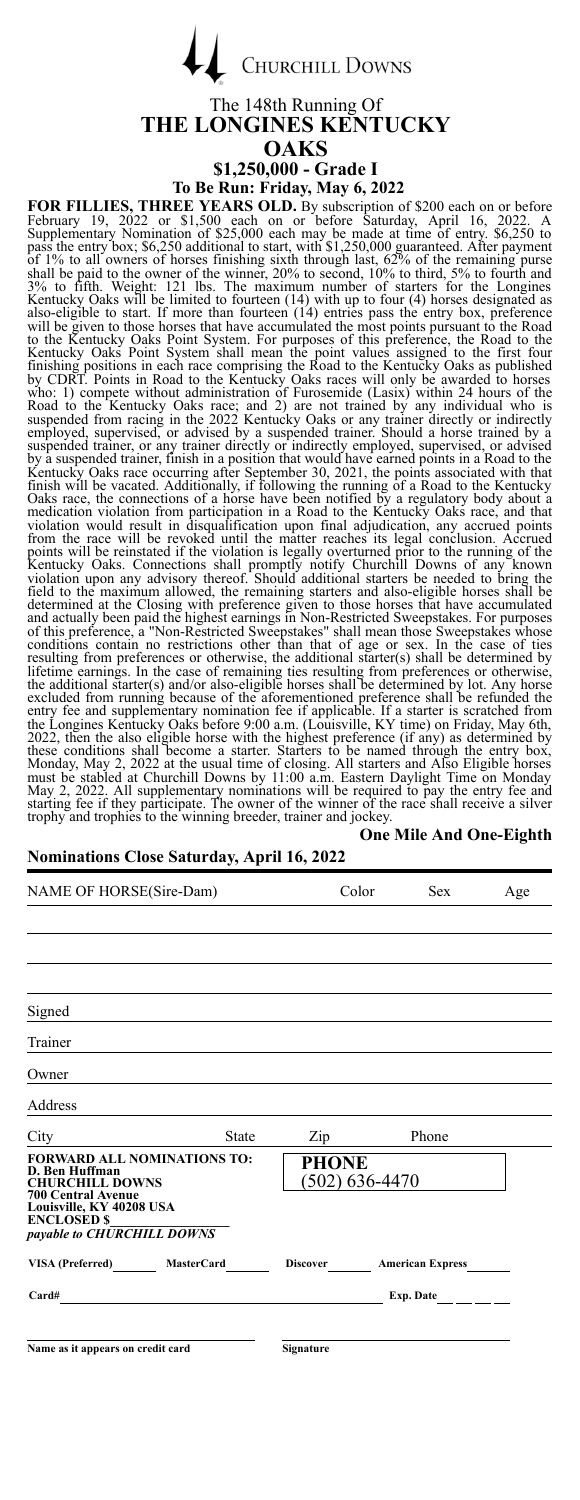| <b>CHURCHILL DOWNS</b> |
|------------------------|

# The 87th Running Of **THE CHURCHILL DOWNS presented by Ford \$750,000 - Grade I**

**To Be Run: Saturday, May 7, 2022**<br>**FOR FOUR YEAR OLDS AND UPWARD.** By subscription of \$300 each, which FOR FOUR YEAR OLDS AND UPWARD. By subscription of \$300 each, which should accompany the nomination or by Supplementary Nomination of \$11,000 each at the time of entry. \$3,750 to pass the entry box, \$3,750 additional to sta

**Seven Furlongs**

#### **Nominations Close Saturday, April 16, 2022**

 $\overline{1}$ 

| NAME OF HORSE(Sire-Dam)                                                                                                                                                                     |              | Color                       | <b>Sex</b>              | Age |
|---------------------------------------------------------------------------------------------------------------------------------------------------------------------------------------------|--------------|-----------------------------|-------------------------|-----|
|                                                                                                                                                                                             |              |                             |                         |     |
|                                                                                                                                                                                             |              |                             |                         |     |
|                                                                                                                                                                                             |              |                             |                         |     |
| Signed                                                                                                                                                                                      |              |                             |                         |     |
| Trainer                                                                                                                                                                                     |              |                             |                         |     |
| Owner                                                                                                                                                                                       |              |                             |                         |     |
| Address                                                                                                                                                                                     |              |                             |                         |     |
| City                                                                                                                                                                                        | <b>State</b> | Zip                         | Phone                   |     |
| <b>FORWARD ALL NOMINATIONS TO:</b><br>D. Ben Huffman<br><b>CHURCHILL DOWNS</b><br><b>700 Central Avenue</b><br>Louisville, KY 40208 USA<br><b>ENCLOSED \$</b><br>payable to CHURCHILL DOWNS |              | PHONE<br>$(502) 636 - 4470$ |                         |     |
| VISA (Preferred) MasterCard                                                                                                                                                                 |              | <b>Discover</b>             | <b>American Express</b> |     |
| Card#                                                                                                                                                                                       |              |                             | Exp. Date               |     |
|                                                                                                                                                                                             |              |                             |                         |     |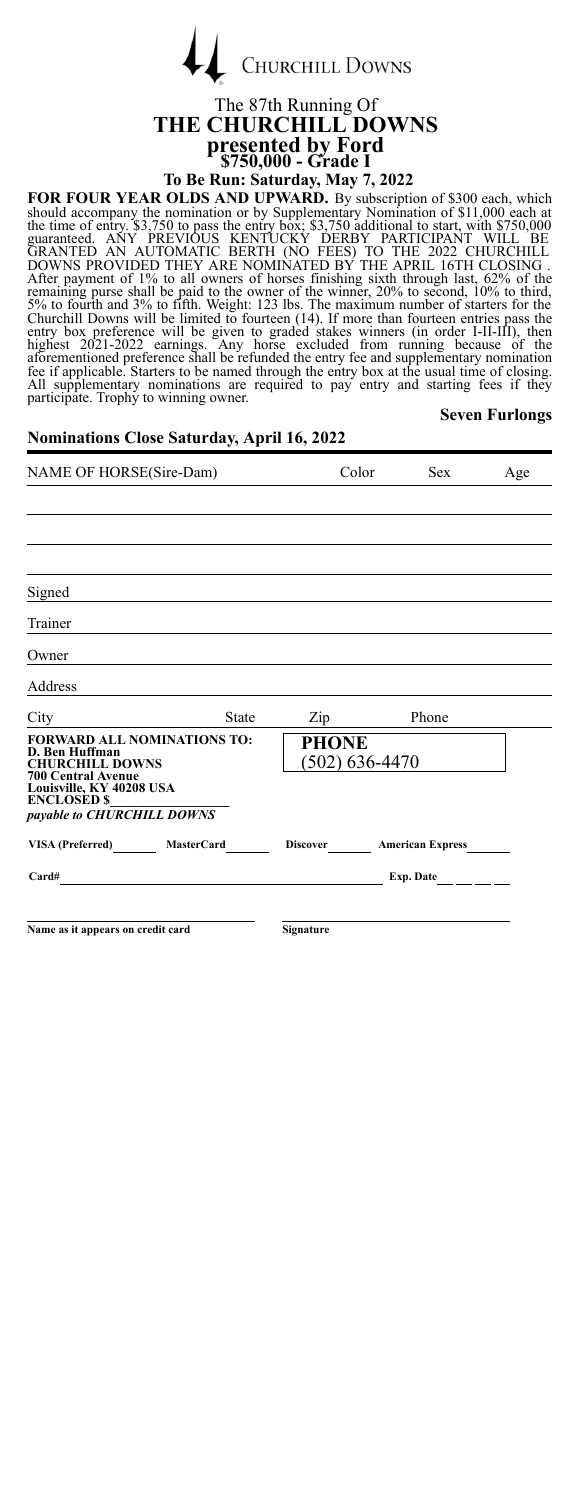| <b>CHURCHILL DOWNS</b> |
|------------------------|
|                        |

# The 36th Running Of **THE DERBY CITY DISTAFF presented by Kendall-Jackson Winery \$750,000 - Grade I**

**To Be Run: Saturday, May 7, 2022**

FOR FILLIES AND MARES, FOUR YEARS OLD AND UPWARD. By<br>subscription of \$300 each, which should accompany the nomination or sumplementary Nomination of s11,000 each by the time of entry. \$3,750 to pass the<br>entry box; \$3,750 a **Seven Furlongs**

#### **Nominations Close Saturday, April 16, 2022**

 $\overline{1}$ 

| NAME OF HORSE(Sire-Dam)                                                                                                                                                              |       | Color                            | <b>Sex</b> | Age |  |
|--------------------------------------------------------------------------------------------------------------------------------------------------------------------------------------|-------|----------------------------------|------------|-----|--|
|                                                                                                                                                                                      |       |                                  |            |     |  |
|                                                                                                                                                                                      |       |                                  |            |     |  |
|                                                                                                                                                                                      |       |                                  |            |     |  |
| Signed                                                                                                                                                                               |       |                                  |            |     |  |
| Trainer                                                                                                                                                                              |       |                                  |            |     |  |
| Owner                                                                                                                                                                                |       |                                  |            |     |  |
| Address                                                                                                                                                                              |       |                                  |            |     |  |
| City                                                                                                                                                                                 | State | Zip                              | Phone      |     |  |
| <b>FORWARD ALL NOMINATIONS TO:</b><br>D. Ben Huffman<br><b>CHURCHILL DOWNS</b><br><b>700 Central Avenue</b><br>Louisville, KY 40208 USA<br>ENCLOSED \$<br>payable to CHURCHILL DOWNS |       | <b>PHONE</b><br>$(502)$ 636-4470 |            |     |  |
| VISA (Preferred) MasterCard                                                                                                                                                          |       | Discover American Express        |            |     |  |
| Card#                                                                                                                                                                                |       |                                  | Exp. Date  |     |  |
|                                                                                                                                                                                      |       |                                  |            |     |  |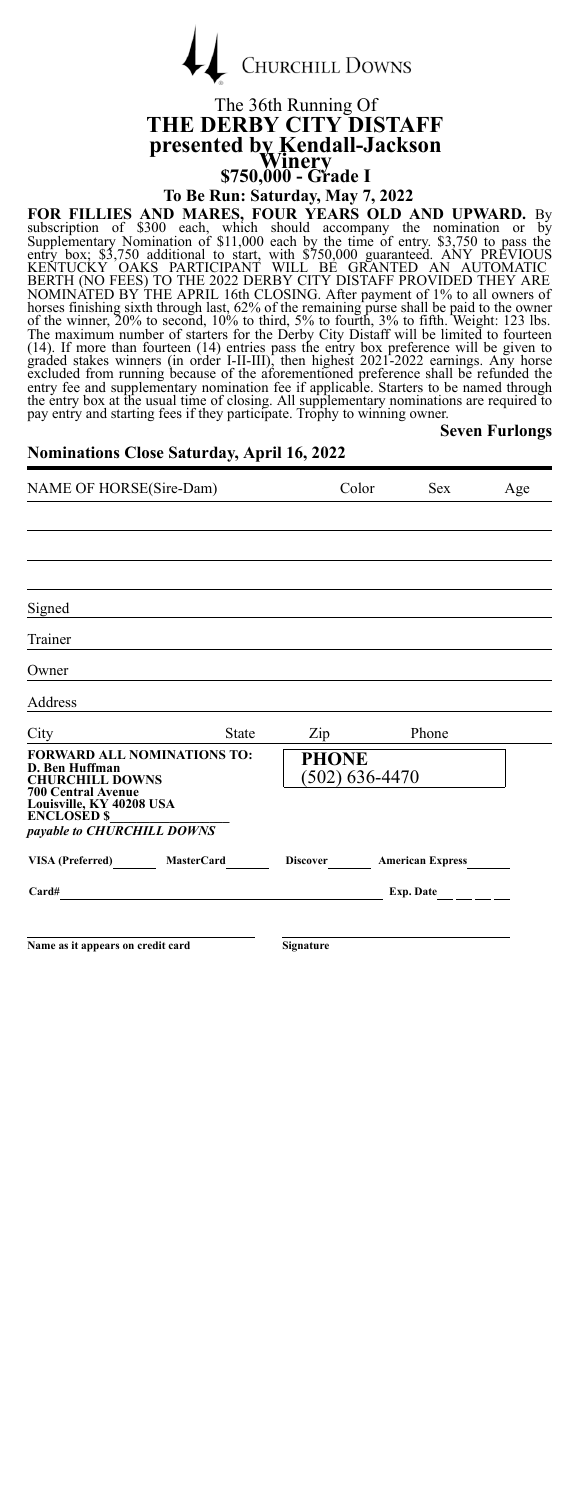

### The 67th Running Of **THE EIGHT BELLES \$500,000 - Grade II**

### **To Be Run: Friday, May 6, 2022**

FOR FILLIES, THREE YEARS OLD. By subscription of \$300 each, which should accompany the nomination or by Suplementary Nomination of \$7,500 at time of the entry \$2,500 and the entry box; \$2,500 additional to start, with \$500 **Seven Furlongs**

| NAME OF HORSE(Sire-Dam)                                                                                     |              |              | Color<br><b>Sex</b>       | Age              |
|-------------------------------------------------------------------------------------------------------------|--------------|--------------|---------------------------|------------------|
|                                                                                                             |              |              |                           |                  |
|                                                                                                             |              |              |                           |                  |
|                                                                                                             |              |              |                           |                  |
| Signed                                                                                                      |              |              |                           |                  |
| Trainer                                                                                                     |              |              |                           |                  |
| Owner                                                                                                       |              |              |                           |                  |
| Address                                                                                                     |              |              |                           |                  |
| City                                                                                                        | <b>State</b> | Zip          | Phone                     |                  |
| <b>FORWARD ALL NOMINATIONS TO:</b><br>D. Ben Huffman<br><b>CHURCHILL DOWNS</b><br><b>700 Central Avenue</b> |              | <b>PHONE</b> | $(502) 636 - 4470$        |                  |
| Louisville, KY 40208 USA<br><b>ENCLOSED \$</b><br>payable to CHURCHILL DOWNS                                |              |              |                           |                  |
| VISA (Preferred) MasterCard                                                                                 |              |              | Discover American Express |                  |
| Card#                                                                                                       |              |              |                           | Exp. Date $\_\_$ |
|                                                                                                             |              |              |                           |                  |
| Name as it appears on credit card                                                                           |              | Signature    |                           |                  |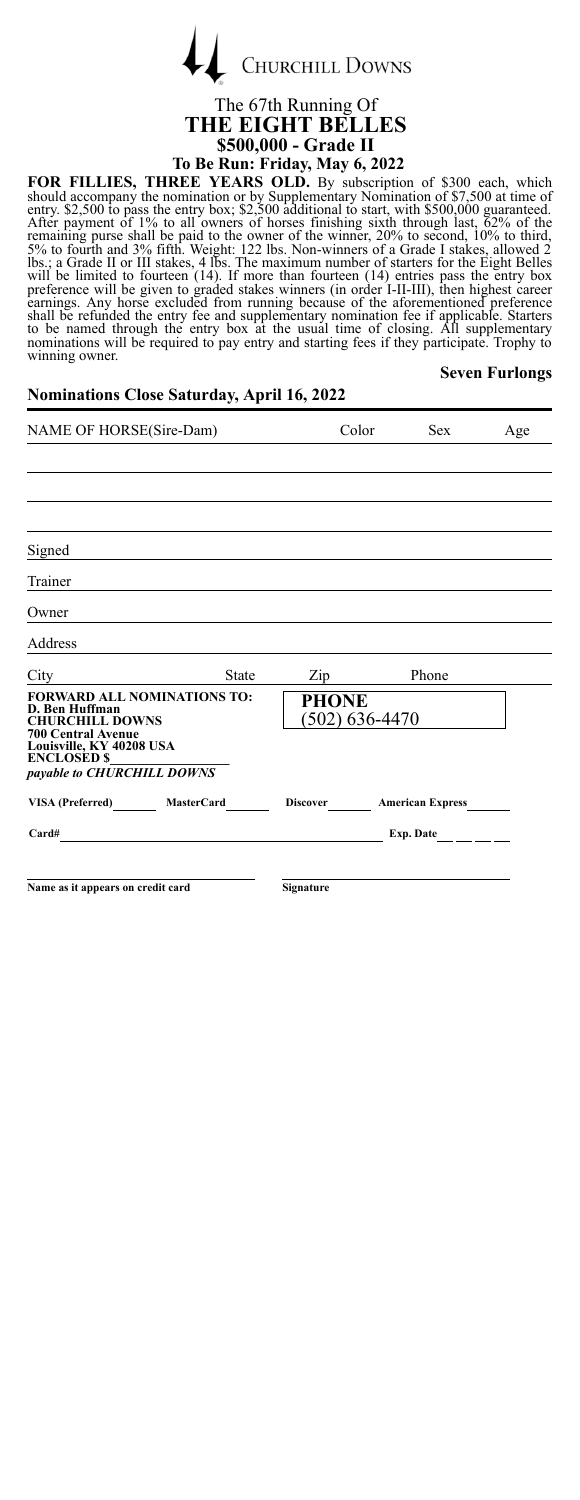

### The 28th Running Of **THE KENTUCKY JUVENILE \$200,000** \* (Includes  $\frac{$25,000}{$25,000}$  from KTDF)<br>To Be Run: Thursday, May 5, 2022

**To Be Run: Thursday, May 5, 2022**

**FOR TWO YEAR OLDS.** By subscription of \$100 each, which should accompany the nomination or by Supplementary Nomination of \$2,500 at time of entry. \$875 to pass the entry box; \$875 additional to start, with \$175,000 guaran **Five Furlongs**

| <b>Nominations Close Saturday, April 16, 2022</b>                                                                                                                                           |              |                                  |       |                           |     |
|---------------------------------------------------------------------------------------------------------------------------------------------------------------------------------------------|--------------|----------------------------------|-------|---------------------------|-----|
| NAME OF HORSE(Sire-Dam)                                                                                                                                                                     |              |                                  | Color | <b>Sex</b>                | Age |
|                                                                                                                                                                                             |              |                                  |       |                           |     |
| Signed                                                                                                                                                                                      |              |                                  |       |                           |     |
| Trainer                                                                                                                                                                                     |              |                                  |       |                           |     |
| Owner                                                                                                                                                                                       |              |                                  |       |                           |     |
| Address                                                                                                                                                                                     |              |                                  |       |                           |     |
| City                                                                                                                                                                                        | <b>State</b> | Zip                              |       | Phone                     |     |
| <b>FORWARD ALL NOMINATIONS TO:</b><br>D. Ben Huffman<br><b>CHURCHILL DOWNS</b><br><b>700 Central Avenue</b><br>Louisville, KY 40208 USA<br><b>ENCLOSED \$</b><br>payable to CHURCHILL DOWNS |              | <b>PHONE</b><br>$(502)$ 636-4470 |       |                           |     |
| VISA (Preferred) MasterCard                                                                                                                                                                 |              |                                  |       | Discover American Express |     |
| $Card#$ $\qquad \qquad$                                                                                                                                                                     |              |                                  |       | Exp. Date                 |     |
| Name as it appears on credit card                                                                                                                                                           |              | Signature                        |       |                           |     |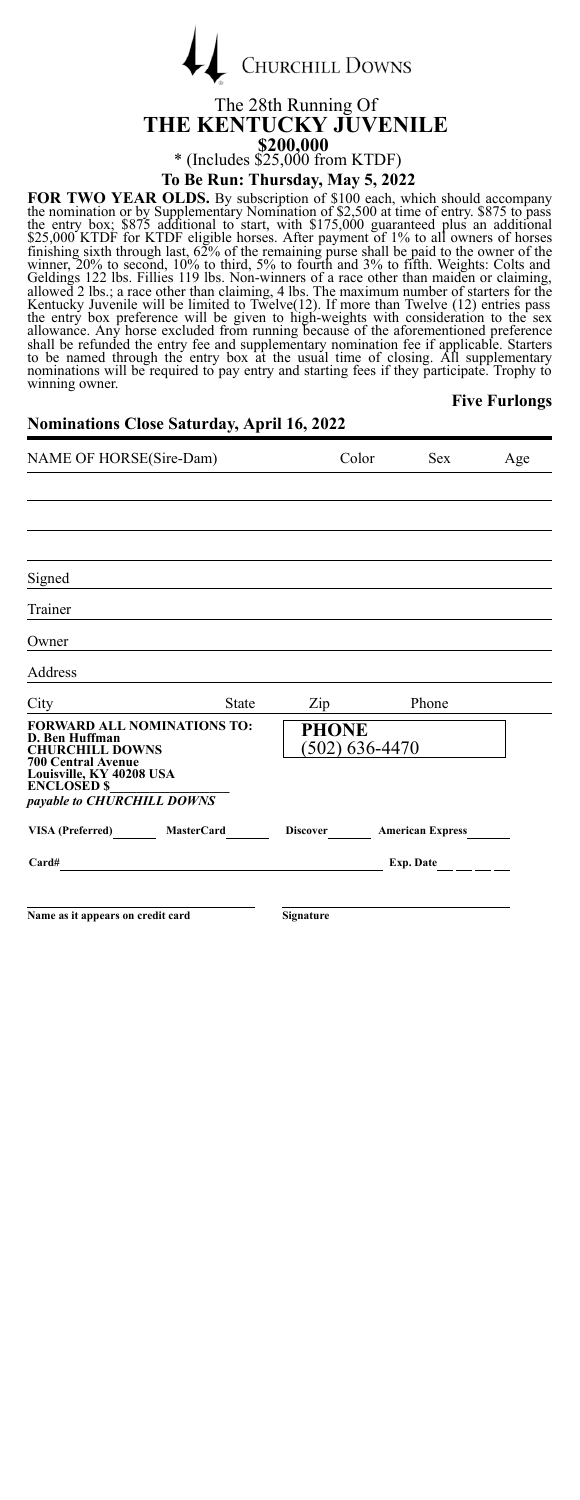| CHURCHILL DOWNS |
|-----------------|
|                 |

### The 17th Running Of **The Opening Verse Overnight Stakes**

**\$160,000 - Listed** \* (Includes \$65,000 from KTDF)

**To Be Run: Thursday, May 5, 2022**

**One Mile (On the Turf)**

AN OVERNIGHT STAKES FOR FOUR YEAR OLDS AND UPWARD.<br>Nominations close Saturday, April 16th, 2022 with no fee. \$300 supplementary<br>nominations may be made at time of entry. \$100 to enter. Weight; 123 lbs. Non-winners<br>of a gr

**Nominations Close Saturday, April 16, 2022**

NAME OF HORSE(Sire-Dam) Color Sex Age Signed Trainer Owner Address City State Zip Phone **FORWARD ALL NOMINATIONS TO: D. Ben Huffman<br>CHURCHILL DOWNS<br>700 Central Avenue<br>Louisville, KY 40208 USA<br>ENCLOSED \$** *payable to CHURCHILL DOWNS* **PHONE** (502) 636-4470 **VISA (Preferred) MasterCard Discover American Express Card# Exp. Date Name as it appears on credit card Signature**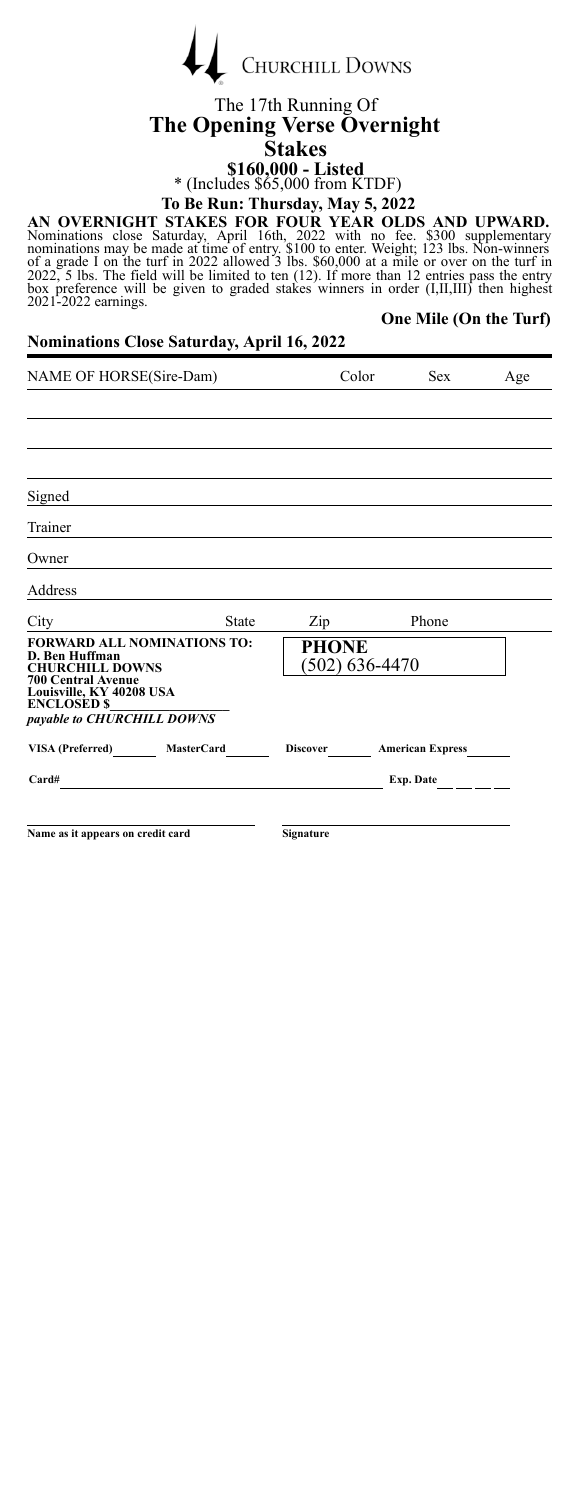**CHURCHILL DOWNS** 

#### The 37th Running Of **THE LONGINES CHURCHILL DISTAFF TURF MILE \$500,000 - Grade II**

**To Be Run: Saturday, May 7, 2022**

FOR FILLIES AND MARES, FOUR YEARS OLD AND UPWARD. By<br>subscription of \$300 each, which should accompany the nomiation or by<br>Supplementary Nomination of \$7,500 at time of entry. \$2,500 to pass the entry box;<br>\$2,500 additiona

**One Mile (On the Turf)**

| NAME OF HORSE(Sire-Dam)                                                                                     | Color                            | <b>Sex</b>                            | Age |
|-------------------------------------------------------------------------------------------------------------|----------------------------------|---------------------------------------|-----|
|                                                                                                             |                                  |                                       |     |
|                                                                                                             |                                  |                                       |     |
|                                                                                                             |                                  |                                       |     |
| Signed                                                                                                      |                                  |                                       |     |
| Trainer                                                                                                     |                                  |                                       |     |
| Owner                                                                                                       |                                  |                                       |     |
| Address                                                                                                     |                                  |                                       |     |
| City<br><b>State</b>                                                                                        | Zip                              | Phone                                 |     |
| <b>FORWARD ALL NOMINATIONS TO:</b><br>D. Ben Huffman<br><b>CHURCHILL DOWNS</b><br><b>700 Central Avenue</b> | <b>PHONE</b><br>(502) 636-4470   |                                       |     |
| Louisville, KY 40208 USA<br><b>ENCLOSED \$</b><br>payable to CHURCHILL DOWNS                                |                                  |                                       |     |
| VISA (Preferred) MasterCard                                                                                 | Discover <b>American Express</b> |                                       |     |
| Card#                                                                                                       |                                  | Exp. Date $\qquad \qquad \_ \_ \_ \_$ |     |
|                                                                                                             |                                  |                                       |     |
| Name as it appears on credit card                                                                           | Signature                        |                                       |     |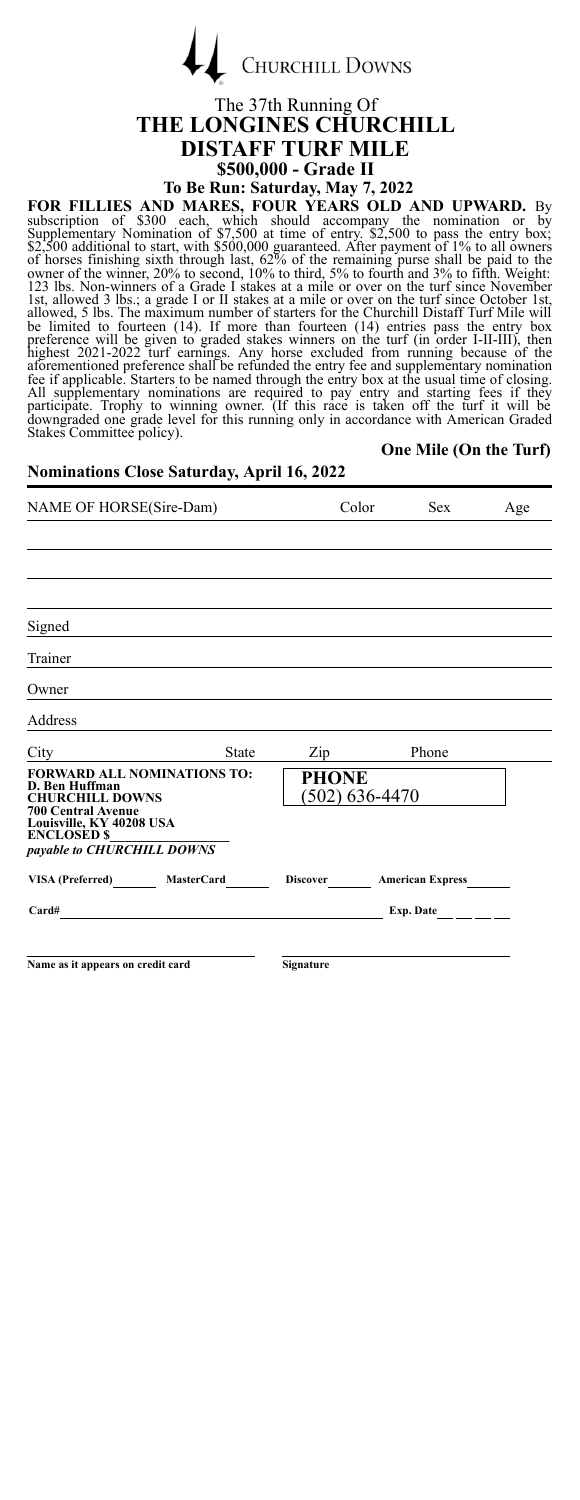| <b>CHURCHILL DOWNS</b> |
|------------------------|

 $\overline{1}$ 

The 7th Running Of **THE WILLIAM WALKER \$200,000 - Listed** \* (Includes \$25,000 from KTDF) **To Be Run: Wednesday, May 4, 2022**

**FOR THREE YEAR OLDS.** By subscription of \$100 each, which should<br>accompany the nomination or by Supplementary Nomination of \$2,500 at time of entry.<br>\$875 to pass the entry box; \$875 additional to start, with \$175,000 guar **Five And One-Half Furlongs (On the Turf)**

| <b>Nominations Close Saturday, April 16, 2022</b>                                                           | $1.77.1$ and $0.001.001$ and $0.001.001$ and $0.001.001$ |       |                 |     |
|-------------------------------------------------------------------------------------------------------------|----------------------------------------------------------|-------|-----------------|-----|
| NAME OF HORSE(Sire-Dam)                                                                                     |                                                          | Color | <b>Sex</b>      | Age |
|                                                                                                             |                                                          |       |                 |     |
| Signed                                                                                                      |                                                          |       |                 |     |
| Trainer                                                                                                     |                                                          |       |                 |     |
| Owner                                                                                                       |                                                          |       |                 |     |
| Address                                                                                                     |                                                          |       |                 |     |
| State<br>City                                                                                               | Zip                                                      |       | Phone           |     |
| <b>FORWARD ALL NOMINATIONS TO:</b><br>D. Ben Huffman<br><b>CHURCHILL DOWNS</b><br><b>700 Central Avenue</b> | <b>PHONE</b><br>$(502)$ 636-4470                         |       |                 |     |
| Louisville, KY 40208 USA<br><b>ENCLOSED \$</b><br>payable to CHURCHILL DOWNS                                |                                                          |       |                 |     |
| VISA (Preferred) MasterCard                                                                                 | Discover American Express                                |       |                 |     |
| Card#                                                                                                       |                                                          |       | Exp. Date _____ |     |
| Name as it appears on credit card                                                                           | Signature                                                |       |                 |     |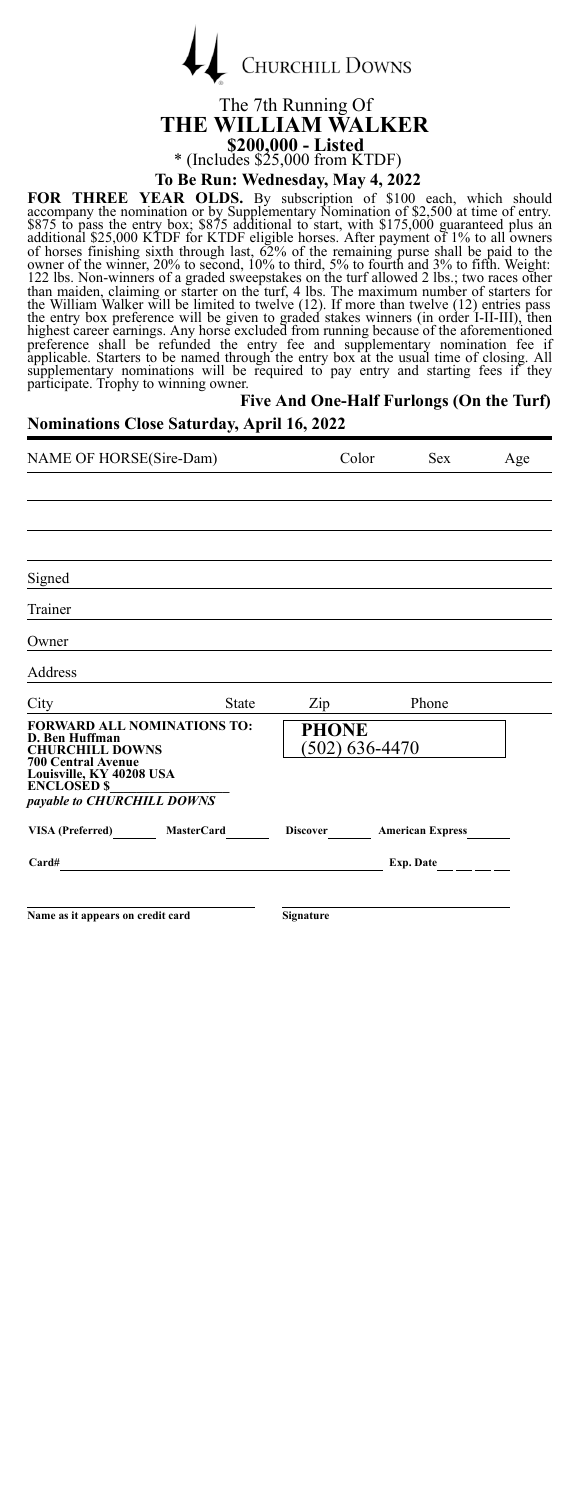| <b>CHURCHILL DOWNS</b> |
|------------------------|
|                        |

### The 28th Running Of **THE TWIN SPIRES TURF SPRINT presented by Sysco \$500,000 - Grade II**

**To Be Run: Friday, May 6, 2022**

FOR THREE YEAR OLDS AND UPWARD. By subscription of \$300 each, which should accompany the nomiation or by Supplementary Nomination of \$7,500 at time of entry. \$2,500 at entry box; \$2,500 additional to start, with \$500,000 g

#### **Five And One-Half Furlongs (On the Turf)**

#### **Nominations Close Saturday, April 16, 2022**

 $\overline{1}$ 

| NAME OF HORSE(Sire-Dam)                                                                                                                                                                     |              | Color                              | <b>Sex</b>              | Age |
|---------------------------------------------------------------------------------------------------------------------------------------------------------------------------------------------|--------------|------------------------------------|-------------------------|-----|
|                                                                                                                                                                                             |              |                                    |                         |     |
|                                                                                                                                                                                             |              |                                    |                         |     |
|                                                                                                                                                                                             |              |                                    |                         |     |
| Signed                                                                                                                                                                                      |              |                                    |                         |     |
| Trainer                                                                                                                                                                                     |              |                                    |                         |     |
| Owner                                                                                                                                                                                       |              |                                    |                         |     |
| Address                                                                                                                                                                                     |              |                                    |                         |     |
| City                                                                                                                                                                                        | <b>State</b> | Zip                                | Phone                   |     |
| <b>FORWARD ALL NOMINATIONS TO:</b><br>D. Ben Huffman<br><b>CHURCHILL DOWNS</b><br><b>700 Central Avenue</b><br>Louisville, KY 40208 USA<br><b>ENCLOSED \$</b><br>payable to CHURCHILL DOWNS |              | <b>PHONE</b><br>$(502) 636 - 4470$ |                         |     |
| VISA (Preferred)<br><b>MasterCard</b>                                                                                                                                                       |              | <b>Discover</b>                    | <b>American Express</b> |     |
| Card#                                                                                                                                                                                       |              |                                    | Exp. Date               |     |
|                                                                                                                                                                                             |              |                                    |                         |     |
| Name as it appears on credit card                                                                                                                                                           |              | Signature                          |                         |     |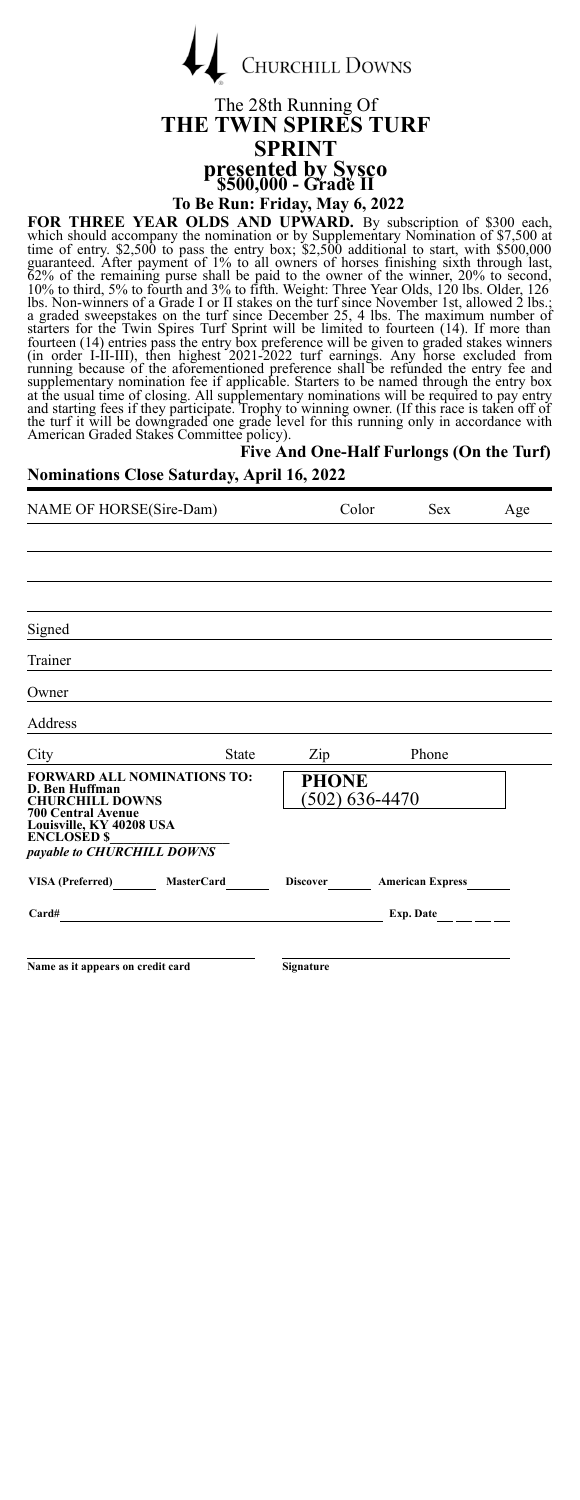| <b>CHURCHILL DOWNS</b> |
|------------------------|
|                        |

### The 12th Running Of **THE UNBRIDLED SIDNEY \$200,000 - Listed** \* (Includes \$25,000 from KTDF)

#### **To Be Run: Thursday, May 5, 2022**

FOR FILLIES AND MARES THREE YEAR OLDS AND UPWARD. By<br>subscription of \$100 each, which should accompany the nomination or<br>Supplementary Nomination of \$2,500 at time of entry \$875 to pass the entry box; \$875<br>additional to st

### **Five And One-Half Furlongs (On the Turf)**

### **Nominations Close Saturday, April 16, 2022**

 $\overline{1}$ 

| NAME OF HORSE(Sire-Dam)                                                                                                                                                                     |              | Color                            | <b>Sex</b>       | Age |
|---------------------------------------------------------------------------------------------------------------------------------------------------------------------------------------------|--------------|----------------------------------|------------------|-----|
|                                                                                                                                                                                             |              |                                  |                  |     |
|                                                                                                                                                                                             |              |                                  |                  |     |
|                                                                                                                                                                                             |              |                                  |                  |     |
| Signed                                                                                                                                                                                      |              |                                  |                  |     |
| Trainer                                                                                                                                                                                     |              |                                  |                  |     |
| Owner                                                                                                                                                                                       |              |                                  |                  |     |
| Address                                                                                                                                                                                     |              |                                  |                  |     |
| City<br>State                                                                                                                                                                               | Zip          |                                  | Phone            |     |
| <b>FORWARD ALL NOMINATIONS TO:</b><br>D. Ben Huffman<br><b>CHURCHILL DOWNS</b><br><b>700 Central Avenue</b><br>Louisville, KY 40208 USA<br><b>ENCLOSED \$</b><br>payable to CHURCHILL DOWNS | <b>PHONE</b> | $(502)$ 636-4470                 |                  |     |
| VISA (Preferred) MasterCard                                                                                                                                                                 |              | Discover <b>American Express</b> |                  |     |
| Card#<br>the contract of the contract of the contract of the contract of the contract of                                                                                                    |              |                                  | Exp. Date $\_\_$ |     |
|                                                                                                                                                                                             |              |                                  |                  |     |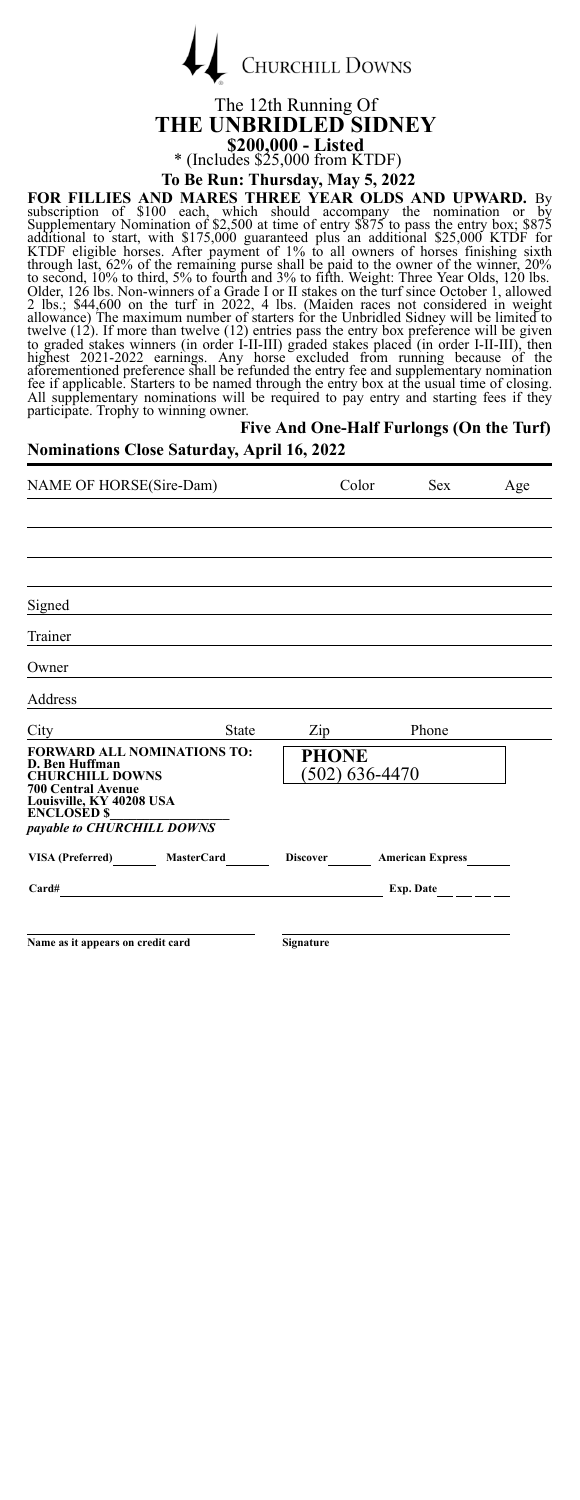

## The 31st Running Of **THE AMERICAN TURF \$500,000 - Grade II**<br>To Be Run: Saturday, May 7, 2022

### **To Be Run: Saturday, May 7, 2022**

**FOR THREE YEAR OLDS.** By subscription of \$300 each, which should accompany the nomination or by Supliementary Nomination of \$7,500 at time of entry payment of 1% to all owners of horses finishing sixth through last, 62% o

| <b>Nominations Close Saturday, April 16, 2022</b>                                                                                                                                   |       | One Mile And One-Sixteenth (On the Turf) |                                  |      |     |
|-------------------------------------------------------------------------------------------------------------------------------------------------------------------------------------|-------|------------------------------------------|----------------------------------|------|-----|
| NAME OF HORSE(Sire-Dam)                                                                                                                                                             |       |                                          | Color                            | Sex. | Age |
|                                                                                                                                                                                     |       |                                          |                                  |      |     |
| Signed                                                                                                                                                                              |       |                                          |                                  |      |     |
| Trainer                                                                                                                                                                             |       |                                          |                                  |      |     |
| Owner                                                                                                                                                                               |       |                                          |                                  |      |     |
| Address                                                                                                                                                                             |       |                                          |                                  |      |     |
| City                                                                                                                                                                                | State | Zip                                      | Phone                            |      |     |
| <b>FORWARD ALL NOMINATIONS TO:</b><br>D. Ben Huffman<br><b>CHURCHILL DOWNS</b><br>700 Central Avenue<br>Louisville, KY 40208 USA<br><b>ENCLOSED S</b><br>payable to CHURCHILL DOWNS |       | <b>PHONE</b>                             | $(502)$ 636-4470                 |      |     |
| VISA (Preferred) MasterCard                                                                                                                                                         |       |                                          | Discover <b>American Express</b> |      |     |
| $Card#$ Exp. Date $\_\_\_\_\_\_\_\_\_\_\_\_\_\_\_\_\_$                                                                                                                              |       |                                          |                                  |      |     |
| Name as it appears on credit card                                                                                                                                                   |       | Signature                                |                                  |      |     |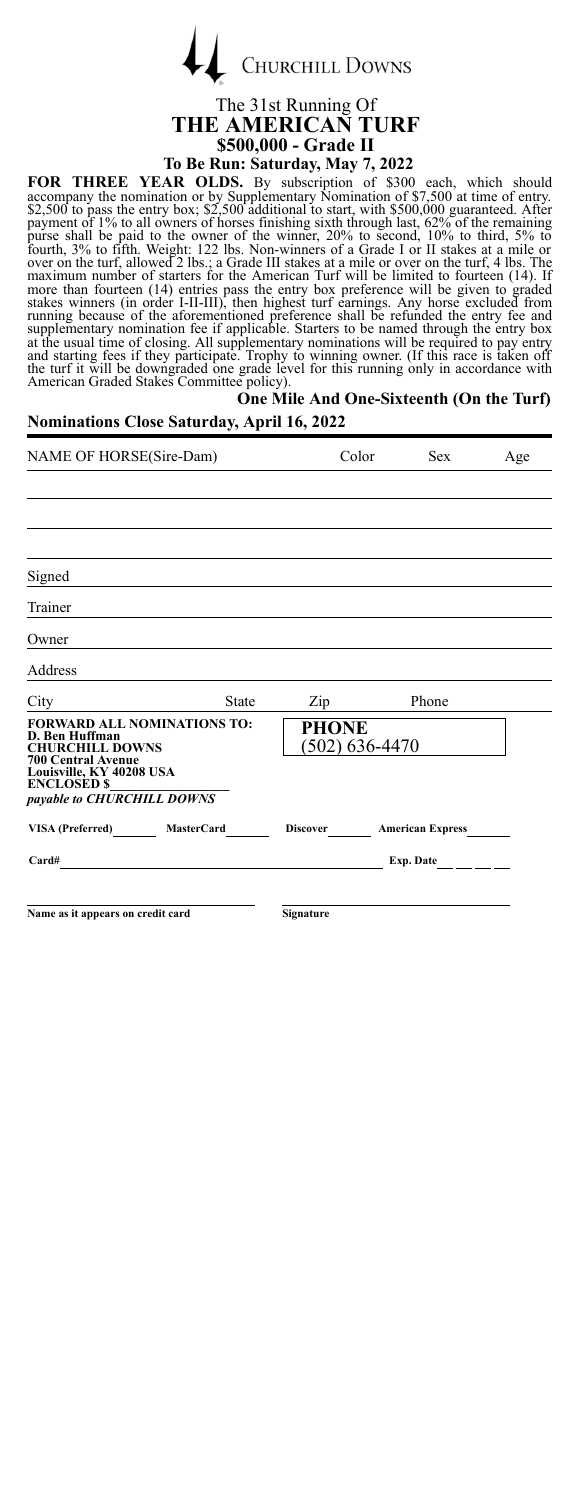

### The 38th Running Of **THE EDGEWOOD presented by Forcht Bank \$500,000 - Grade II To Be Run: Friday, May 6, 2022**

FOR FILLIES, THREE YEARS OLD. By subscription of \$300 each, which should accompany the nomination or by Suplementary Nomination of \$7,500 at time of the entry s2,500 at the entry box; \$2,500 at time of 1% of the entry box; and starting fees if they participate. Trophy to winning owner. (If this race is taken off of the turf it will be downgraded one grade level for this running only in accordance with American Graded Stakes Committee policy).

### **One Mile And One-Sixteenth (On the Turf)**

### **Nominations Close Saturday, April 16, 2022**

| NAME OF HORSE(Sire-Dam)                                                                                                                                                                     | Color                              | <b>Sex</b>              | Age |
|---------------------------------------------------------------------------------------------------------------------------------------------------------------------------------------------|------------------------------------|-------------------------|-----|
|                                                                                                                                                                                             |                                    |                         |     |
|                                                                                                                                                                                             |                                    |                         |     |
|                                                                                                                                                                                             |                                    |                         |     |
| Signed                                                                                                                                                                                      |                                    |                         |     |
| Trainer                                                                                                                                                                                     |                                    |                         |     |
| Owner                                                                                                                                                                                       |                                    |                         |     |
| Address                                                                                                                                                                                     |                                    |                         |     |
| City<br><b>State</b>                                                                                                                                                                        | Zip                                | Phone                   |     |
| <b>FORWARD ALL NOMINATIONS TO:</b><br>D. Ben Huffman<br><b>CHURCHILL DOWNS</b><br><b>700 Central Avenue</b><br>Louisville, KY 40208 USA<br><b>ENCLOSED \$</b><br>payable to CHURCHILL DOWNS | <b>PHONE</b><br>$(502) 636 - 4470$ |                         |     |
| VISA (Preferred) MasterCard                                                                                                                                                                 | <b>Discover</b>                    | <b>American Express</b> |     |
| Card#                                                                                                                                                                                       |                                    | Exp. Date               |     |
|                                                                                                                                                                                             |                                    |                         |     |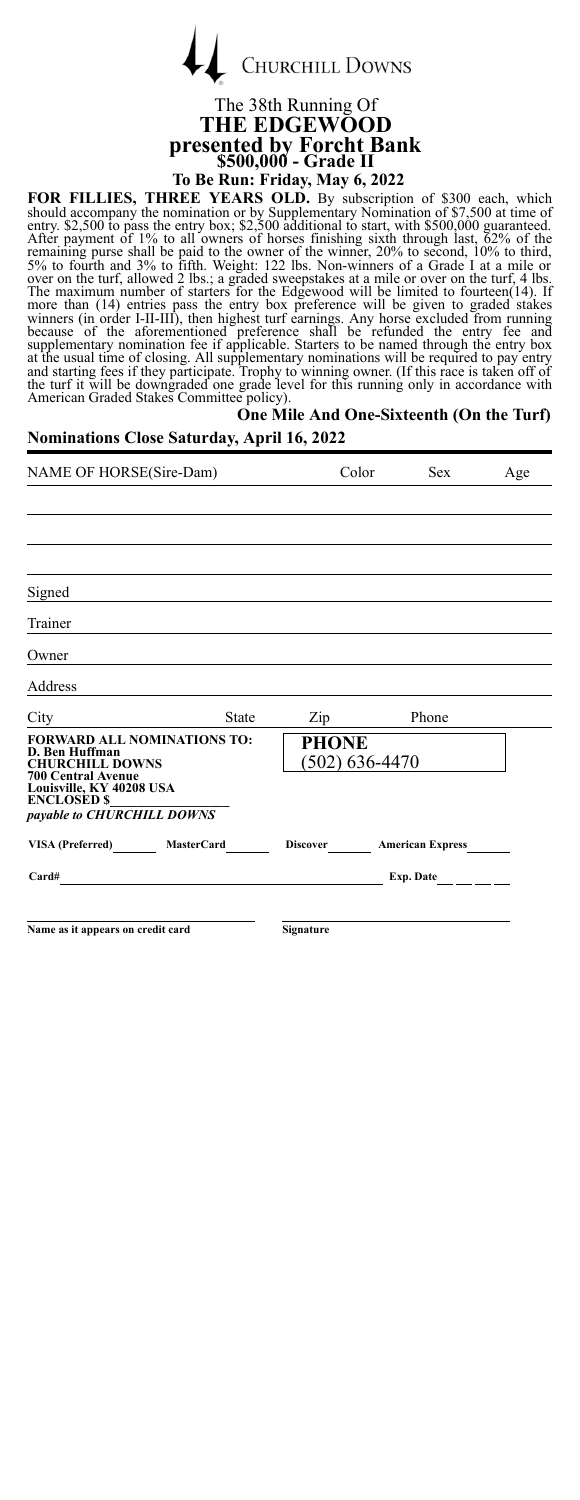

### The 36th Running Of **THE OLD FORESTER BOURBON TURF CLASSIC \$1,000,000 - Grade I**

**To Be Run: Saturday, May 7, 2022**

FOR FOUR YEAR OLDS AND UPWARD. By subscription of \$300 each on or before Saturday, April 16, 2022. A Supplementary Nomination of \$20,000 each may be steaded to the meade at the time of entry. \$5,000 cases the entry box; \$5

#### **One Mile And One-Eighth (On the Turf) Nominations Close Saturday, April 16, 2022**

| NAME OF HORSE(Sire-Dam)                                                                                   | Color        | <b>Sex</b>                         | Age                       |  |
|-----------------------------------------------------------------------------------------------------------|--------------|------------------------------------|---------------------------|--|
|                                                                                                           |              |                                    |                           |  |
|                                                                                                           |              |                                    |                           |  |
|                                                                                                           |              |                                    |                           |  |
| Signed                                                                                                    |              |                                    |                           |  |
| Trainer                                                                                                   |              |                                    |                           |  |
| Owner                                                                                                     |              |                                    |                           |  |
| Address                                                                                                   |              |                                    |                           |  |
| City                                                                                                      | <b>State</b> | $\mathbf{Zip}$                     | Phone                     |  |
| <b>FORWARD ALL NOMINATIONS TO:</b><br>D. Ben Huffman<br><b>CHURCHILL DOWNS</b>                            |              | <b>PHONE</b><br>$(502) 636 - 4470$ |                           |  |
| <b>700 Central Avenue</b><br>Louisville, KY 40208 USA<br><b>ENCLOSED \$</b><br>payable to CHURCHILL DOWNS |              |                                    |                           |  |
| VISA (Preferred) MasterCard                                                                               |              |                                    | Discover American Express |  |
| Card#                                                                                                     |              |                                    | Exp. Date $\_\_$          |  |
|                                                                                                           |              |                                    |                           |  |
| Name as it appears on credit card                                                                         |              | <b>Signature</b>                   |                           |  |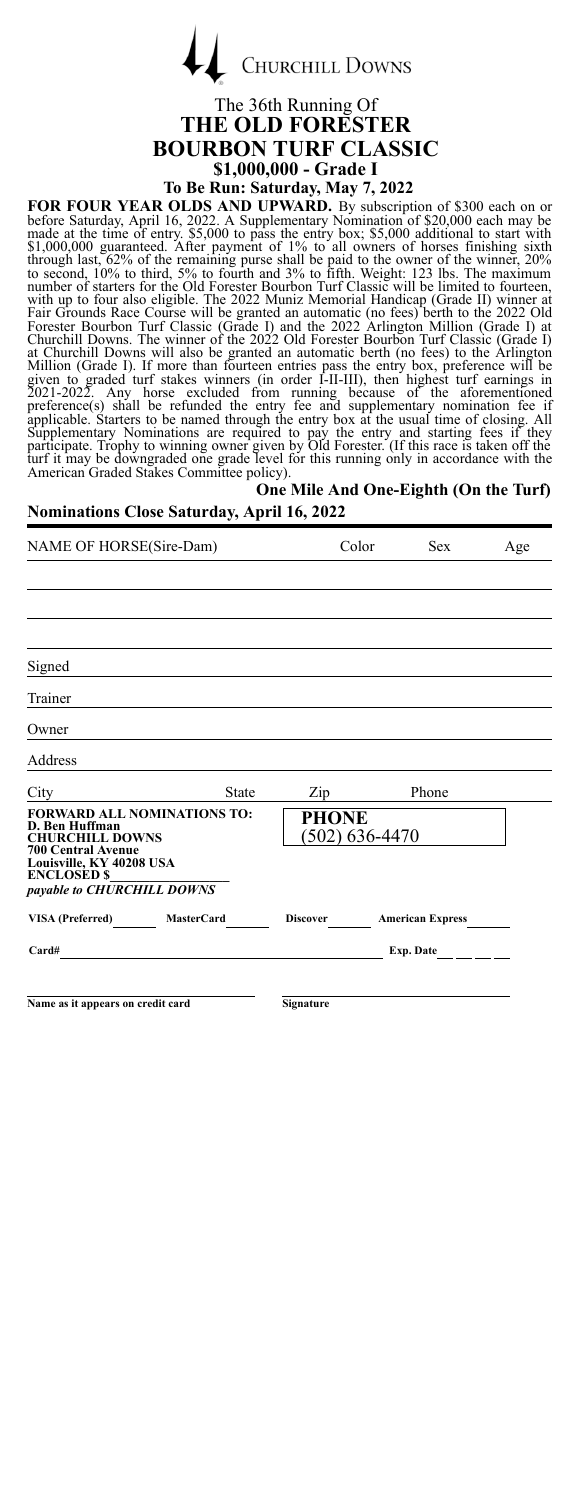**CHURCHILL DOWNS** 

### The 65th Running Of **THE MODESTY \$250,000 - Grade III**

**To Be Run: Friday, May 6, 2022**<br>**FOR FILLIES AND MARES FOUR YEAR OLDS AND UPWARD.** By subscription of \$300 each, which should accompany the nomination or by FOR FILLIES AND MARES FOUR YEAR OLDS AND UPWARD. By<br>subscription of \$300 each, which should accompany the nomiation or by<br>Supplementary Nomination of \$3.750 at time of entry.\$1,250 to pass the entry box;<br>\$1,250 additional

### **One Mile And One-Eighth (On the Turf)**

### **Nominations Close Saturday, April 16, 2022**

| NAME OF HORSE(Sire-Dam)                                                                                                                                                                     |                 | Color<br><b>Sex</b>     | Age |
|---------------------------------------------------------------------------------------------------------------------------------------------------------------------------------------------|-----------------|-------------------------|-----|
|                                                                                                                                                                                             |                 |                         |     |
|                                                                                                                                                                                             |                 |                         |     |
|                                                                                                                                                                                             |                 |                         |     |
| Signed                                                                                                                                                                                      |                 |                         |     |
| Trainer                                                                                                                                                                                     |                 |                         |     |
| Owner                                                                                                                                                                                       |                 |                         |     |
| Address                                                                                                                                                                                     |                 |                         |     |
| City<br>State                                                                                                                                                                               | Zip             | Phone                   |     |
| <b>FORWARD ALL NOMINATIONS TO:</b><br>D. Ben Huffman<br><b>CHURCHILL DOWNS</b><br><b>700 Central Avenue</b><br>Louisville, KY 40208 USA<br><b>ENCLOSED \$</b><br>payable to CHURCHILL DOWNS | <b>PHONE</b>    | $(502)$ 636-4470        |     |
| VISA (Preferred)<br><b>MasterCard</b>                                                                                                                                                       | <b>Discover</b> | <b>American Express</b> |     |
| Card#                                                                                                                                                                                       |                 | Exp. Date               |     |
|                                                                                                                                                                                             |                 |                         |     |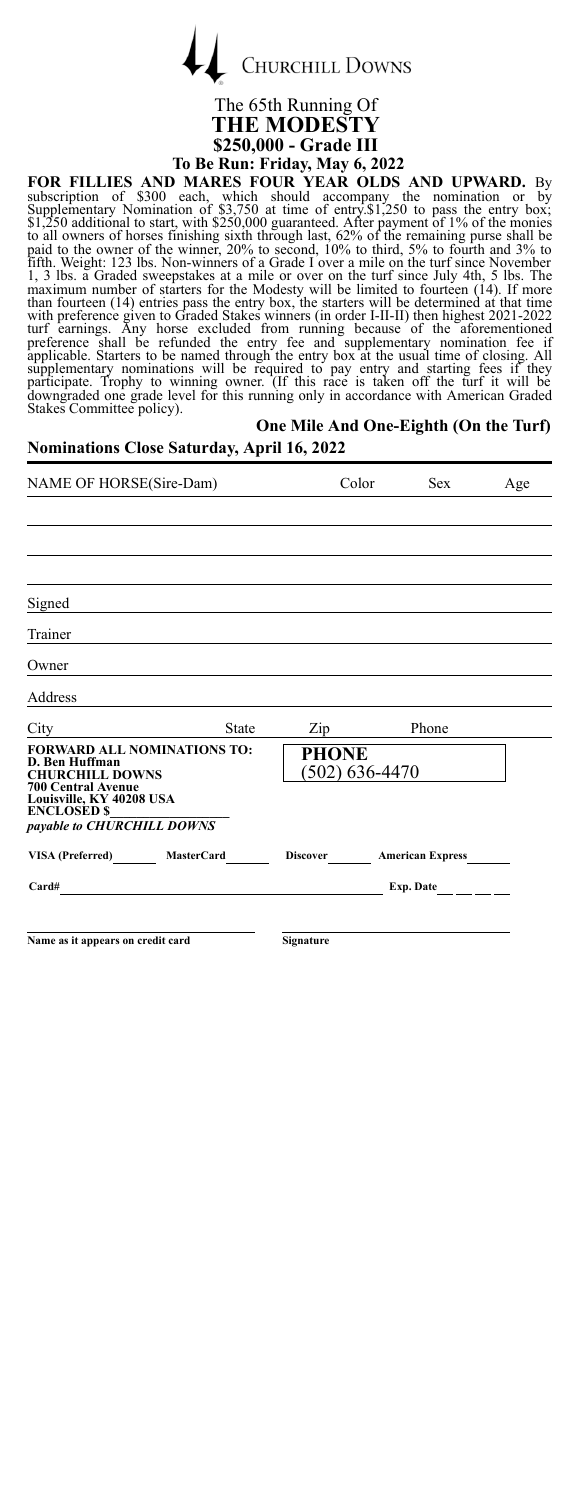

# The 3rd Running Of **The Mamzelle Overnight Stakes \$160,000 - Listed** \* (Includes \$65,000 from KTDF)

### **To Be Run: Saturday, May 14, 2022**

AN OVERNIGHT STAKES FOR FILLIES THREE YEARS OLD.<br>Nominations close Saturday, April 30, 2022 with no fee. A \$300 Supplementary<br>nomination may be made at time of entry. \$100 to enter. Weight: 122 lbs. Non-winners<br>of a graded earnings. **Five Furlongs (On the Turf)**

| NAME OF HORSE(Sire-Dam)                                                                                                       |              | Color                          | <b>Sex</b>              | Age       |
|-------------------------------------------------------------------------------------------------------------------------------|--------------|--------------------------------|-------------------------|-----------|
|                                                                                                                               |              |                                |                         |           |
|                                                                                                                               |              |                                |                         |           |
|                                                                                                                               |              |                                |                         |           |
| Signed                                                                                                                        |              |                                |                         |           |
| Trainer                                                                                                                       |              |                                |                         |           |
| Owner                                                                                                                         |              |                                |                         |           |
| Address                                                                                                                       |              |                                |                         |           |
| City                                                                                                                          | <b>State</b> | Zip                            | Phone                   |           |
| <b>FORWARD ALL NOMINATIONS TO:</b><br>D. Ben Huffman<br><b>CHURCHILL DOWNS</b><br><b>700 Central Avenue</b>                   |              | <b>PHONE</b><br>(502) 636-4470 |                         |           |
| Louisville, KY 40208 USA<br><b>ENCLOSED \$</b>                                                                                |              |                                |                         |           |
| payable to CHURCHILL DOWNS                                                                                                    |              |                                |                         |           |
| VISA (Preferred) MasterCard                                                                                                   |              | <b>Discover</b>                | <b>American Express</b> |           |
| Card#<br><u> 1980 - Jan Stein Stein Stein Stein Stein Stein Stein Stein Stein Stein Stein Stein Stein Stein Stein Stein S</u> |              |                                |                         | Exp. Date |
|                                                                                                                               |              |                                |                         |           |
| Name as it appears on credit card                                                                                             |              | Signature                      |                         |           |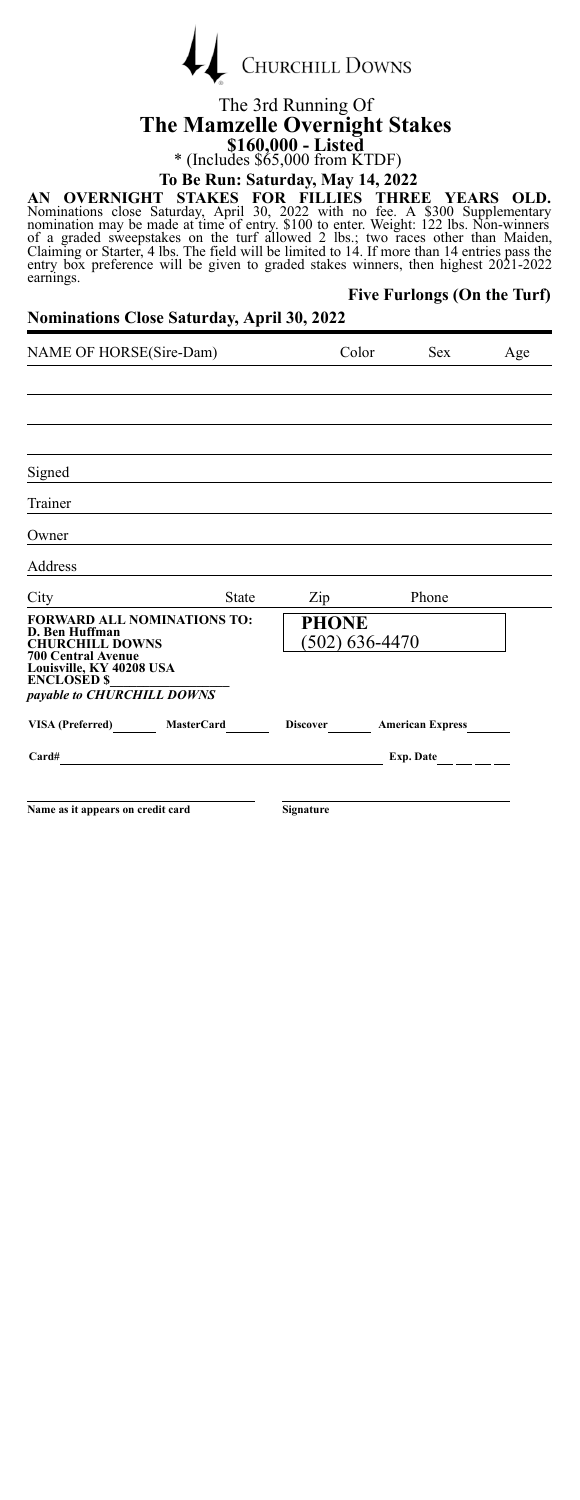

The 85th Running Of **THE LOUISVILLE \$200,000 - Grade III** \* (Includes \$25,000 from KTDF)

**To Be Run: Saturday, May 21, 2022**

FOR FOUR YEAR OLDS AND UPWARD. By subscription of \$100 each, which should accompany the nomination or by Supplementary Nomination of \$3,500 at time of the entry s.875 to pass the entry box; \$875 additional to start, with \$

### **One Mile And One-Half (On the Turf)**

| <b>Nominations Close Wednesday, May 11, 2022</b>                                                                                                                                            |              |                     |                                  |     |
|---------------------------------------------------------------------------------------------------------------------------------------------------------------------------------------------|--------------|---------------------|----------------------------------|-----|
| NAME OF HORSE(Sire-Dam)                                                                                                                                                                     |              | Color               | <b>Sex</b>                       | Age |
|                                                                                                                                                                                             |              |                     |                                  |     |
|                                                                                                                                                                                             |              |                     |                                  |     |
| Signed                                                                                                                                                                                      |              |                     |                                  |     |
| Trainer<br>the control of the control of the control of the control of the control of                                                                                                       |              |                     |                                  |     |
| Owner                                                                                                                                                                                       |              |                     |                                  |     |
| Address                                                                                                                                                                                     |              |                     |                                  |     |
| City                                                                                                                                                                                        | <b>State</b> | $\mathrm{Zip}_{\_}$ | Phone                            |     |
| <b>FORWARD ALL NOMINATIONS TO:</b><br>D. Ben Huffman<br><b>CHURCHILL DOWNS</b><br><b>700 Central Avenue</b><br>Louisville, KY 40208 USA<br><b>ENCLOSED \$</b><br>payable to CHURCHILL DOWNS |              | <b>PHONE</b>        | (502) 636-4470                   |     |
| VISA (Preferred) MasterCard                                                                                                                                                                 |              |                     | Discover <b>American Express</b> |     |
| Card#                                                                                                                                                                                       |              |                     |                                  |     |
| Name as it appears on credit card                                                                                                                                                           |              | Signature           |                                  |     |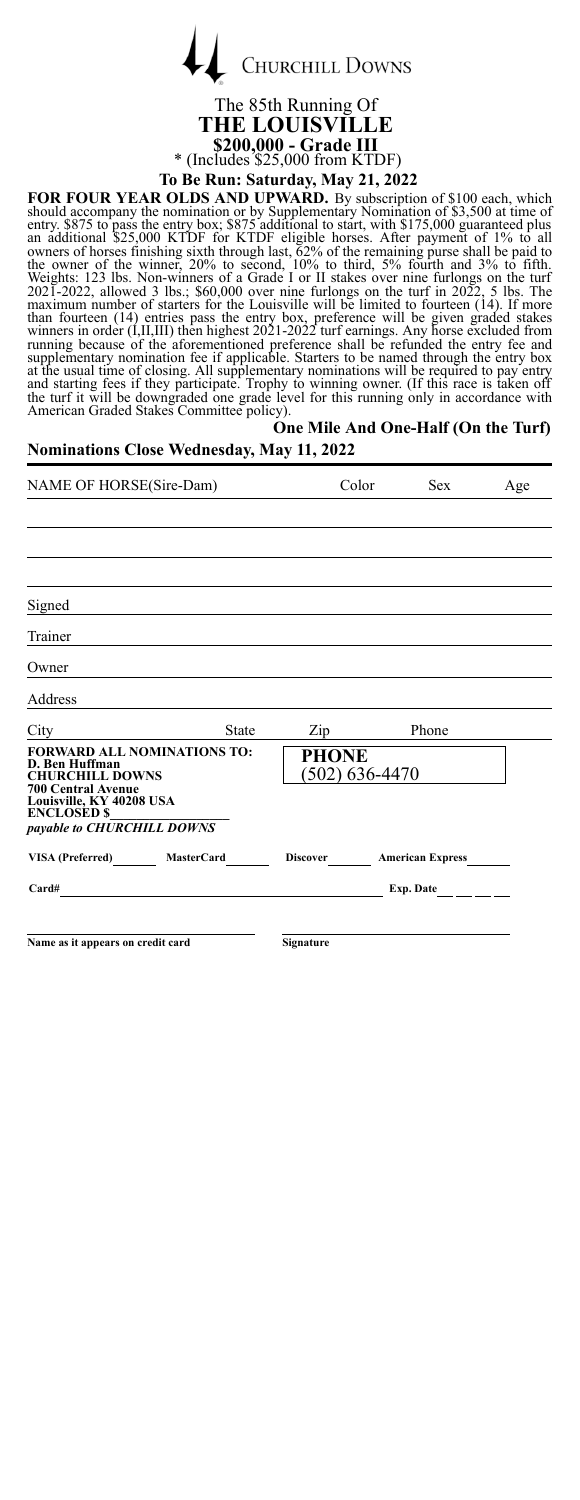

### The 19th Running Of **THE WINNING COLORS \$200,000 - Grade III** \* (Includes \$25,000 from KTDF) **To Be Run: Monday, May 30, 2022**

FOR FILLIES AND MARES, FOUR YEARS OLD AND UPWARD. By<br>subscription of \$100 each, which should accompany the nomination or by<br>Supplementary Nomination of 53,500 at time of entry. \$875 to pass the entry box; \$875<br>additional t applementary nominations will be required to pay entry and starting fees if participate. Trophy to winning owner.

### **Six Furlongs**

#### **Nominations Close Saturday, May 14, 2022**

| NAME OF HORSE(Sire-Dam)                                                                                                                                                                     | Color             |                 | Sex            | Age                     |  |
|---------------------------------------------------------------------------------------------------------------------------------------------------------------------------------------------|-------------------|-----------------|----------------|-------------------------|--|
|                                                                                                                                                                                             |                   |                 |                |                         |  |
|                                                                                                                                                                                             |                   |                 |                |                         |  |
|                                                                                                                                                                                             |                   |                 |                |                         |  |
| Signed                                                                                                                                                                                      |                   |                 |                |                         |  |
| Trainer                                                                                                                                                                                     |                   |                 |                |                         |  |
| Owner                                                                                                                                                                                       |                   |                 |                |                         |  |
| Address                                                                                                                                                                                     |                   |                 |                |                         |  |
| City                                                                                                                                                                                        | <b>State</b>      | Zip             |                | Phone                   |  |
| <b>FORWARD ALL NOMINATIONS TO:</b><br>D. Ben Huffman<br><b>CHURCHILL DOWNS</b><br><b>700 Central Avenue</b><br>Louisville, KY 40208 USA<br><b>ENCLOSED \$</b><br>payable to CHURCHILL DOWNS |                   | <b>PHONE</b>    | (502) 636-4470 |                         |  |
| <b>VISA</b> (Preferred)                                                                                                                                                                     | <b>MasterCard</b> | <b>Discover</b> |                | <b>American Express</b> |  |
| Card#                                                                                                                                                                                       |                   |                 | Exp. Date      |                         |  |
|                                                                                                                                                                                             |                   |                 |                |                         |  |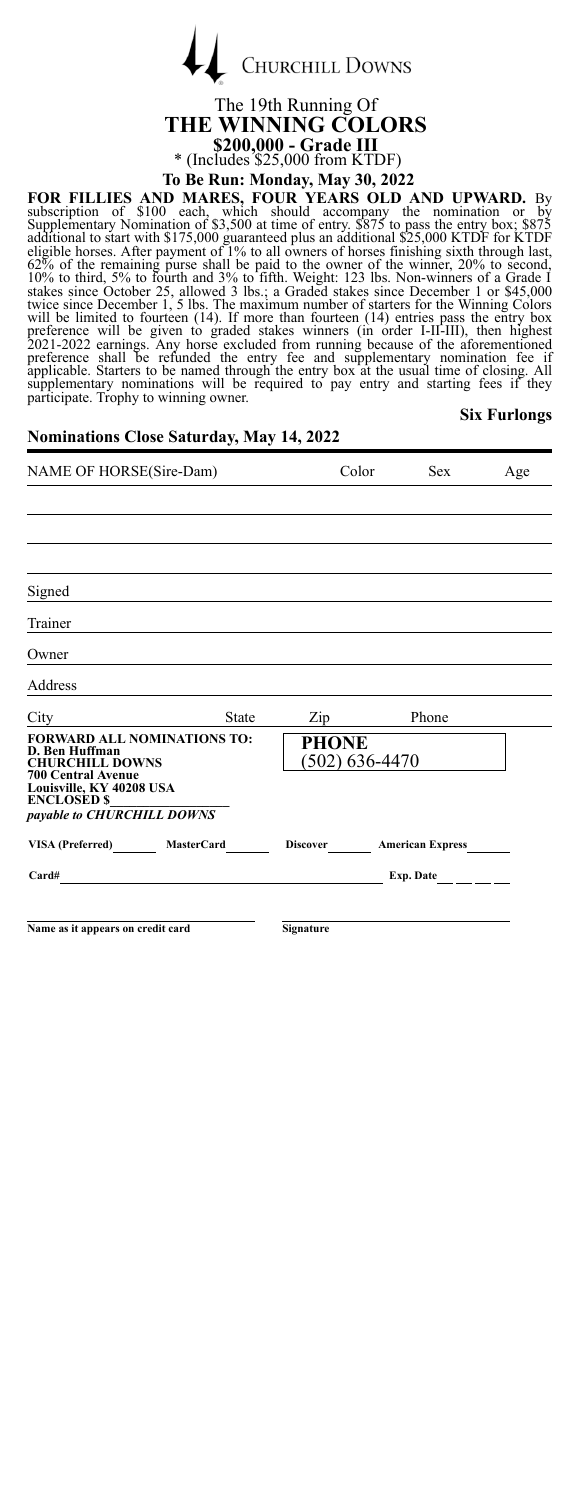|  | <b>CHURCHILL DOWNS</b> |
|--|------------------------|
|  |                        |

#### The 9th Running Of **The Keertana Overnight Stakes \$160,000** \* (Includes \$65,000 from KTDF)

# **To Be Run: Saturday, May 28, 2022**

AN OVERNIGHT STAKES FOR FILLIES AND MARES, FOUR YEARS<br>OLD AND UPWARD. Nominations close Saturday, May 14, 2022 with no fee. A<br>5300 Supplementary nomination may be made at time of entry. \$1000 to enter. Weight<br>123 lbs. Nonearnings.

#### **One Mile And One-Half (On the Turf) Nominations Close Saturday, May 14, 2022**

| NAME OF HORSE(Sire-Dam)                                                                                                         |              | Color        | <b>Sex</b>                            | Age |
|---------------------------------------------------------------------------------------------------------------------------------|--------------|--------------|---------------------------------------|-----|
|                                                                                                                                 |              |              |                                       |     |
|                                                                                                                                 |              |              |                                       |     |
|                                                                                                                                 |              |              |                                       |     |
| Signed                                                                                                                          |              |              |                                       |     |
| Trainer                                                                                                                         |              |              |                                       |     |
| Owner                                                                                                                           |              |              |                                       |     |
| Address                                                                                                                         |              |              |                                       |     |
| City                                                                                                                            | <b>State</b> | Zip          | Phone                                 |     |
| <b>FORWARD ALL NOMINATIONS TO:</b><br>D. Ben Huffman<br><b>CHURCHILL DOWNS</b>                                                  |              | <b>PHONE</b> | (502) 636-4470                        |     |
| <b>700 Central Avenue</b><br>Louisville, KY 40208 USA<br><b>ENCLOSED \$</b>                                                     |              |              |                                       |     |
| payable to CHURCHILL DOWNS                                                                                                      |              |              |                                       |     |
| VISA (Preferred) MasterCard                                                                                                     |              |              | Discover <b>American Express</b>      |     |
| Card#<br><u> 1980 - Jan Samuel Barbara, margaret e populazion del control del control del control del control del control d</u> |              |              | Exp. Date $\qquad \qquad \_ \_ \_ \_$ |     |
|                                                                                                                                 |              |              |                                       |     |
| Name as it appears on credit card                                                                                               |              | Signature    |                                       |     |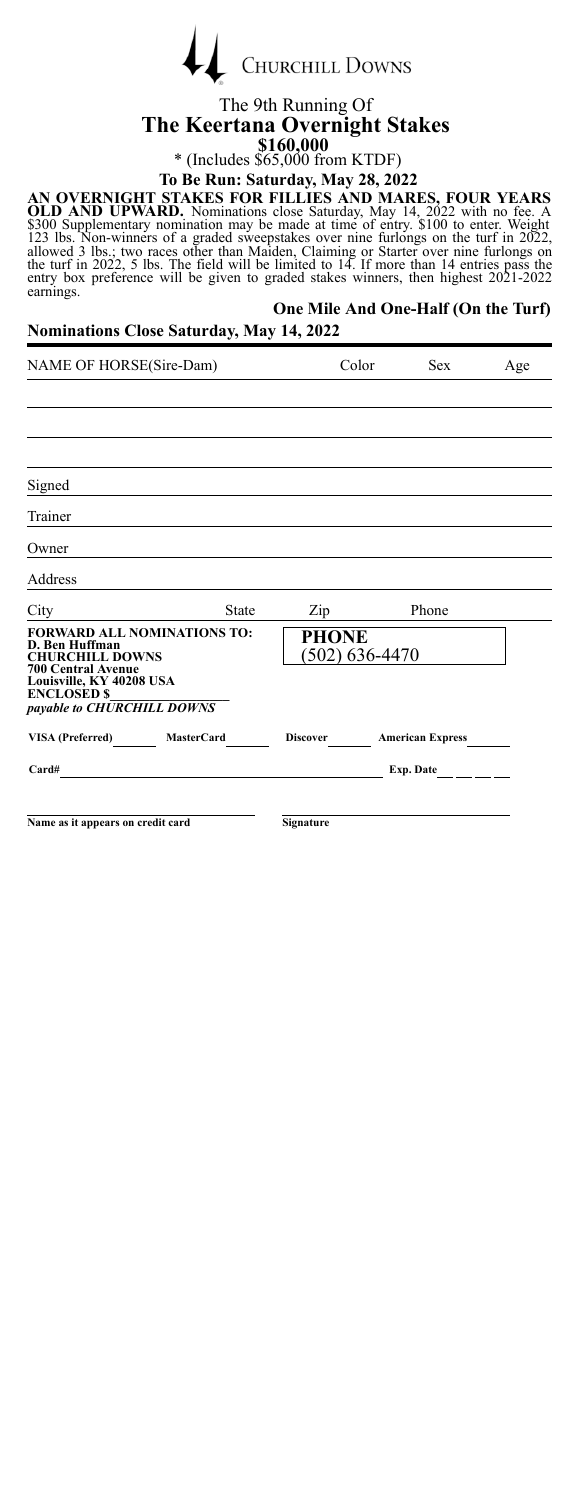

The 3rd Running Of **THE SHAWNEE \$200,000 - Listed** \* (Includes \$25,000 from KTDF) **To Be Run: Saturday, June 4, 2022**

**FILLIES AND MARES, FOUR YEARS OLD AND UPWARD.** By<br>subscription of \$100 each, which should accompany the nomination or by<br>Supplementary Nomination of \$3,500 at time of entry. \$875 to pass the entry box; \$875<br>additional to **One Mile And One-Sixteenth**

| <b>Nominations Close Saturday, May 21, 2022</b> |  |  |  |
|-------------------------------------------------|--|--|--|
|                                                 |  |  |  |

| NAME OF HORSE(Sire-Dam)                                                                                     |                                                                                 |                             | Color | <b>Sex</b>                       | Age |
|-------------------------------------------------------------------------------------------------------------|---------------------------------------------------------------------------------|-----------------------------|-------|----------------------------------|-----|
|                                                                                                             |                                                                                 |                             |       |                                  |     |
|                                                                                                             |                                                                                 |                             |       |                                  |     |
|                                                                                                             |                                                                                 |                             |       |                                  |     |
| Signed                                                                                                      |                                                                                 |                             |       |                                  |     |
| Trainer                                                                                                     |                                                                                 |                             |       |                                  |     |
| Owner                                                                                                       |                                                                                 |                             |       |                                  |     |
| Address                                                                                                     | the contract of the contract of the contract of the contract of the contract of |                             |       |                                  |     |
| City                                                                                                        | State                                                                           | $\mathbf{Zip}$              |       | Phone                            |     |
| <b>FORWARD ALL NOMINATIONS TO:</b><br>D. Ben Huffman<br><b>CHURCHILL DOWNS</b><br><b>700 Central Avenue</b> |                                                                                 | PHONE<br>$(502) 636 - 4470$ |       |                                  |     |
| Louisville, KY 40208 USA<br><b>ENCLOSED \$</b><br>payable to CHURCHILL DOWNS                                |                                                                                 |                             |       |                                  |     |
| VISA (Preferred) MasterCard                                                                                 |                                                                                 |                             |       | Discover <b>American Express</b> |     |
| Card#                                                                                                       |                                                                                 |                             |       | Exp. Date $\frac{1}{1}$          |     |
|                                                                                                             |                                                                                 |                             |       |                                  |     |
| Name as it appears on credit card                                                                           |                                                                                 | <b>Signature</b>            |       |                                  |     |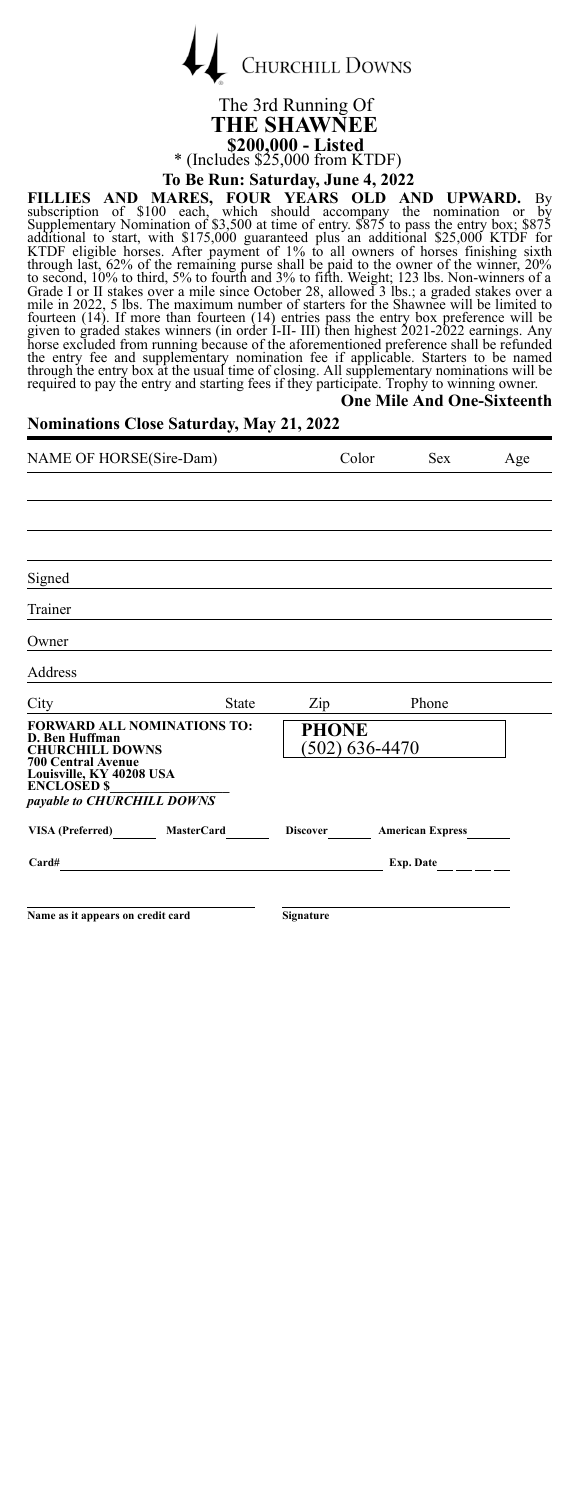

### The 34th Running Of **THE ARISTIDES \$200,000 - Listed** \* (Includes \$25,000 from KTDF)

**To Be Run: Saturday, June 4, 2022**

FOR FOUR YEAR OLDS AND UPWARD. By subscription of \$100 each, which<br>should accompany the nomination or by Supplementary Nomination of \$3,500 each at<br>time of closing. \$875 to pass the entry box; \$875 additional to start, wit **Six Furlongs**

| <b>Nominations Close Saturday, May 21, 2022</b>                                                                                                                                             |              |                                    |  |                           |     |  |  |
|---------------------------------------------------------------------------------------------------------------------------------------------------------------------------------------------|--------------|------------------------------------|--|---------------------------|-----|--|--|
| NAME OF HORSE(Sire-Dam)                                                                                                                                                                     |              | Color                              |  | <b>Sex</b>                | Age |  |  |
|                                                                                                                                                                                             |              |                                    |  |                           |     |  |  |
|                                                                                                                                                                                             |              |                                    |  |                           |     |  |  |
| Signed                                                                                                                                                                                      |              |                                    |  |                           |     |  |  |
| Trainer                                                                                                                                                                                     |              |                                    |  |                           |     |  |  |
| Owner                                                                                                                                                                                       |              |                                    |  |                           |     |  |  |
| Address                                                                                                                                                                                     |              |                                    |  |                           |     |  |  |
| City                                                                                                                                                                                        | <b>State</b> | Zip                                |  | Phone                     |     |  |  |
| <b>FORWARD ALL NOMINATIONS TO:</b><br>D. Ben Huffman<br><b>CHURCHILL DOWNS</b><br><b>700 Central Avenue</b><br>Louisville, KY 40208 USA<br><b>ENCLOSED \$</b><br>payable to CHURCHILL DOWNS |              | <b>PHONE</b><br>$(502) 636 - 4470$ |  |                           |     |  |  |
| VISA (Preferred) MasterCard                                                                                                                                                                 |              |                                    |  | Discover American Express |     |  |  |
| Card#                                                                                                                                                                                       |              |                                    |  | Exp. Date                 |     |  |  |
| Name as it appears on credit card                                                                                                                                                           |              | Signature                          |  |                           |     |  |  |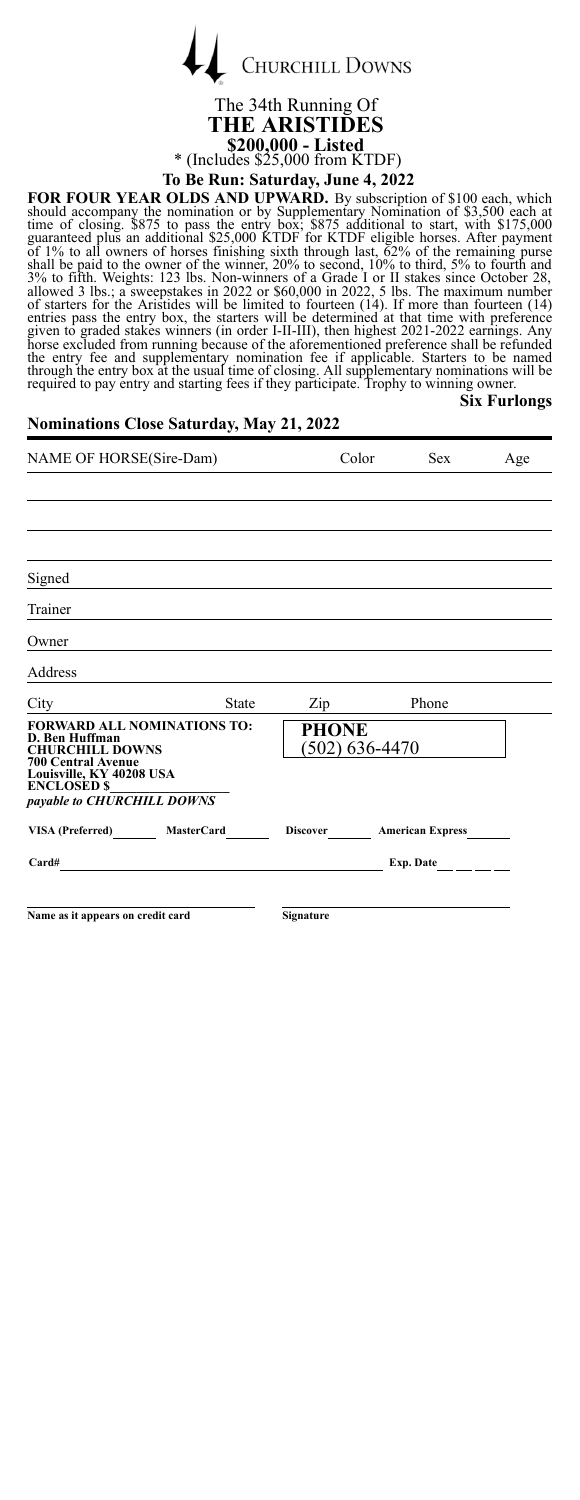**CHURCHILL DOWNS** 

### The 3rd Running Of **THE BLAME \$200,000 - Listed** \* (Includes \$25,000 from KTDF) **To Be Run: Saturday, June 4, 2022**

FOR FOUR YEAR OLDS AND UPWARD. By subscription of \$100 each, which<br>should accompany the nomination or by Supplementary Nomination of \$3,500 at time of<br>entry. \$875 to pass the entry box; \$875 diffusional to start, with \$175 **One Mile And One-Eighth**

| <b>Nominations Close Saturday, May 21, 2022</b>                                                                                                                                             |              |                                  |     |  |  |  |  |
|---------------------------------------------------------------------------------------------------------------------------------------------------------------------------------------------|--------------|----------------------------------|-----|--|--|--|--|
| NAME OF HORSE(Sire-Dam)                                                                                                                                                                     | Color        | <b>Sex</b>                       | Age |  |  |  |  |
|                                                                                                                                                                                             |              |                                  |     |  |  |  |  |
|                                                                                                                                                                                             |              |                                  |     |  |  |  |  |
| Signed                                                                                                                                                                                      |              |                                  |     |  |  |  |  |
| Trainer                                                                                                                                                                                     |              |                                  |     |  |  |  |  |
| Owner                                                                                                                                                                                       |              |                                  |     |  |  |  |  |
| Address                                                                                                                                                                                     |              |                                  |     |  |  |  |  |
| City<br><b>State</b>                                                                                                                                                                        | Zip_         | Phone                            |     |  |  |  |  |
| <b>FORWARD ALL NOMINATIONS TO:</b><br>D. Ben Huffman<br><b>CHURCHILL DOWNS</b><br><b>700 Central Avenue</b><br>Louisville, KY 40208 USA<br><b>ENCLOSED \$</b><br>payable to CHURCHILL DOWNS | <b>PHONE</b> | (502) 636-4470                   |     |  |  |  |  |
| VISA (Preferred) MasterCard                                                                                                                                                                 |              | Discover American Express        |     |  |  |  |  |
| Card#                                                                                                                                                                                       |              | Exp. Date $\qquad \qquad \qquad$ |     |  |  |  |  |
| Name as it appears on credit card                                                                                                                                                           | Signature    |                                  |     |  |  |  |  |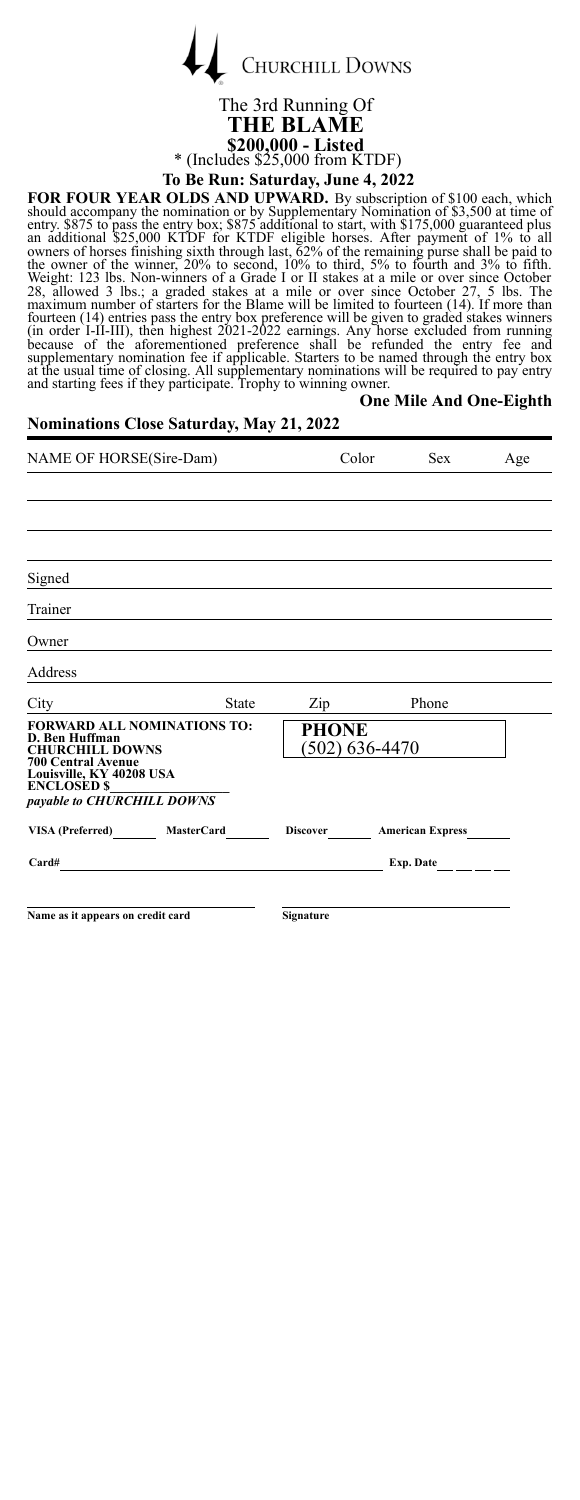| <b>CHURCHILL DOWNS</b> |
|------------------------|
|                        |

Ï

# The 86th Running Of **THE ARLINGTON STAKES \$200,000 - Grade III** \* (Includes \$25,000 from KTDF)

**To Be Run: Saturday, June 4, 2022**

**FOR FOUR YEAR OLDS AND UPWARD.** By subscription of \$100 each, which should accompany the nomination or by Supplementary Nomination of \$3,500 at time of entry box, \$875 to pass the entry box, \$875 comparted plus start, wi participate. Trophy to winning owner. (If this race is taken off the turf it will be downgraded one grade level for this running only in accordance with American Graded Stakes Committee policy).

#### **One Mile And One-Sixteenth (On the Turf) Nominations Close Saturday, May 21, 2022**

| NAME OF HORSE(Sire-Dam)                                                                                                                                       |              | Color          | <b>Sex</b>                | Age |
|---------------------------------------------------------------------------------------------------------------------------------------------------------------|--------------|----------------|---------------------------|-----|
|                                                                                                                                                               |              |                |                           |     |
|                                                                                                                                                               |              |                |                           |     |
|                                                                                                                                                               |              |                |                           |     |
| Signed                                                                                                                                                        |              |                |                           |     |
| Trainer                                                                                                                                                       |              |                |                           |     |
| Owner                                                                                                                                                         |              |                |                           |     |
| Address                                                                                                                                                       |              |                |                           |     |
| City City                                                                                                                                                     | <b>State</b> | $\mathsf{Zip}$ | Phone                     |     |
| <b>FORWARD ALL NOMINATIONS TO:</b><br>D. Ben Huffman<br><b>CHURCHILL DOWNS</b><br><b>700 Central Avenue</b><br>Louisville, KY 40208 USA<br><b>ENCLOSED \$</b> |              | <b>PHONE</b>   | $(502)$ 636-4470          |     |
| payable to CHURCHILL DOWNS                                                                                                                                    |              |                |                           |     |
| VISA (Preferred) MasterCard                                                                                                                                   |              |                | Discover American Express |     |
| Card#                                                                                                                                                         |              |                | Exp. Date                 |     |
|                                                                                                                                                               |              |                |                           |     |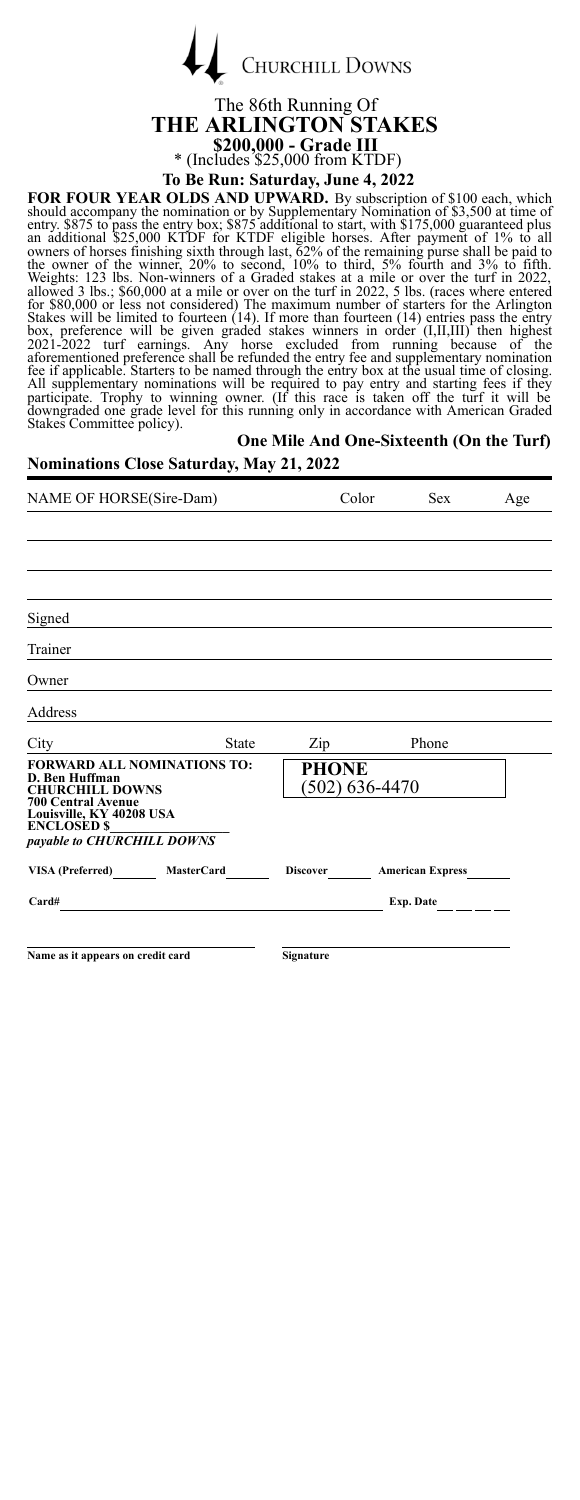| <b>CHURCHILL DOWNS</b> |
|------------------------|

 $\overline{1}$ 

#### The 46th Running Of **THE OLD FORESTER MINT JULEP \$200,000 - Grade III**

\* (Includes \$25,000 from KTDF) **To Be Run: Sunday, June 5, 2022**

FOR FILLIES AND MARES, FOUR YEARS OLD AND UPWARD. By<br>subscription of \$1,00 each, which accompany the nomination or by Suplementary<br>Nomination of \$3,500 each, at time of entry, \$875 to enter and \$8755 additional to start<br>wi American Graded Stakes Committee policy).<br>**One Mile And One-Sixteenth (On the Turf)** 

# **Nominations Close Saturday, May 21, 2022**

# NAME OF HORSE(Sire-Dam) Color Sex Age Signed Trainer Owner Address City State Zip Phone **FORWARD ALL NOMINATIONS TO: D. Ben Huffman CHURCHILL DOWNS** 700 Central Avenue<br>Louisville, KY 40208 USA<br>ENCLOSED \$ *payable to CHURCHILL DOWNS* **PHONE** (502) 636-4470 **VISA (Preferred) MasterCard Discover American Express Card# Exp. Date Name as it appears on credit card Signature**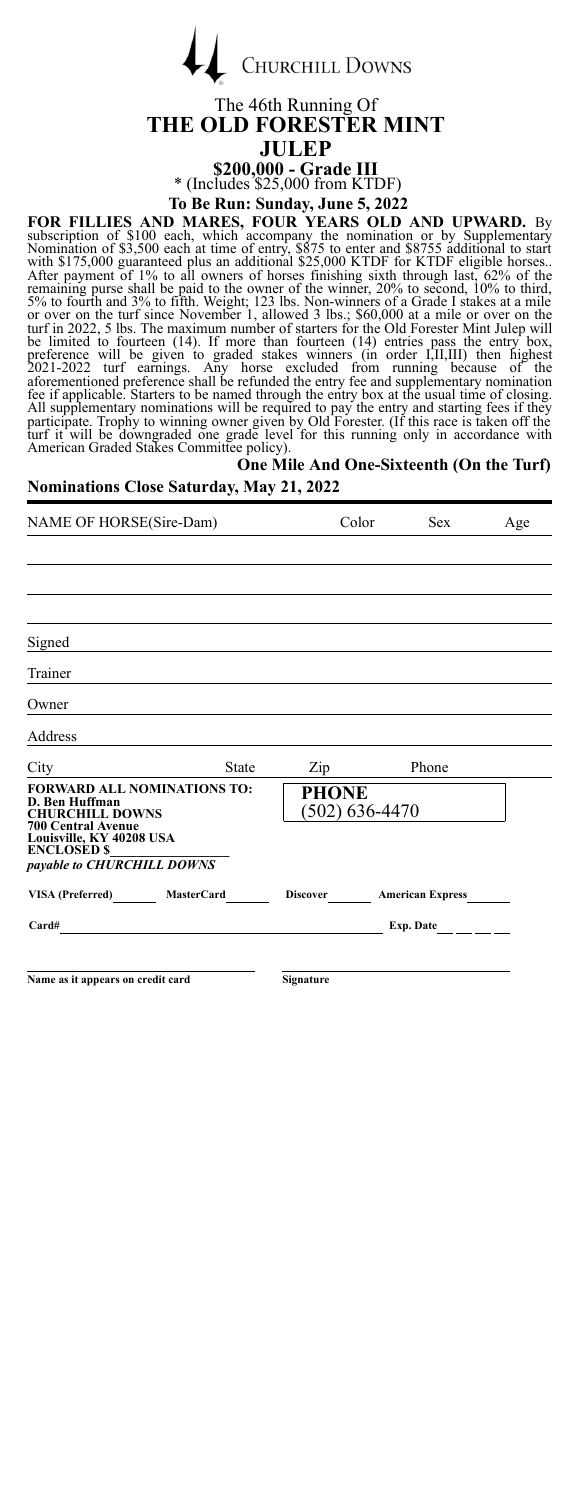|  | <b>CHURCHILL DOWNS</b> |
|--|------------------------|
|  |                        |

Ï

#### The 3rd Running Of **THE AUDUBON \$200,000** \* (Includes \$25,000 from KTDF) **To Be Run: Saturday, June 4, 2022**

**FOR THREE YEAR OLDS.** By subscription of \$100 each, which should accompany the nomination or by Supplementary Nomination of \$3,500 at time of entry.<br>S875 to pass the entry box; \$875 additional to start, with \$175,000 guar

| One Mile And One-Eighth (On the Turf)<br><b>Nominations Close Saturday, May 21, 2022</b>                                                                                                    |                  |                           |     |  |  |
|---------------------------------------------------------------------------------------------------------------------------------------------------------------------------------------------|------------------|---------------------------|-----|--|--|
| NAME OF HORSE(Sire-Dam)                                                                                                                                                                     |                  | Color<br><b>Sex</b>       | Age |  |  |
|                                                                                                                                                                                             |                  |                           |     |  |  |
| Signed                                                                                                                                                                                      |                  |                           |     |  |  |
| Trainer                                                                                                                                                                                     |                  |                           |     |  |  |
| Owner                                                                                                                                                                                       |                  |                           |     |  |  |
| Address                                                                                                                                                                                     |                  |                           |     |  |  |
| City State                                                                                                                                                                                  |                  | Zip Phone                 |     |  |  |
| <b>FORWARD ALL NOMINATIONS TO:</b><br>D. Ben Huffman<br><b>CHURCHILL DOWNS</b><br><b>700 Central Avenue</b><br>Louisville, KY 40208 USA<br><b>ENCLOSED \$</b><br>payable to CHURCHILL DOWNS | PHONE            | $(502)$ 636-4470          |     |  |  |
| VISA (Preferred) MasterCard                                                                                                                                                                 |                  | Discover American Express |     |  |  |
| $Card#$ Exp. Date $\_\_\_\_\_\_\_\_\_\_\_\_\_\_\_\_\_$                                                                                                                                      |                  |                           |     |  |  |
| Name as it appears on credit card                                                                                                                                                           | <b>Signature</b> |                           |     |  |  |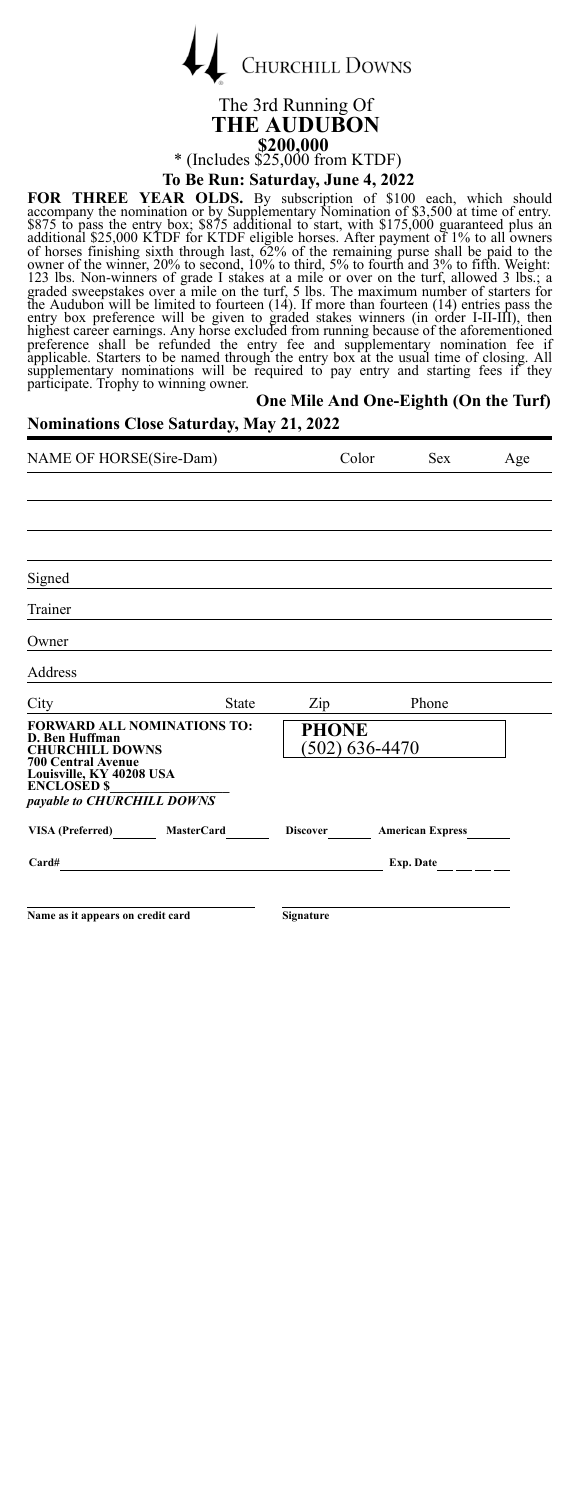|  | <b>CHURCHILL DOWNS</b> |
|--|------------------------|
|  |                        |

### The 53rd Running Of **THE REGRET \$200,000 - Grade III** \* (Includes \$25,000 from KTDF) **To Be Run: Saturday, June 4, 2022**

FOR FILLIES, THREE YEARS OLD. By subscription of \$100 each, which should accompany the nomination or by Suplementary Nomination of \$3,500 at time of the entry 8.875 to pass the entry box; \$875 additional to start, with \$17

|  | One Mile And One-Eighth (On the Turf) |  |
|--|---------------------------------------|--|
|  |                                       |  |

| <b>Nominations Close Saturday, May 21, 2022</b>                                                                                                                                             |              |                                |            |                                  |  |
|---------------------------------------------------------------------------------------------------------------------------------------------------------------------------------------------|--------------|--------------------------------|------------|----------------------------------|--|
| NAME OF HORSE(Sire-Dam)                                                                                                                                                                     |              | Color                          | <b>Sex</b> | Age                              |  |
|                                                                                                                                                                                             |              |                                |            |                                  |  |
|                                                                                                                                                                                             |              |                                |            |                                  |  |
| Signed                                                                                                                                                                                      |              |                                |            |                                  |  |
| Trainer                                                                                                                                                                                     |              |                                |            |                                  |  |
| Owner                                                                                                                                                                                       |              |                                |            |                                  |  |
| Address                                                                                                                                                                                     |              |                                |            |                                  |  |
| City                                                                                                                                                                                        | <b>State</b> | Zip                            |            | Phone                            |  |
| <b>FORWARD ALL NOMINATIONS TO:</b><br>D. Ben Huffman<br><b>CHURCHILL DOWNS</b><br><b>700 Central Avenue</b><br>Louisville, KY 40208 USA<br><b>ENCLOSED \$</b><br>payable to CHURCHILL DOWNS |              | <b>PHONE</b><br>(502) 636-4470 |            |                                  |  |
| VISA (Preferred) MasterCard                                                                                                                                                                 |              |                                |            | Discover <b>American Express</b> |  |
| Card#                                                                                                                                                                                       |              |                                |            | Exp. Date                        |  |
| Name as it appears on credit card                                                                                                                                                           |              | Signature                      |            |                                  |  |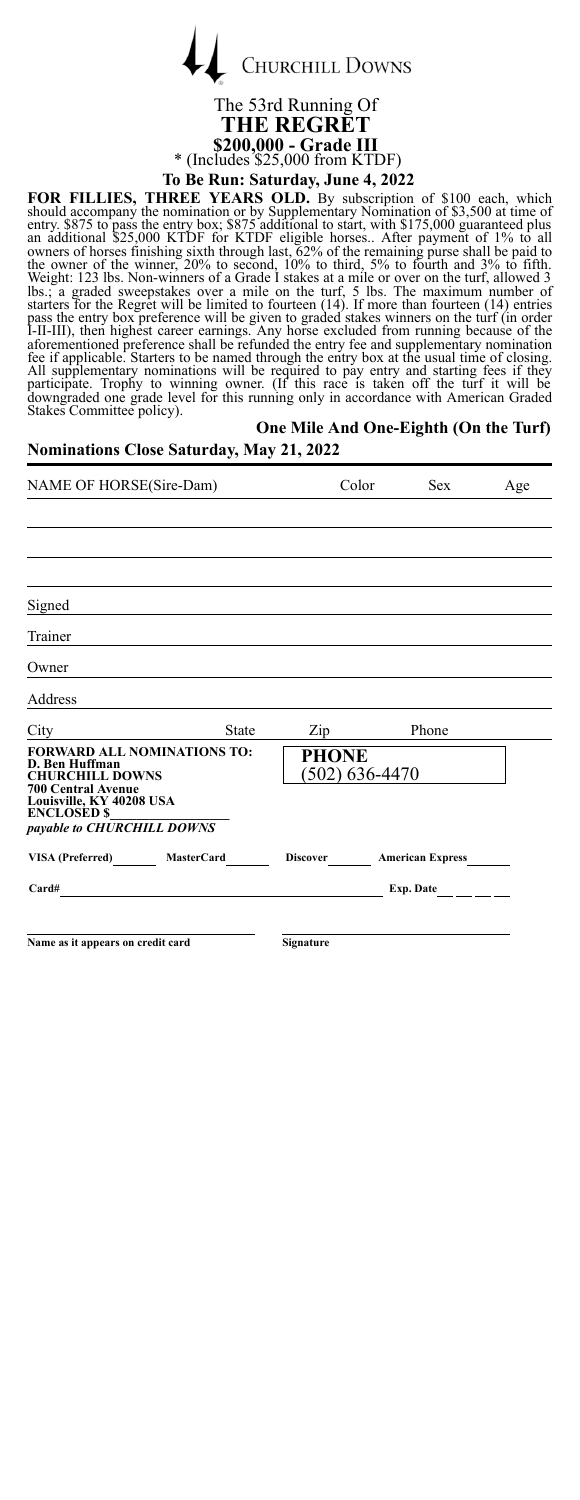| <b>CHURCHILL DOWNS</b> |
|------------------------|

#### The 1st Running Of **The Leslie's Lady Overnight Stakes \$160,000**

\* (Includes \$65,000 from KTDF) **To Be Run: Sunday, June 12, 2022**

AN OVERNIGHT STAKES FOR FILLIES THREE YEARS OLD.<br>Nominations close Saturday, May 28, 2022 with no fee. A \$300 Supplementary<br>nomination may be made at time of entry. \$100 to enter. Weight: 122 lbs. Non-winners<br>of sweepstake **Seven Furlongs**

#### **Nominations Close Saturday, May 28, 2022**

| NAME OF HORSE(Sire-Dam)                                                                                     | Color                   | Sex.                                             | Age |
|-------------------------------------------------------------------------------------------------------------|-------------------------|--------------------------------------------------|-----|
|                                                                                                             |                         |                                                  |     |
|                                                                                                             |                         |                                                  |     |
|                                                                                                             |                         |                                                  |     |
| Signed                                                                                                      |                         |                                                  |     |
| Trainer                                                                                                     |                         |                                                  |     |
| Owner                                                                                                       |                         |                                                  |     |
| Address                                                                                                     |                         |                                                  |     |
| State<br>City                                                                                               | Zip                     | Phone                                            |     |
| <b>FORWARD ALL NOMINATIONS TO:</b><br>D. Ben Huffman<br><b>CHURCHILL DOWNS</b><br><b>700 Central Avenue</b> | PHONE<br>(502) 636-4470 |                                                  |     |
| Louisville, KY 40208 USA<br><b>ENCLOSED \$</b><br>payable to CHURCHILL DOWNS                                |                         |                                                  |     |
| <b>MasterCard</b><br>VISA (Preferred)                                                                       | Discover                | <b>American Express</b>                          |     |
| Card#                                                                                                       |                         | Exp. Date $\qquad \qquad \boxed{\qquad \qquad }$ |     |
|                                                                                                             |                         |                                                  |     |
| Name as it appears on credit card                                                                           | <b>Signature</b>        |                                                  |     |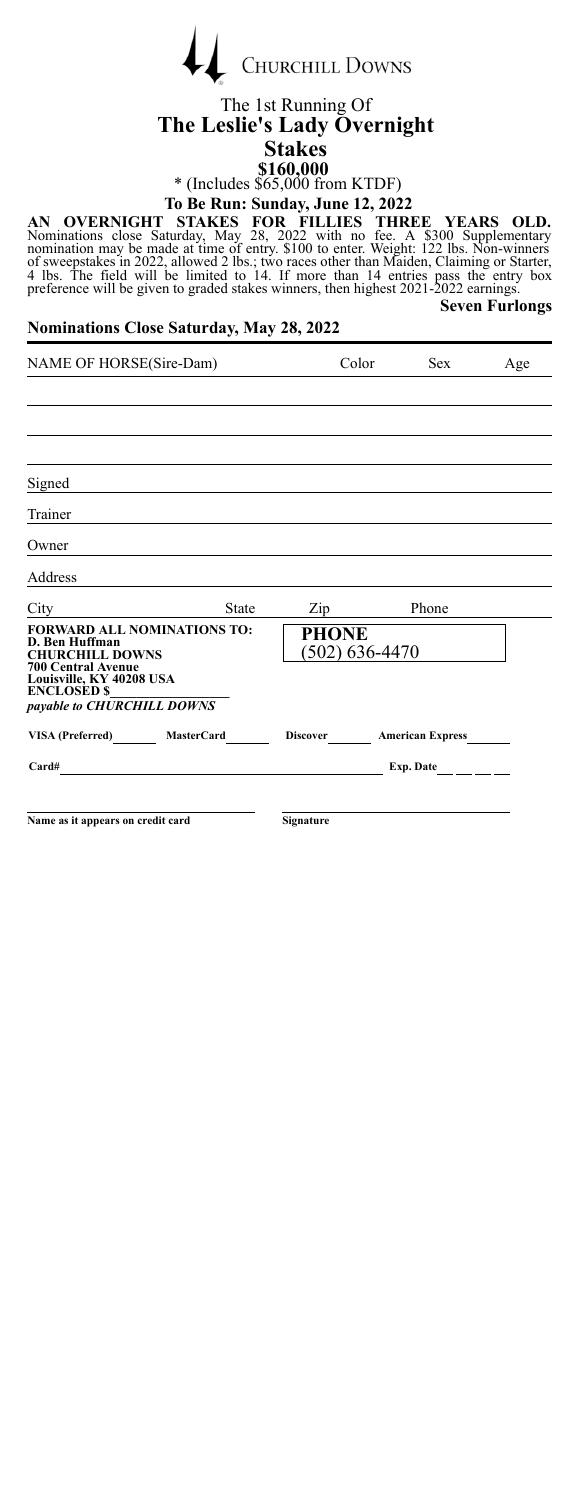

The 25th Running Of **THE MATT WINN \$225,000 - Grade III** \* (Includes \$25,000 from KTDF) **To Be Run: Sunday, June 12, 2022**

**FOR THREE YEAR OLDS.** By subscription of \$300 each, which should<br>accompany the nomination or by Supplementary Nomination of \$4,000 at the time of<br>entry. \$1,000 to pass the entry box; \$1,000 additional to start, with \$200, For a approach. State is to or allow another hand in the state with the state interventing the required to pay entry and starting fees if they participate. Trophy to winning owner.

|                                                 |  |  | O |
|-------------------------------------------------|--|--|---|
| <b>Nominations Close Saturday, May 28, 2022</b> |  |  |   |

# **One Mile And One-Sixteenth**

| NAME OF HORSE(Sire-Dam)                                                                                                                                                                     | Color                              | <b>Sex</b>              | Age |
|---------------------------------------------------------------------------------------------------------------------------------------------------------------------------------------------|------------------------------------|-------------------------|-----|
|                                                                                                                                                                                             |                                    |                         |     |
|                                                                                                                                                                                             |                                    |                         |     |
|                                                                                                                                                                                             |                                    |                         |     |
| Signed                                                                                                                                                                                      |                                    |                         |     |
| Trainer                                                                                                                                                                                     |                                    |                         |     |
| Owner                                                                                                                                                                                       |                                    |                         |     |
| Address                                                                                                                                                                                     |                                    |                         |     |
| <b>State</b><br>City                                                                                                                                                                        | Zip                                | Phone                   |     |
| <b>FORWARD ALL NOMINATIONS TO:</b><br>D. Ben Huffman<br><b>CHURCHILL DOWNS</b><br><b>700 Central Avenue</b><br>Louisville, KY 40208 USA<br><b>ENCLOSED \$</b><br>payable to CHURCHILL DOWNS | <b>PHONE</b><br>$(502) 636 - 4470$ |                         |     |
| VISA (Preferred)<br><b>MasterCard</b>                                                                                                                                                       | <b>Discover</b>                    | <b>American Express</b> |     |
| Card#                                                                                                                                                                                       |                                    | Exp. Date               |     |
|                                                                                                                                                                                             |                                    |                         |     |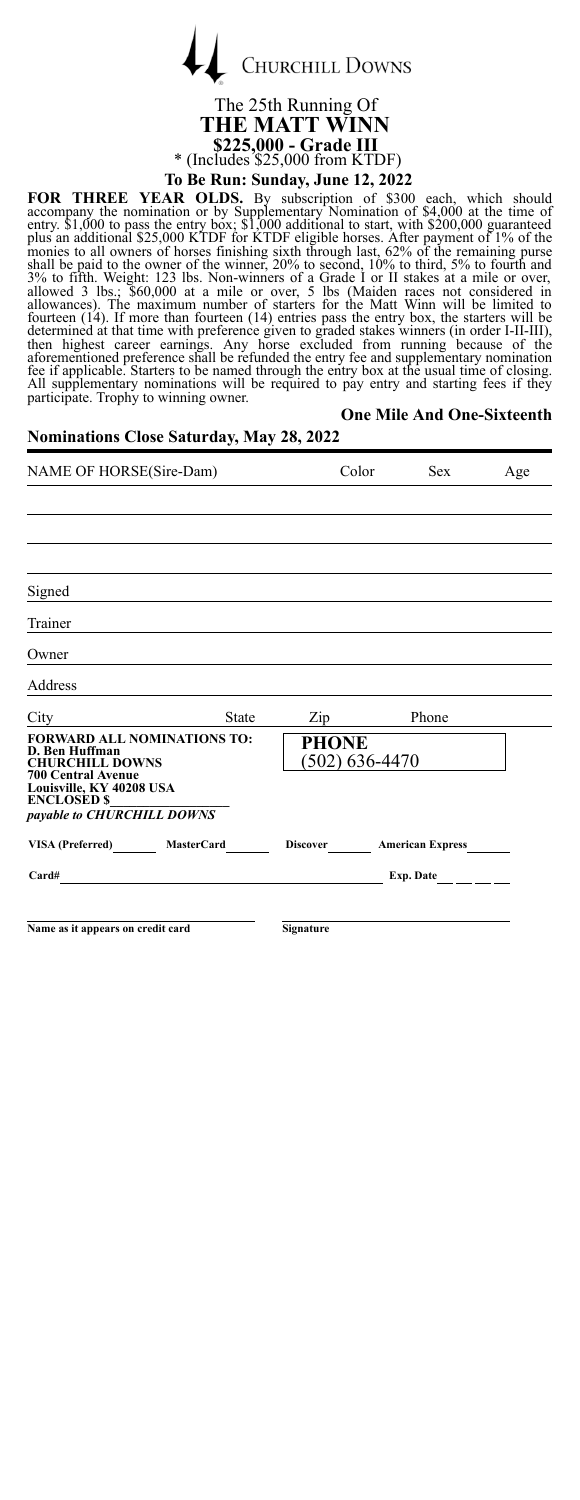| $\leftarrow$ | <b>CHURCHILL DOWNS</b> |
|--------------|------------------------|

### The 6th Running Of **The Mighty Beau Overnight Stakes**

**\$160,000 - Listed** \* (Includes \$65,000 from KTDF)

**To Be Run: Saturday, June 11, 2022**

**Five Furlongs (On the Turf)**

AN OVERNIGHT STAKES FOR THREE YEAR OLDS AND UPWARD.<br>Nominations close Saturday, May 28, 2022 with no fee. A \$300 Supplementary<br>nomination may be made at time of entry. \$100 to enter. Three Year Olds, 120 lbs.<br>Older, 125 lb

**Nominations Close Saturday, May 28, 2022**

| NAME OF HORSE(Sire-Dam)                                                        |       | Color                          | <b>Sex</b> | Age                     |  |
|--------------------------------------------------------------------------------|-------|--------------------------------|------------|-------------------------|--|
|                                                                                |       |                                |            |                         |  |
|                                                                                |       |                                |            |                         |  |
|                                                                                |       |                                |            |                         |  |
| Signed                                                                         |       |                                |            |                         |  |
| Trainer                                                                        |       |                                |            |                         |  |
| Owner                                                                          |       |                                |            |                         |  |
| Address                                                                        |       |                                |            |                         |  |
| City                                                                           | State | Zip                            |            | Phone                   |  |
| <b>FORWARD ALL NOMINATIONS TO:</b><br>D. Ben Huffman<br><b>CHURCHILL DOWNS</b> |       | <b>PHONE</b><br>(502) 636-4470 |            |                         |  |
| <b>700 Central Avenue</b><br>Louisville, KY 40208 USA<br><b>ENCLOSED \$</b>    |       |                                |            |                         |  |
| payable to CHURCHILL DOWNS                                                     |       |                                |            |                         |  |
| VISA (Preferred) MasterCard                                                    |       | <b>Discover</b>                |            | <b>American Express</b> |  |
| Card#                                                                          |       |                                |            | Exp. Date $\_\_$        |  |
|                                                                                |       |                                |            |                         |  |
| Name as it appears on credit card                                              |       | Signature                      |            |                         |  |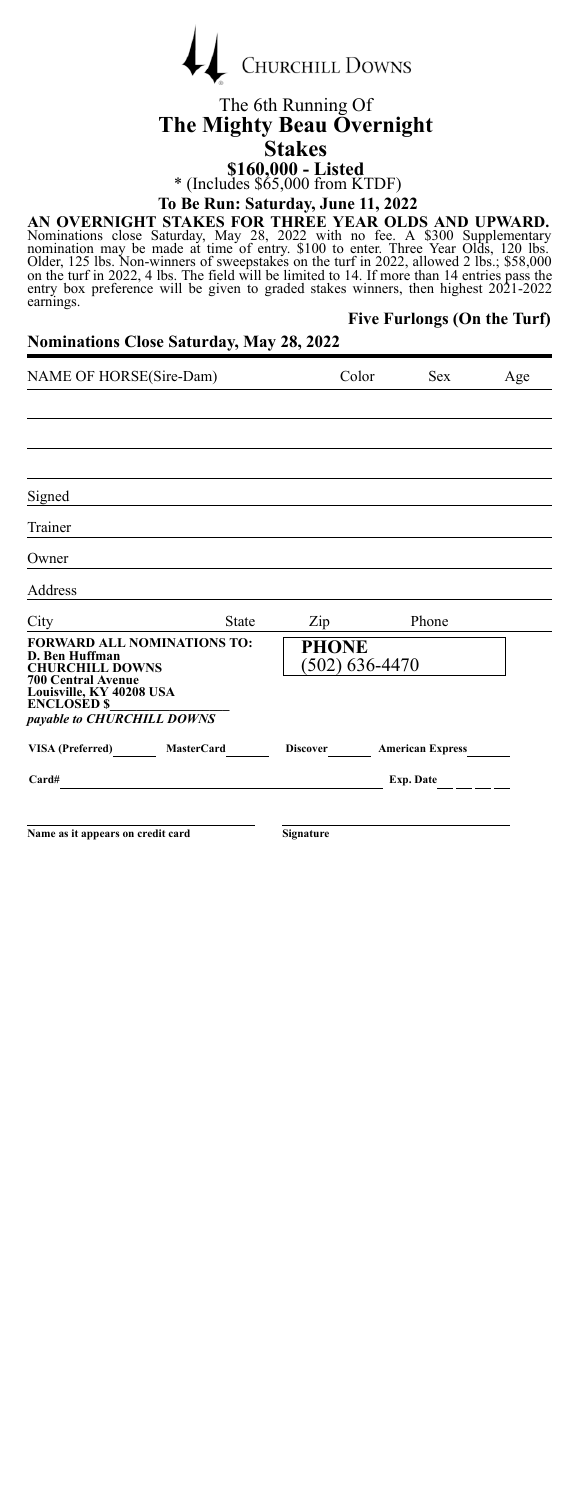| <b>CHURCHILL DOWNS</b> |
|------------------------|
|                        |

#### The 1st Running Of **The Monomoy Girl Overnight Stakes \$160,000**

\* (Includes \$65,000 from KTDF) **To Be Run: Saturday, June 18, 2022**

AN OVERNIGHT STAKES FOR FILLIES THREE YEARS OLD.<br>Nominations close Saturday, June 4, 2022 with no fee. A \$300 Supplementary<br>nomination may be made at time of entry. \$100 to enter. Weight: 122 lbs. Non-winners<br>of sweepstake **One Mile And One-Sixteenth**

#### **Nominations Close Saturday, June 4, 2022**

| NAME OF HORSE(Sire-Dam)                                                                                     | Color        |                  | <b>Sex</b>     | Age                                              |  |
|-------------------------------------------------------------------------------------------------------------|--------------|------------------|----------------|--------------------------------------------------|--|
|                                                                                                             |              |                  |                |                                                  |  |
|                                                                                                             |              |                  |                |                                                  |  |
|                                                                                                             |              |                  |                |                                                  |  |
| Signed                                                                                                      |              |                  |                |                                                  |  |
| Trainer                                                                                                     |              |                  |                |                                                  |  |
| Owner                                                                                                       |              |                  |                |                                                  |  |
| Address                                                                                                     |              |                  |                |                                                  |  |
| City                                                                                                        | <b>State</b> | Zip              |                | Phone                                            |  |
| <b>FORWARD ALL NOMINATIONS TO:</b><br>D. Ben Huffman<br><b>CHURCHILL DOWNS</b><br><b>700 Central Avenue</b> |              | <b>PHONE</b>     | (502) 636-4470 |                                                  |  |
| Louisville, KY 40208 USA<br><b>ENCLOSED \$</b><br>payable to CHURCHILL DOWNS                                |              |                  |                |                                                  |  |
| VISA (Preferred) MasterCard                                                                                 |              | <b>Discover</b>  |                | <b>American Express</b>                          |  |
| Card#<br>the contract of the contract of the contract of the contract of the contract of                    |              |                  |                | Exp. Date $\qquad \qquad \boxed{\qquad \qquad }$ |  |
|                                                                                                             |              |                  |                |                                                  |  |
| Name as it appears on credit card                                                                           |              | <b>Signature</b> |                |                                                  |  |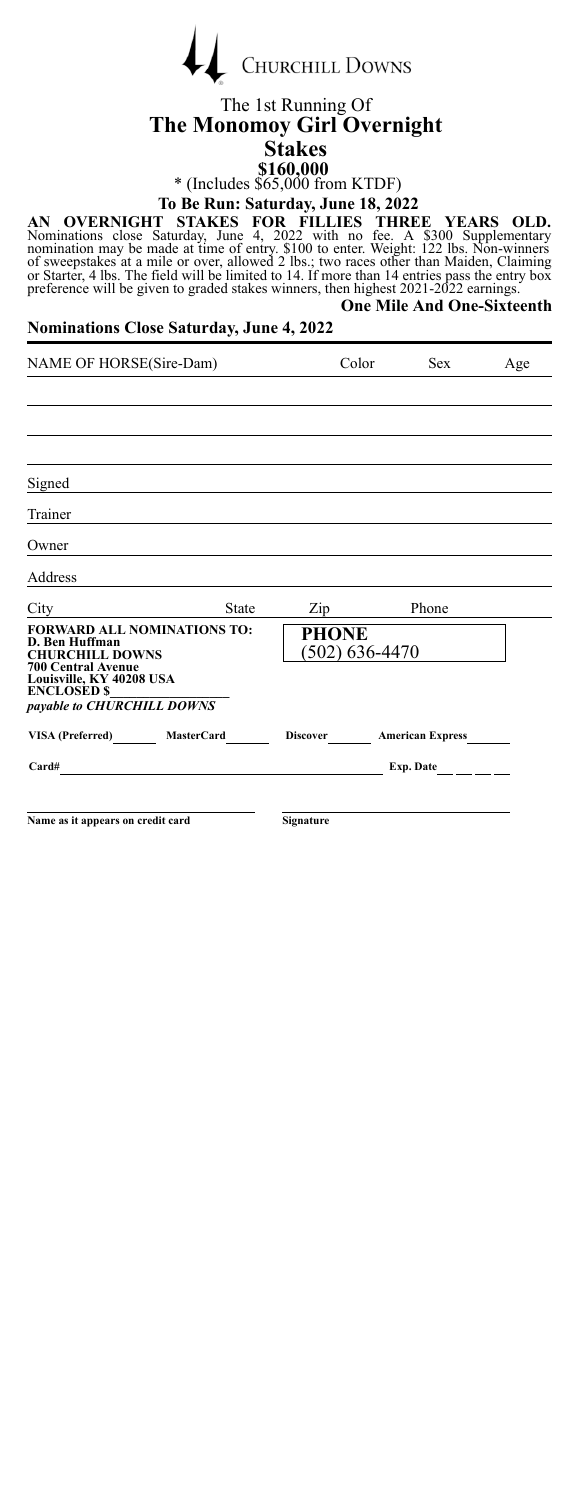

# The 32nd Running Of **THE CHICAGO \$200,000 - Grade III** \* (Includes \$25,000 from KTDF)

## **To Be Run: Saturday, June 25, 2022**

**Seven Furlongs**

FOR FILLIES AND MARES, FOUR YEARS OLD AND UPWARD. By<br>subscription of \$100 each, which should accompany the nomination or<br>Supplementary Nomination of \$2,500 at time of entry, \$875 to pass the entry box; \$875<br>additional to s

### **Nominations Close Saturday, June 11, 2022**

| NAME OF HORSE(Sire-Dam)                                                                                                                                                                     |              | Color                            | <b>Sex</b>              | Age |
|---------------------------------------------------------------------------------------------------------------------------------------------------------------------------------------------|--------------|----------------------------------|-------------------------|-----|
|                                                                                                                                                                                             |              |                                  |                         |     |
|                                                                                                                                                                                             |              |                                  |                         |     |
|                                                                                                                                                                                             |              |                                  |                         |     |
| Signed                                                                                                                                                                                      |              |                                  |                         |     |
| Trainer                                                                                                                                                                                     |              |                                  |                         |     |
| Owner                                                                                                                                                                                       |              |                                  |                         |     |
| Address                                                                                                                                                                                     |              |                                  |                         |     |
| City                                                                                                                                                                                        | <b>State</b> | Zip                              | Phone                   |     |
| <b>FORWARD ALL NOMINATIONS TO:</b><br>D. Ben Huffman<br><b>CHURCHILL DOWNS</b><br><b>700 Central Avenue</b><br>Louisville, KY 40208 USA<br><b>ENCLOSED \$</b><br>payable to CHURCHILL DOWNS |              | <b>PHONE</b><br>$(502)$ 636-4470 |                         |     |
| VISA (Preferred) MasterCard                                                                                                                                                                 |              | <b>Discover</b>                  | <b>American Express</b> |     |
| Card#                                                                                                                                                                                       |              |                                  | Exp. Date               |     |
|                                                                                                                                                                                             |              |                                  |                         |     |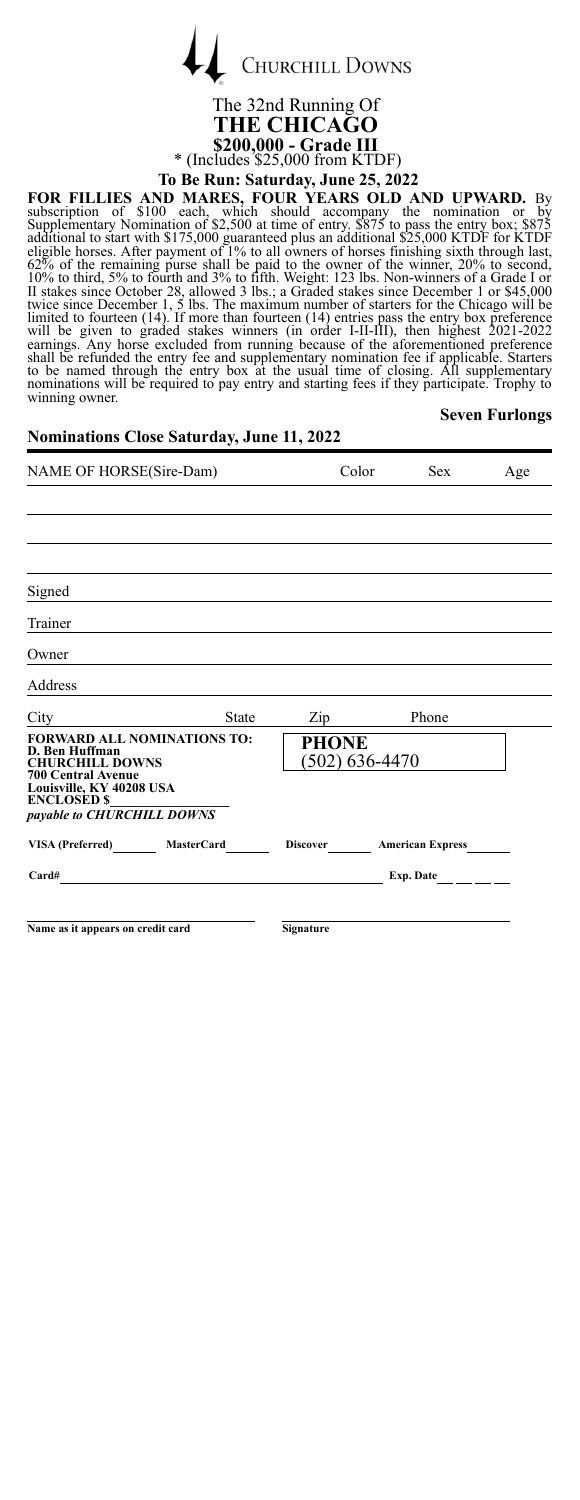| <b>CHURCHILL DOWNS</b> |
|------------------------|
|                        |

### The 12th Running Of **The Kelly's Landing Overnight Stakes**

**\$160,000 - Listed** \* (Includes \$65,000 from KTDF)

**To Be Run: Saturday, July 2, 2022**

AN OVERNIGHT STAKES FOR THREE YEAR OLDS AND UPWARD.<br>Nominations close Saturday, June 18, 2022 with no fee. \$300 supplementary<br>nominations may be made at time of entry. \$100 to enter. Three Year Olds, 120 lbs.<br>Older, 125 lb **Six And One-Half Furlongs**

#### **Nominations Close Saturday, June 18, 2022**

 $\overline{1}$ 

| NAME OF HORSE(Sire-Dam)                                                                                                                                                                                                                       |                   | Color           |                | Sex                     | Age |
|-----------------------------------------------------------------------------------------------------------------------------------------------------------------------------------------------------------------------------------------------|-------------------|-----------------|----------------|-------------------------|-----|
|                                                                                                                                                                                                                                               |                   |                 |                |                         |     |
|                                                                                                                                                                                                                                               |                   |                 |                |                         |     |
|                                                                                                                                                                                                                                               |                   |                 |                |                         |     |
| Signed                                                                                                                                                                                                                                        |                   |                 |                |                         |     |
| Trainer                                                                                                                                                                                                                                       |                   |                 |                |                         |     |
| Owner                                                                                                                                                                                                                                         |                   |                 |                |                         |     |
| Address                                                                                                                                                                                                                                       |                   |                 |                |                         |     |
| City                                                                                                                                                                                                                                          | <b>State</b>      | Zip             | Phone          |                         |     |
| <b>FORWARD ALL NOMINATIONS TO:</b><br>D. Ben Huffman<br><b>CHURCHILL DOWNS</b>                                                                                                                                                                |                   | <b>PHONE</b>    | (502) 636-4470 |                         |     |
| <b>700 Central Avenue</b><br>Louisville, KY 40208 USA<br><b>ENCLOSED \$</b><br>payable to CHURCHILL DOWNS                                                                                                                                     |                   |                 |                |                         |     |
| VISA (Preferred)                                                                                                                                                                                                                              | <b>MasterCard</b> | <b>Discover</b> |                | <b>American Express</b> |     |
| Card#<br><u>and the state of the state of the state of the state of the state of the state of the state of the state of the state of the state of the state of the state of the state of the state of the state of the state of the state</u> |                   |                 |                | Exp. Date               |     |
|                                                                                                                                                                                                                                               |                   |                 |                |                         |     |
| Name as it appears on credit card                                                                                                                                                                                                             |                   | Signature       |                |                         |     |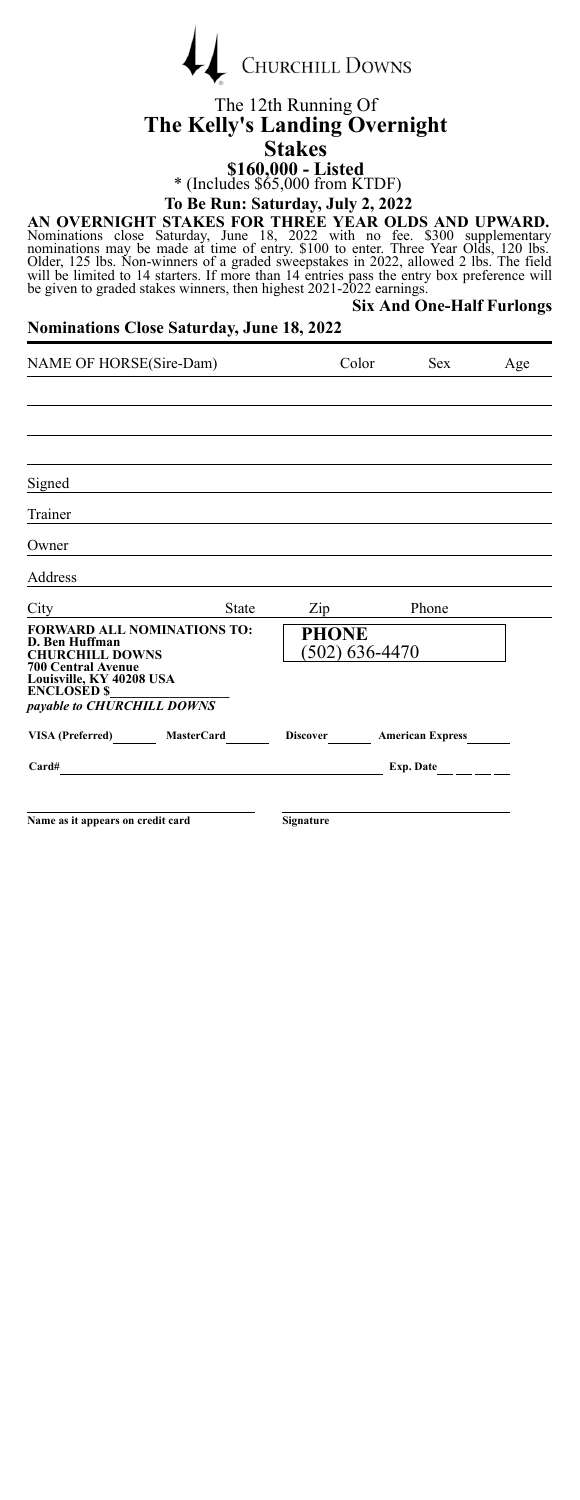

### The 1st Running Of **The Maxfield Overnight Stakes \$160,000**<br>
\* (Includes \$65,000 from KTDF) **To Be Run: Sunday, July 3, 2022**

AN OVERNIGHT STAKES FOR THREE YEAR OLDS. Nominations close<br>Saturday, June 18, 2022 with no fee. A \$300 Supplementary nomination may be made at<br>time of entry. \$100 to enter. Weight: 122 lbs. Non-winners of sweepstakes allow

#### **Nominations Close Saturday, June 18, 2022**

**Seven Furlongs**

| NAME OF HORSE(Sire-Dam)                                                                                                                                       | Color                   | <b>Sex</b>              | Age |
|---------------------------------------------------------------------------------------------------------------------------------------------------------------|-------------------------|-------------------------|-----|
|                                                                                                                                                               |                         |                         |     |
|                                                                                                                                                               |                         |                         |     |
|                                                                                                                                                               |                         |                         |     |
| Signed                                                                                                                                                        |                         |                         |     |
| Trainer                                                                                                                                                       |                         |                         |     |
| Owner                                                                                                                                                         |                         |                         |     |
| Address                                                                                                                                                       |                         |                         |     |
| <b>State</b><br>$City \_$                                                                                                                                     | $\mathsf{Zip}$          | Phone                   |     |
| <b>FORWARD ALL NOMINATIONS TO:</b><br>D. Ben Huffman<br><b>CHURCHILL DOWNS</b><br><b>700 Central Avenue</b><br>Louisville, KY 40208 USA<br><b>ENCLOSED \$</b> | PHONE<br>(502) 636-4470 |                         |     |
| payable to CHURCHILL DOWNS                                                                                                                                    |                         |                         |     |
| VISA (Preferred) MasterCard                                                                                                                                   | <b>Discover</b>         | <b>American Express</b> |     |
| Card#                                                                                                                                                         |                         | Exp. Date _____         |     |
| Name as it appears on credit card                                                                                                                             | <b>Signature</b>        |                         |     |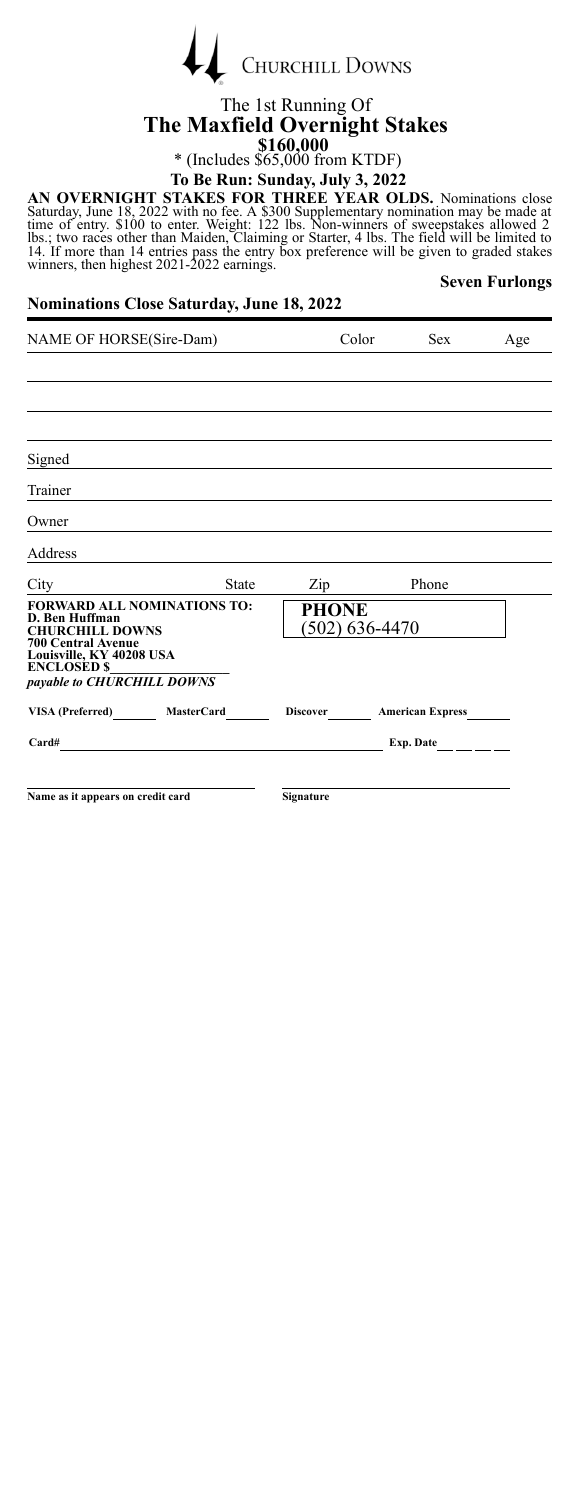| <b>CHURCHILL DOWNS</b> |
|------------------------|

### The 67th Running Of **THE HANSHIN (presented by JRA) \$175,000 - Listed** \* (Includes \$25,000 from KTDF)

**To Be Run: Monday, July 4, 2022**

**FOR FOUR YEAR OLDS AND UPWARD.** By subscription of \$100 each, which should accompany the nomination or by Supplementary Nomination of \$2,500 each at the stress dentity of solid parameted plus an additional \$25,000 KTDF f nominations will be required to pay entry and starting fees if they participate. Trophy to winning owner. **One Mile**

#### **Nominations Close Saturday, June 18, 2022**

 $\overline{1}$ 

| NAME OF HORSE(Sire-Dam)                                                                                                                                                                     | Color | <b>Sex</b>                       | Age                       |  |
|---------------------------------------------------------------------------------------------------------------------------------------------------------------------------------------------|-------|----------------------------------|---------------------------|--|
|                                                                                                                                                                                             |       |                                  |                           |  |
|                                                                                                                                                                                             |       |                                  |                           |  |
|                                                                                                                                                                                             |       |                                  |                           |  |
| Signed                                                                                                                                                                                      |       |                                  |                           |  |
| Trainer                                                                                                                                                                                     |       |                                  |                           |  |
| Owner                                                                                                                                                                                       |       |                                  |                           |  |
| Address                                                                                                                                                                                     |       |                                  |                           |  |
| City                                                                                                                                                                                        | State | Zip                              | Phone                     |  |
| <b>FORWARD ALL NOMINATIONS TO:</b><br>D. Ben Huffman<br><b>CHURCHILL DOWNS</b><br><b>700 Central Avenue</b><br>Louisville, KY 40208 USA<br><b>ENCLOSED \$</b><br>payable to CHURCHILL DOWNS |       | <b>PHONE</b><br>$(502)$ 636-4470 |                           |  |
| VISA (Preferred) MasterCard                                                                                                                                                                 |       |                                  | Discover American Express |  |
| Card#                                                                                                                                                                                       |       |                                  | Exp. Date                 |  |
|                                                                                                                                                                                             |       |                                  |                           |  |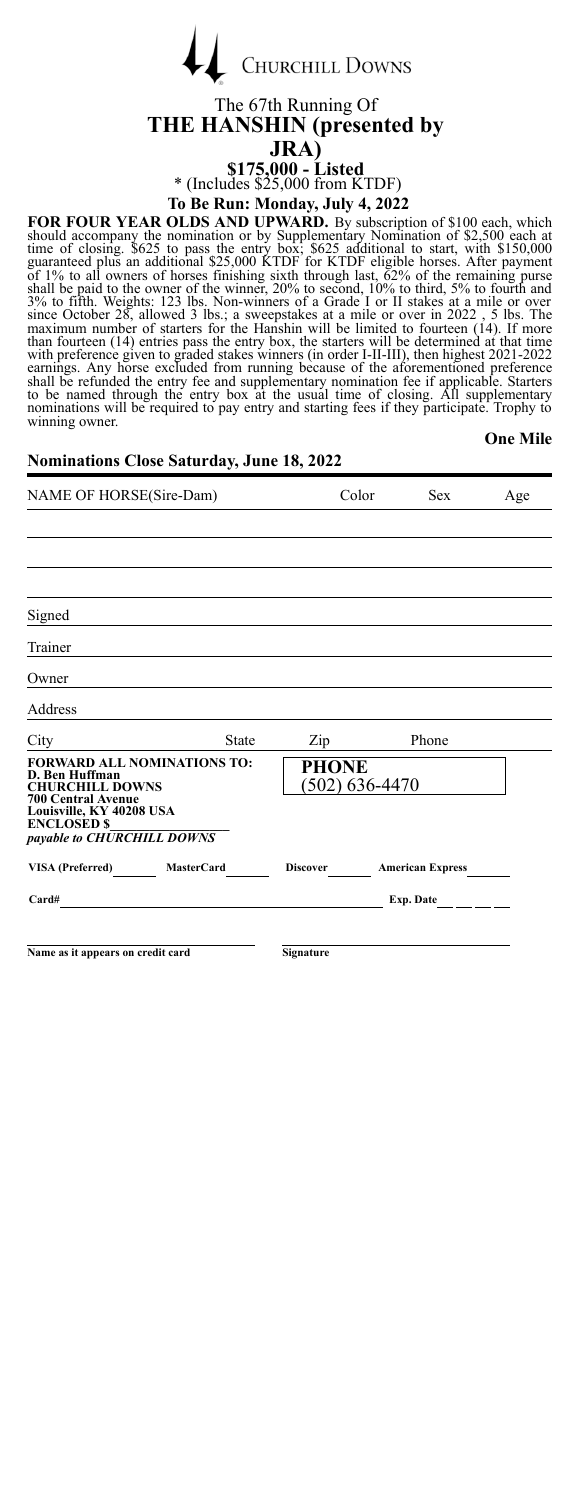| <b>CHURCHILL DOWNS</b> |
|------------------------|
|                        |

### The 121st Running Of **THE BASHFORD MANOR \$175,000 - Listed** \* (Includes \$25,000 from KTDF) **To Be Run: Monday, July 4, 2022**

**FOR TWO YEAR OLDS.** By subscription of \$100 each, which should accompany the nomination or by Supplementary Nomination of \$2,500 at time of entry. \$625 to pass the entry box; \$625 additional to start, with \$150,000 guaran **Six Furlongs**

| <b>Nominations Close Saturday, June 18, 2022</b>                                                                                                                                            |       |                                    |       |                         |     |
|---------------------------------------------------------------------------------------------------------------------------------------------------------------------------------------------|-------|------------------------------------|-------|-------------------------|-----|
| NAME OF HORSE(Sire-Dam)                                                                                                                                                                     |       |                                    | Color | <b>Sex</b>              | Age |
|                                                                                                                                                                                             |       |                                    |       |                         |     |
| Signed                                                                                                                                                                                      |       |                                    |       |                         |     |
| Trainer                                                                                                                                                                                     |       |                                    |       |                         |     |
| Owner                                                                                                                                                                                       |       |                                    |       |                         |     |
| Address                                                                                                                                                                                     |       |                                    |       |                         |     |
| City                                                                                                                                                                                        | State | Zip                                |       | Phone                   |     |
| <b>FORWARD ALL NOMINATIONS TO:</b><br>D. Ben Huffman<br><b>CHURCHILL DOWNS</b><br><b>700 Central Avenue</b><br>Louisville, KY 40208 USA<br><b>ENCLOSED \$</b><br>payable to CHURCHILL DOWNS |       | <b>PHONE</b><br>$(502) 636 - 4470$ |       |                         |     |
| VISA (Preferred) MasterCard                                                                                                                                                                 |       | <b>Discover</b>                    |       | <b>American Express</b> |     |
| Card#<br>the contract of the contract of the contract of the contract of the contract of the contract of the contract of                                                                    |       |                                    |       | Exp. Date               |     |
| Name as it appears on credit card                                                                                                                                                           |       | Signature                          |       |                         |     |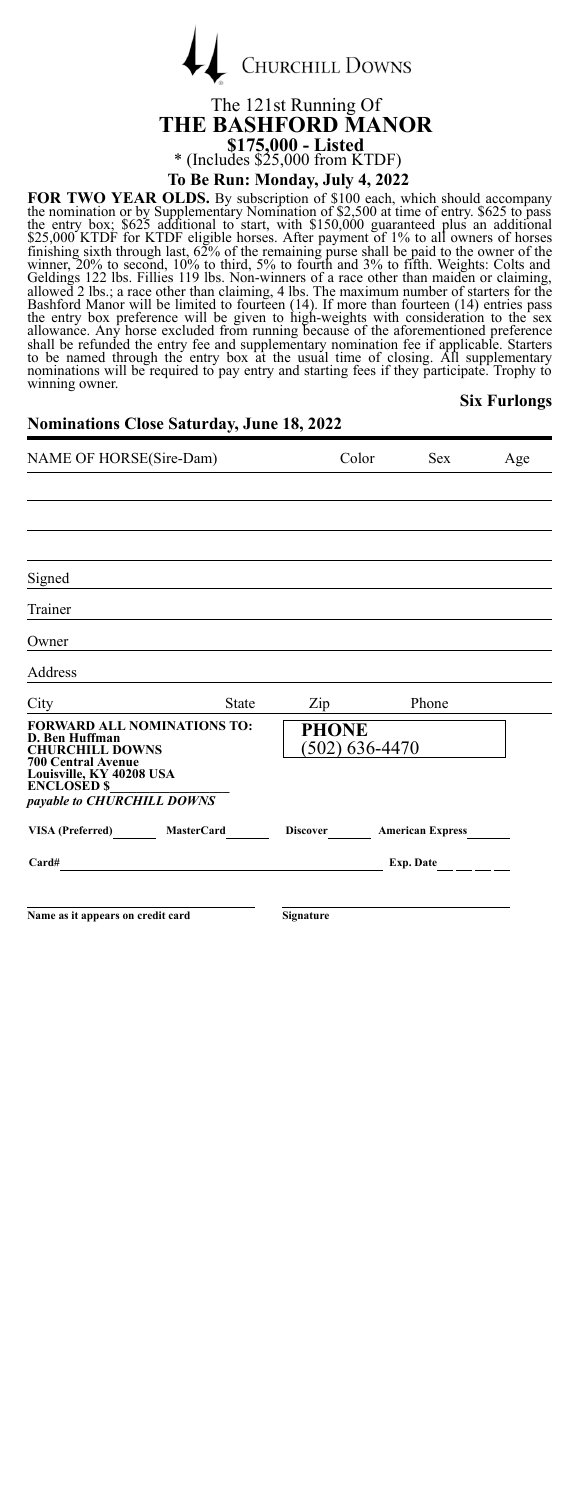

# **THE DEBUTANTE \$175,000 - Listed** \* (Includes \$25,000 from KTDF)

**To Be Run: Monday, July 4, 2022**

**FOR FILLIES, TWO YEARS OLD.** By subscription of \$100 each, which should<br>accompany the nomination or by Supplementary Nomination of \$2.500 at time of entry.<br>S625 to pass the entry box; \$625 additional to start with \$150,00

#### **Six Furlongs**

#### **Nominations Close Saturday, June 18, 2022**

| NAME OF HORSE(Sire-Dam)                                                                                     | Color                            | <b>Sex</b>                       | Age |
|-------------------------------------------------------------------------------------------------------------|----------------------------------|----------------------------------|-----|
|                                                                                                             |                                  |                                  |     |
|                                                                                                             |                                  |                                  |     |
|                                                                                                             |                                  |                                  |     |
| Signed                                                                                                      |                                  |                                  |     |
| Trainer                                                                                                     |                                  |                                  |     |
| Owner                                                                                                       |                                  |                                  |     |
| Address                                                                                                     |                                  |                                  |     |
| City<br><b>State</b>                                                                                        | $\mathop{\mathrm{Zip}}\nolimits$ | Phone                            |     |
| <b>FORWARD ALL NOMINATIONS TO:</b><br>D. Ben Huffman<br><b>CHURCHILL DOWNS</b><br><b>700 Central Avenue</b> | PHONE<br>$(502)$ 636-4470        |                                  |     |
| Louisville, KY 40208 USA<br><b>ENCLOSED \$</b>                                                              |                                  |                                  |     |
| payable to CHURCHILL DOWNS                                                                                  |                                  |                                  |     |
| VISA (Preferred) MasterCard                                                                                 |                                  | Discover <b>American Express</b> |     |
| Card#                                                                                                       |                                  | Exp. Date $\_\_$                 |     |
|                                                                                                             |                                  |                                  |     |
| Name as it appears on credit card                                                                           | <b>Signature</b>                 |                                  |     |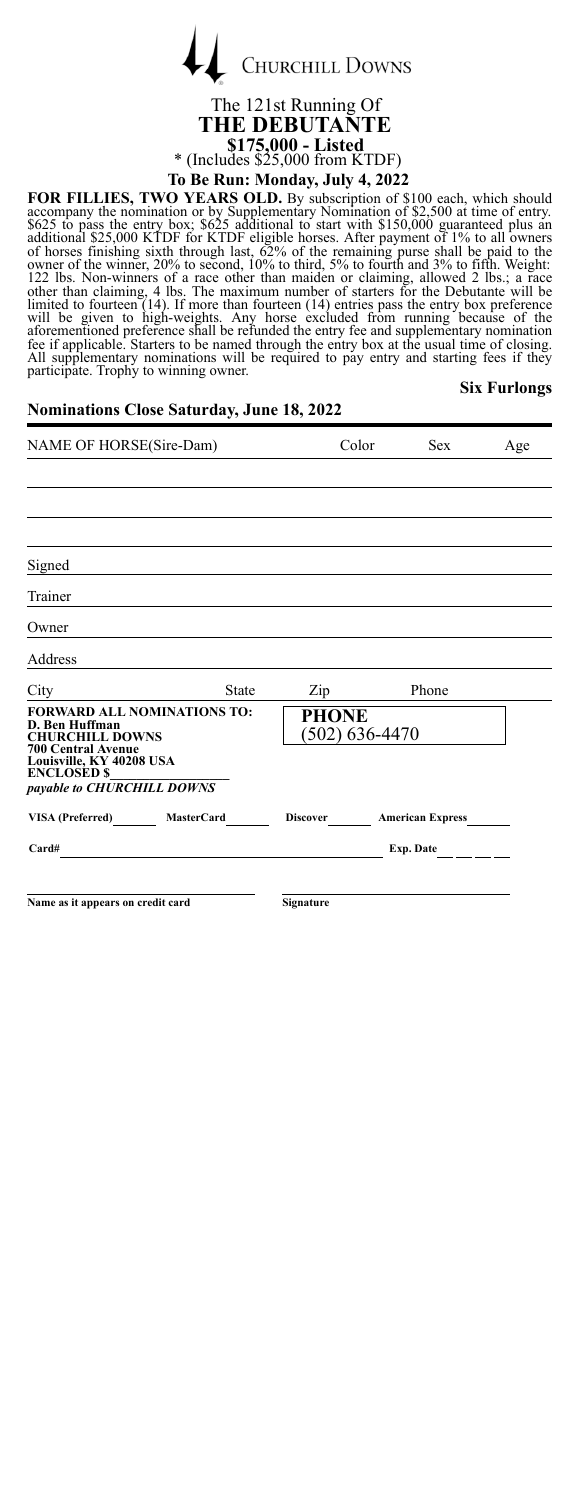|  | <b>CHURCHILL DOWNS</b> |
|--|------------------------|
|  |                        |

Í



# The 41st Running Of **THE STEPHEN FOSTER "Win & You're In Classic Division" \$750,000 - Grade II** \* (Includes \$50,000 from KTDF)

**To Be Run: Saturday, July 2, 2022**

**FOR FOLRY VEAR OLLDS AND UPWARD.** By subscription of \$300 each, which should accomany the nomination or by Supplementary Normination of \$12,000 each, which of entry \$3,000 to pass the entry box; \$3,000 additional to star All supplementary nominations will be required to pay entry and starting fees if they participate. Trophy to winning owner.

**Nominations Close Saturday, June 18, 2022**

#### **One Mile And One-Eighth**

| NAME OF HORSE(Sire-Dam)                                                                                     | Color                     | <b>Sex</b>                | Age |
|-------------------------------------------------------------------------------------------------------------|---------------------------|---------------------------|-----|
|                                                                                                             |                           |                           |     |
|                                                                                                             |                           |                           |     |
|                                                                                                             |                           |                           |     |
| Signed                                                                                                      |                           |                           |     |
| Trainer                                                                                                     |                           |                           |     |
| Owner                                                                                                       |                           |                           |     |
| Address                                                                                                     |                           |                           |     |
| State<br>$City \quad \qquad \qquad$                                                                         | $\mathbf{Zip}$            | Phone                     |     |
| <b>FORWARD ALL NOMINATIONS TO:</b><br>D. Ben Huffman<br><b>CHURCHILL DOWNS</b><br><b>700 Central Avenue</b> | PHONE<br>$(502)$ 636-4470 |                           |     |
| Louisville, KY 40208 USA<br><b>ENCLOSED \$</b><br>payable to CHURCHILL DOWNS                                |                           |                           |     |
| VISA (Preferred) MasterCard                                                                                 |                           | Discover American Express |     |
| Card#                                                                                                       |                           | Exp. Date $\_\_$          |     |
|                                                                                                             |                           |                           |     |
| Name as it appears on credit card                                                                           | Signature                 |                           |     |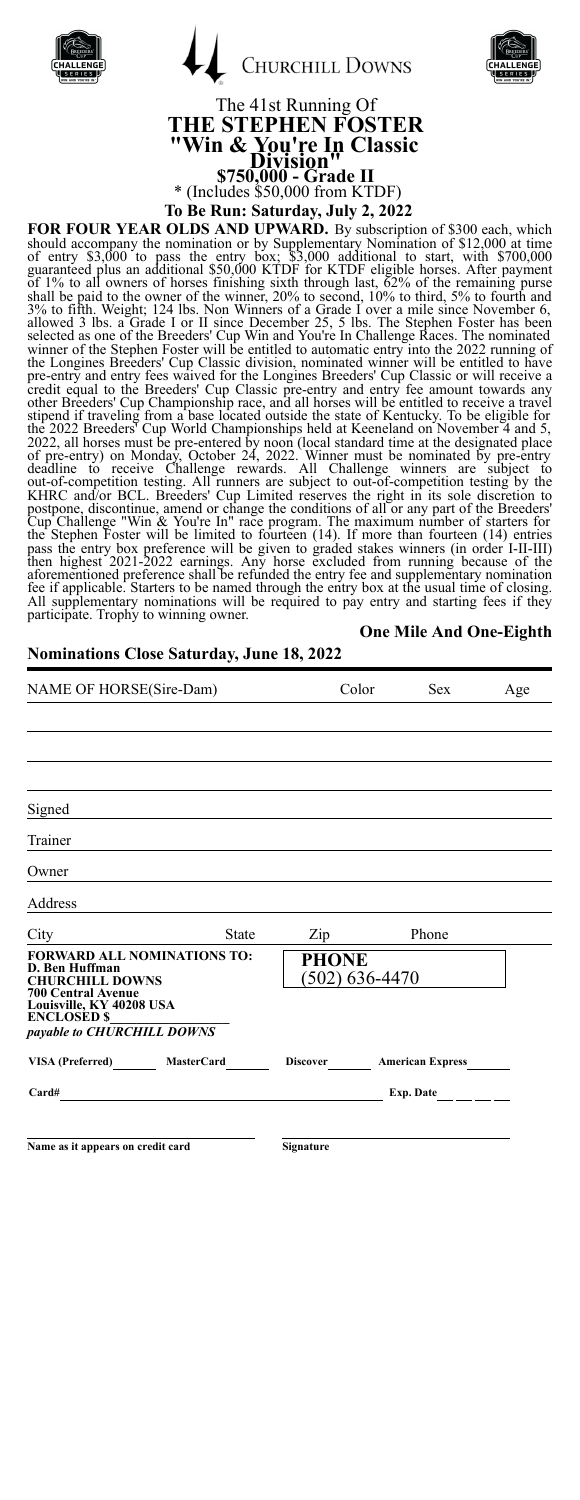

The 47th Running Of **THE FLEUR DE LIS \$350,000 - Grade II** \* (Includes \$50,000 from KTDF) **To Be Run: Saturday, July 2, 2022**

**FILLIES AND MARES, FOUR YEARS OLD AND UPWARD.** By<br>subscription of \$300 each, which should accompany the nomination or by<br>Supplementary Nomination of \$5,000 at time of entry. \$1,250 to pass the entry box;<br>\$1,250 additiona to contain the model of the matter of the state in the performance is the noninations will be required to pay the entry and starting fees if they participate. Trophy to winning owner.

**One Mile And One-Eighth**

# **Nominations Close Saturday, June 18, 2022**

| NAME OF HORSE(Sire-Dam)                                                                                                                                                                     | Color                          | <b>Sex</b>              | Age |
|---------------------------------------------------------------------------------------------------------------------------------------------------------------------------------------------|--------------------------------|-------------------------|-----|
|                                                                                                                                                                                             |                                |                         |     |
|                                                                                                                                                                                             |                                |                         |     |
|                                                                                                                                                                                             |                                |                         |     |
| Signed                                                                                                                                                                                      |                                |                         |     |
| Trainer                                                                                                                                                                                     |                                |                         |     |
| Owner                                                                                                                                                                                       |                                |                         |     |
| Address                                                                                                                                                                                     |                                |                         |     |
| City<br><b>State</b>                                                                                                                                                                        | $\mathrm{Zip}_{\_}$            | Phone                   |     |
| <b>FORWARD ALL NOMINATIONS TO:</b><br>D. Ben Huffman<br><b>CHURCHILL DOWNS</b><br><b>700 Central Avenue</b><br>Louisville, KY 40208 USA<br><b>ENCLOSED \$</b><br>payable to CHURCHILL DOWNS | <b>PHONE</b><br>(502) 636-4470 |                         |     |
| VISA (Preferred) MasterCard                                                                                                                                                                 | <b>Discover</b>                | <b>American Express</b> |     |
| Card#                                                                                                                                                                                       |                                | Exp. Date               |     |
|                                                                                                                                                                                             |                                |                         |     |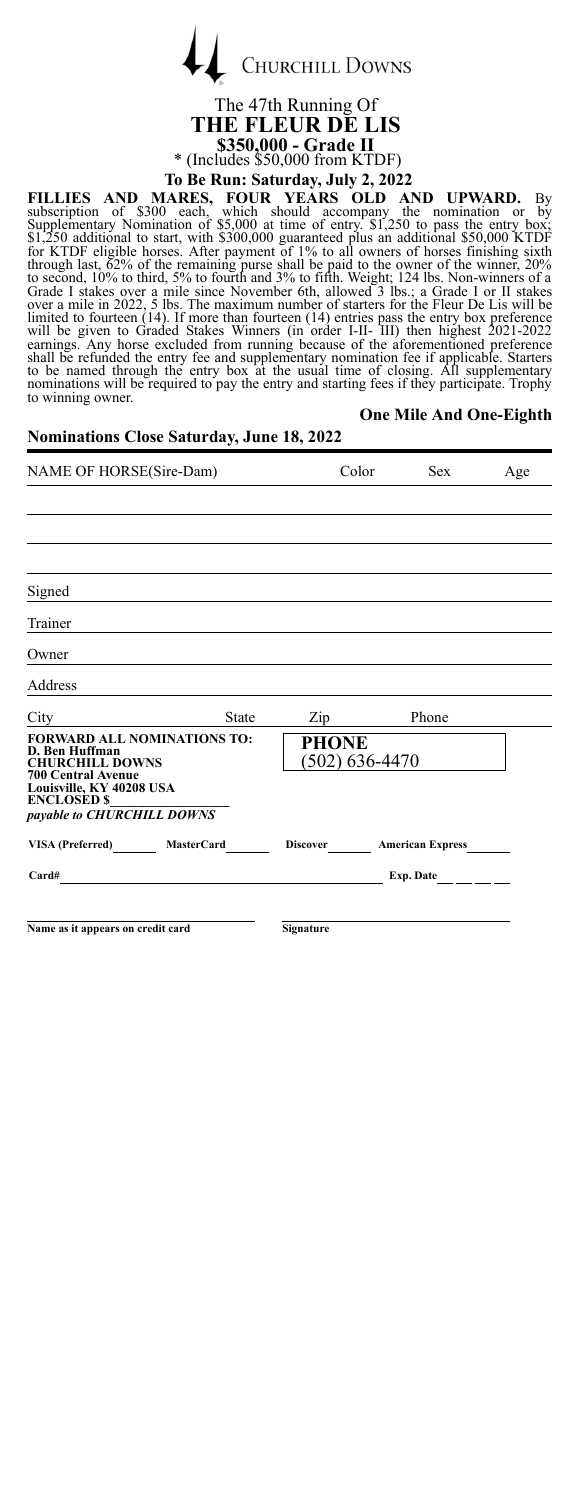|  | <b>CHURCHILL DOWNS</b> |
|--|------------------------|
|  |                        |

#### The 1st Running Of **The Anchorage Overnight Stakes \$160,000** \* (Includes \$65,000 from KTDF)

### **To Be Run: Sunday, July 3, 2022**

AN OVERNIGHT STAKES FOR FILLIES AND MARES, FOUR YEARS<br>OLD AND UPWARD. Nominations close Saturday, June 18, 2022 with no fee. A<br>\$300 Supplementary nomination may be made at time of entry. \$1000 to enter. Weight<br>123 lbs. Non **One Mile (On the Turf)**

#### **Nominations Close Saturday, June 18, 2022**

| NAME OF HORSE(Sire-Dam)                                                                                     | Color        |                                    | <b>Sex</b> | Age                          |  |
|-------------------------------------------------------------------------------------------------------------|--------------|------------------------------------|------------|------------------------------|--|
|                                                                                                             |              |                                    |            |                              |  |
|                                                                                                             |              |                                    |            |                              |  |
|                                                                                                             |              |                                    |            |                              |  |
| Signed                                                                                                      |              |                                    |            |                              |  |
| Trainer                                                                                                     |              |                                    |            |                              |  |
| Owner                                                                                                       |              |                                    |            |                              |  |
| Address                                                                                                     |              |                                    |            |                              |  |
| City                                                                                                        | <b>State</b> | Zip                                |            | Phone                        |  |
| <b>FORWARD ALL NOMINATIONS TO:</b><br>D. Ben Huffman<br><b>CHURCHILL DOWNS</b><br><b>700 Central Avenue</b> |              | <b>PHONE</b><br>$(502) 636 - 4470$ |            |                              |  |
| Louisville, KY 40208 USA<br><b>ENCLOSED \$</b><br>payable to CHURCHILL DOWNS                                |              |                                    |            |                              |  |
| VISA (Preferred)<br><b>MasterCard</b>                                                                       |              | <b>Discover</b>                    |            | <b>American Express</b>      |  |
| Card#                                                                                                       |              |                                    |            | Exp. Date $\qquad \qquad \_$ |  |
|                                                                                                             |              |                                    |            |                              |  |
| Name as it appears on credit card                                                                           |              | Signature                          |            |                              |  |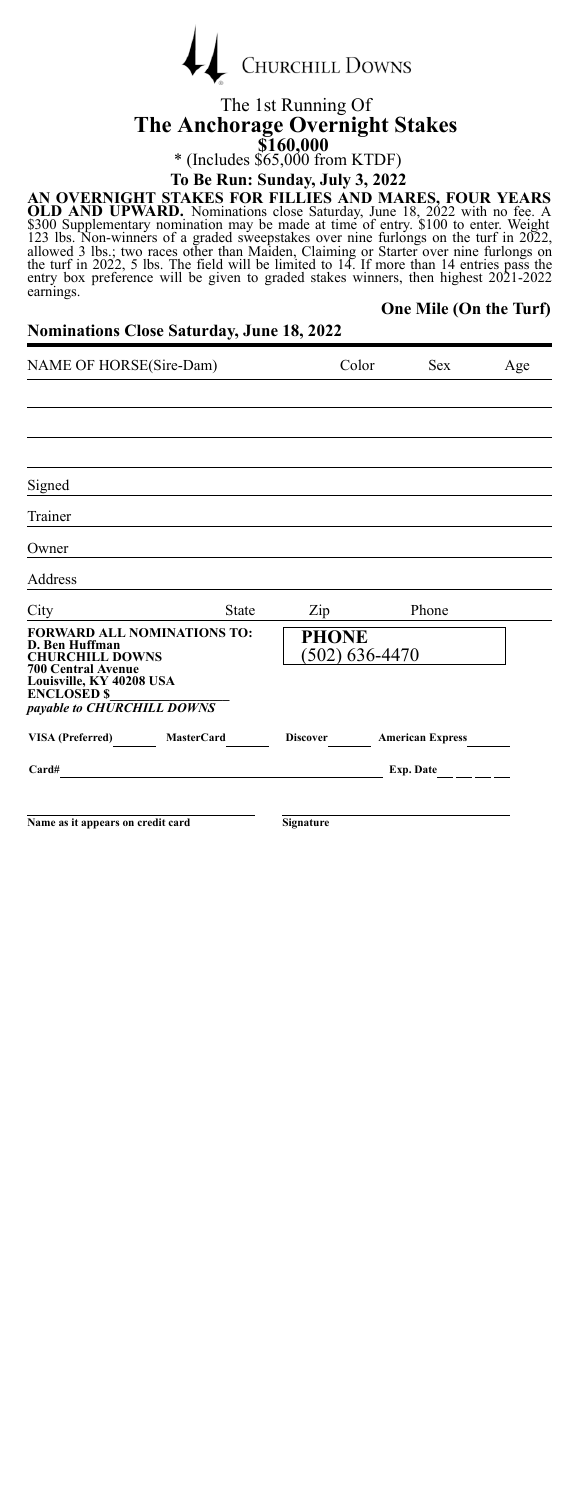| <b>CHURCHILL DOWNS</b> |
|------------------------|
|                        |

#### The 3rd Running Of **THE TEPIN \$200,000** \* (Includes  $$25,000$  from KTDF)<br>To Be Run: Saturday, July 2, 2022 **To Be Run: Saturday, July 2, 2022**

FOR FILLIES, THREE YEARS OLD. By subscription of \$100 each, which should accompany the nomiation of Symplementary Nomination for S3,500 at time of the entry s875 to pass the entry box; \$875 additional to start, with \$175,0

**One Mile (On the Turf)**

### **Nominations Close Saturday, June 18, 2022**

| NAME OF HORSE(Sire-Dam)                                                                                                                                                                     | Color                            | <b>Sex</b>              | Age |
|---------------------------------------------------------------------------------------------------------------------------------------------------------------------------------------------|----------------------------------|-------------------------|-----|
|                                                                                                                                                                                             |                                  |                         |     |
|                                                                                                                                                                                             |                                  |                         |     |
|                                                                                                                                                                                             |                                  |                         |     |
| Signed                                                                                                                                                                                      |                                  |                         |     |
| Trainer                                                                                                                                                                                     |                                  |                         |     |
| Owner                                                                                                                                                                                       |                                  |                         |     |
| Address                                                                                                                                                                                     |                                  |                         |     |
| City<br><b>State</b>                                                                                                                                                                        | Zip                              | Phone                   |     |
| <b>FORWARD ALL NOMINATIONS TO:</b><br>D. Ben Huffman<br><b>CHURCHILL DOWNS</b><br><b>700 Central Avenue</b><br>Louisville, KY 40208 USA<br><b>ENCLOSED \$</b><br>payable to CHURCHILL DOWNS | <b>PHONE</b><br>$(502)$ 636-4470 |                         |     |
| VISA (Preferred) MasterCard                                                                                                                                                                 | <b>Discover</b>                  | <b>American Express</b> |     |
| Card#                                                                                                                                                                                       |                                  | Exp. Date               |     |
|                                                                                                                                                                                             |                                  |                         |     |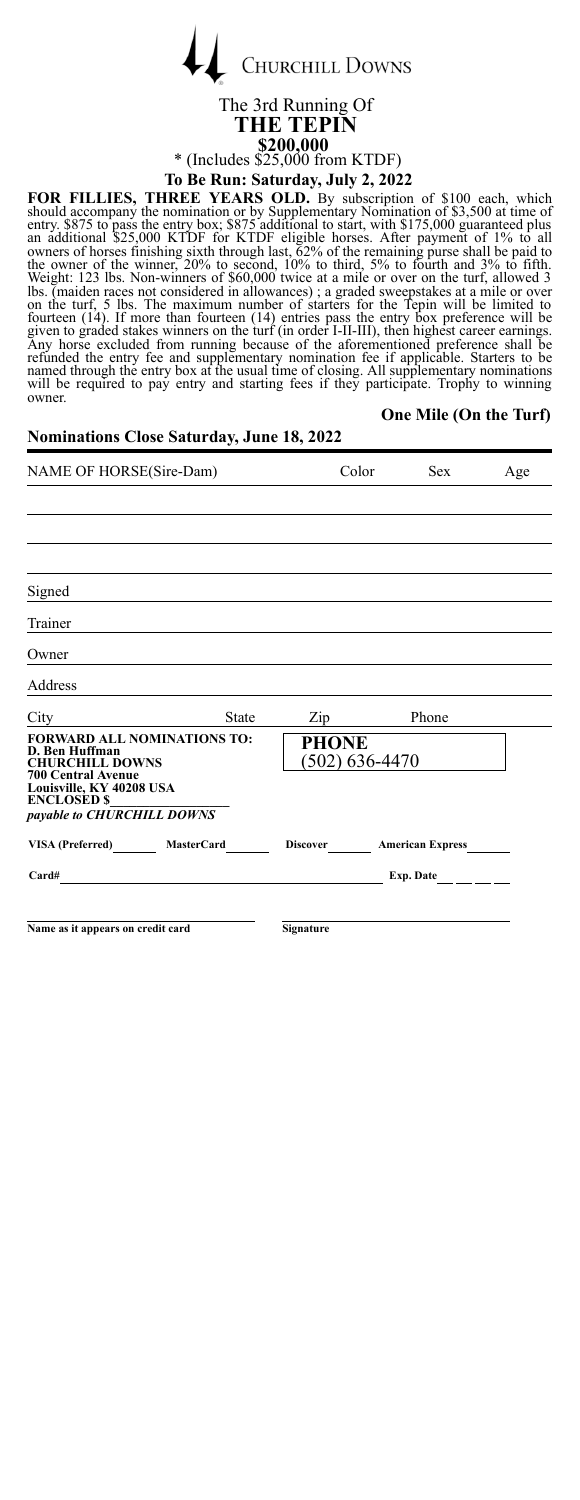|  | <b>CHURCHILL DOWNS</b> |
|--|------------------------|
|  |                        |

 $\overline{1}$ 

The 107th Running Of **THE AMERICAN DERBY \$200,000 - Listed** \* (Includes \$25,000 from KTDF) **To Be Run: Saturday, July 2, 2022**

**FOR THREE YEARS OLDS.** By subscription of \$100 each, which should accompany the nomination or by Supplementary Nomination of \$3,500 at time of entry. \$875 to pass the entry box; \$875 additional o start, with \$175,000 guar

| One Mile And One-Sixteenth (On the Turf)<br><b>Nominations Close Saturday, June 18, 2022</b>                                                                                                |              |                                |  |                           |     |
|---------------------------------------------------------------------------------------------------------------------------------------------------------------------------------------------|--------------|--------------------------------|--|---------------------------|-----|
| NAME OF HORSE(Sire-Dam)                                                                                                                                                                     |              | Color                          |  | <b>Sex</b>                | Age |
|                                                                                                                                                                                             |              |                                |  |                           |     |
| Signed                                                                                                                                                                                      |              |                                |  |                           |     |
| Trainer                                                                                                                                                                                     |              |                                |  |                           |     |
| Owner                                                                                                                                                                                       |              |                                |  |                           |     |
| Address                                                                                                                                                                                     |              |                                |  |                           |     |
| City                                                                                                                                                                                        | <b>State</b> | $\mathop{\rm Zip}\nolimits$    |  | Phone                     |     |
| <b>FORWARD ALL NOMINATIONS TO:</b><br>D. Ben Huffman<br><b>CHURCHILL DOWNS</b><br><b>700 Central Avenue</b><br>Louisville, KY 40208 USA<br><b>ENCLOSED \$</b><br>payable to CHURCHILL DOWNS |              | <b>PHONE</b><br>(502) 636-4470 |  |                           |     |
| VISA (Preferred) MasterCard                                                                                                                                                                 |              |                                |  | Discover American Express |     |
| Card#                                                                                                                                                                                       |              |                                |  | Exp. Date $\_\_$          |     |
| Name as it appears on credit card                                                                                                                                                           |              | Signature                      |  |                           |     |